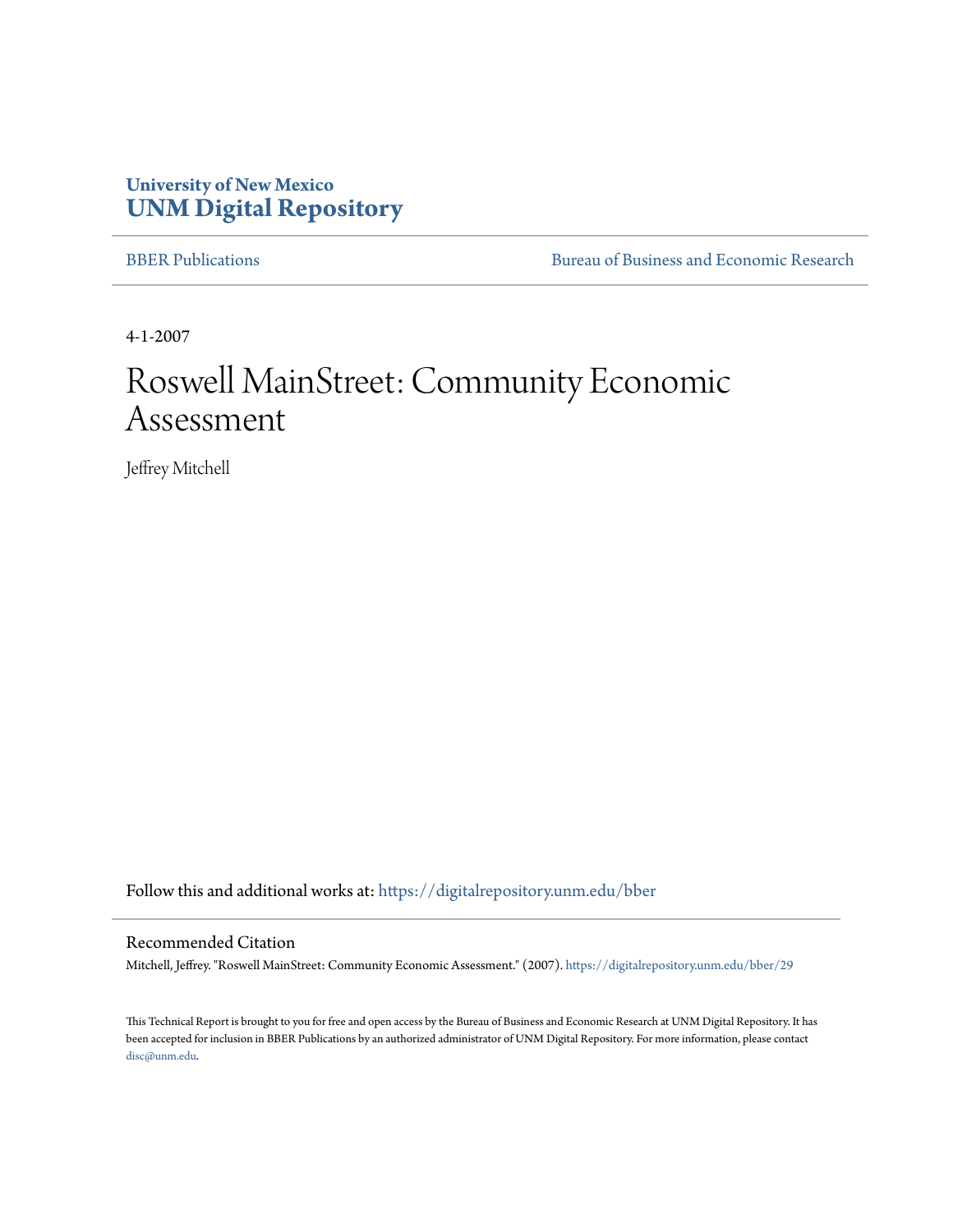



# ROSWELL MAINSTREET: COMMUNITY ECONOMIC ASSESSMENT

Dr. Jeffrey Mitchell April 2007

Funding provided by: New Mexico MainStreet New Mexico Economic Development Department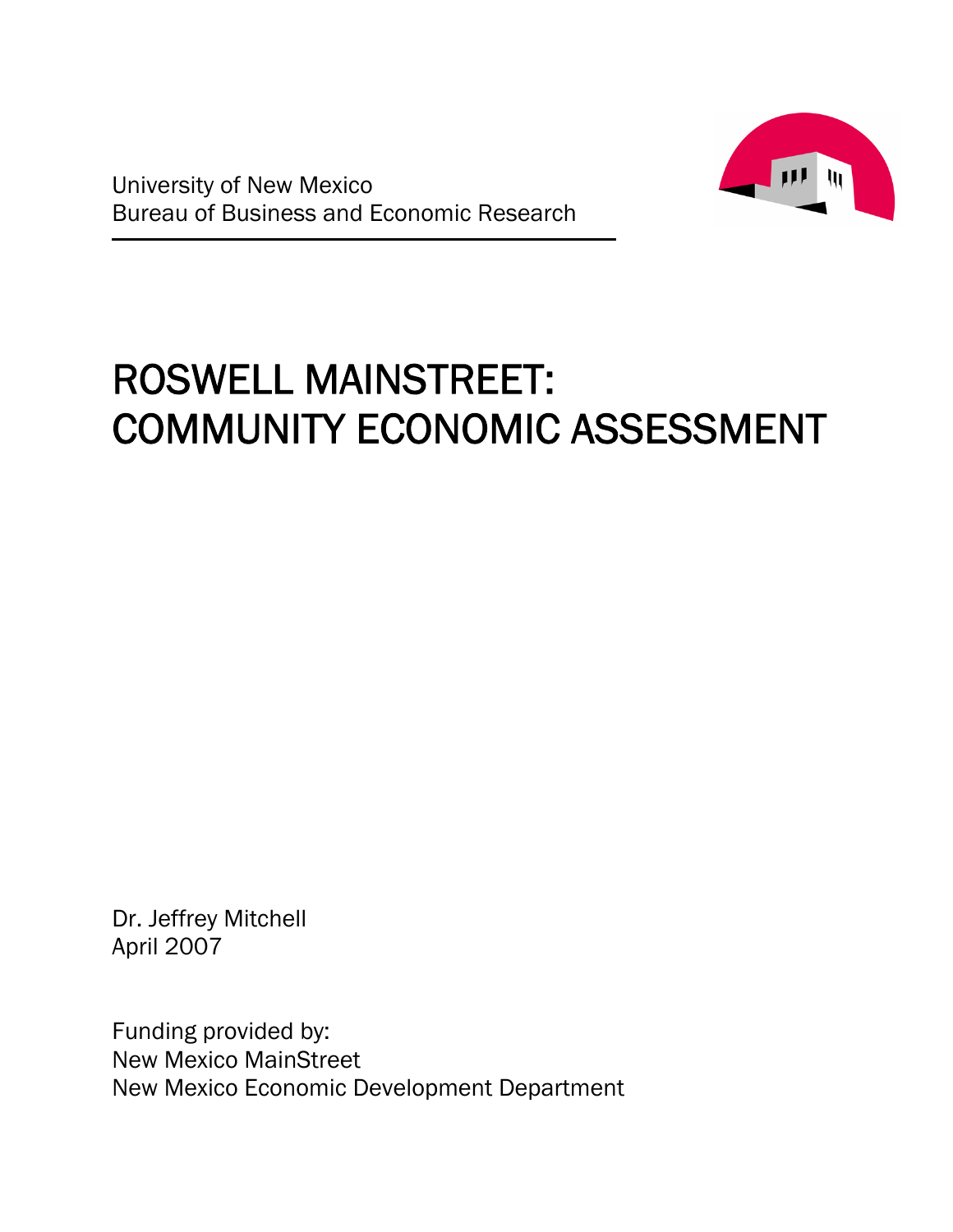### **TABLE OF CONTENTS**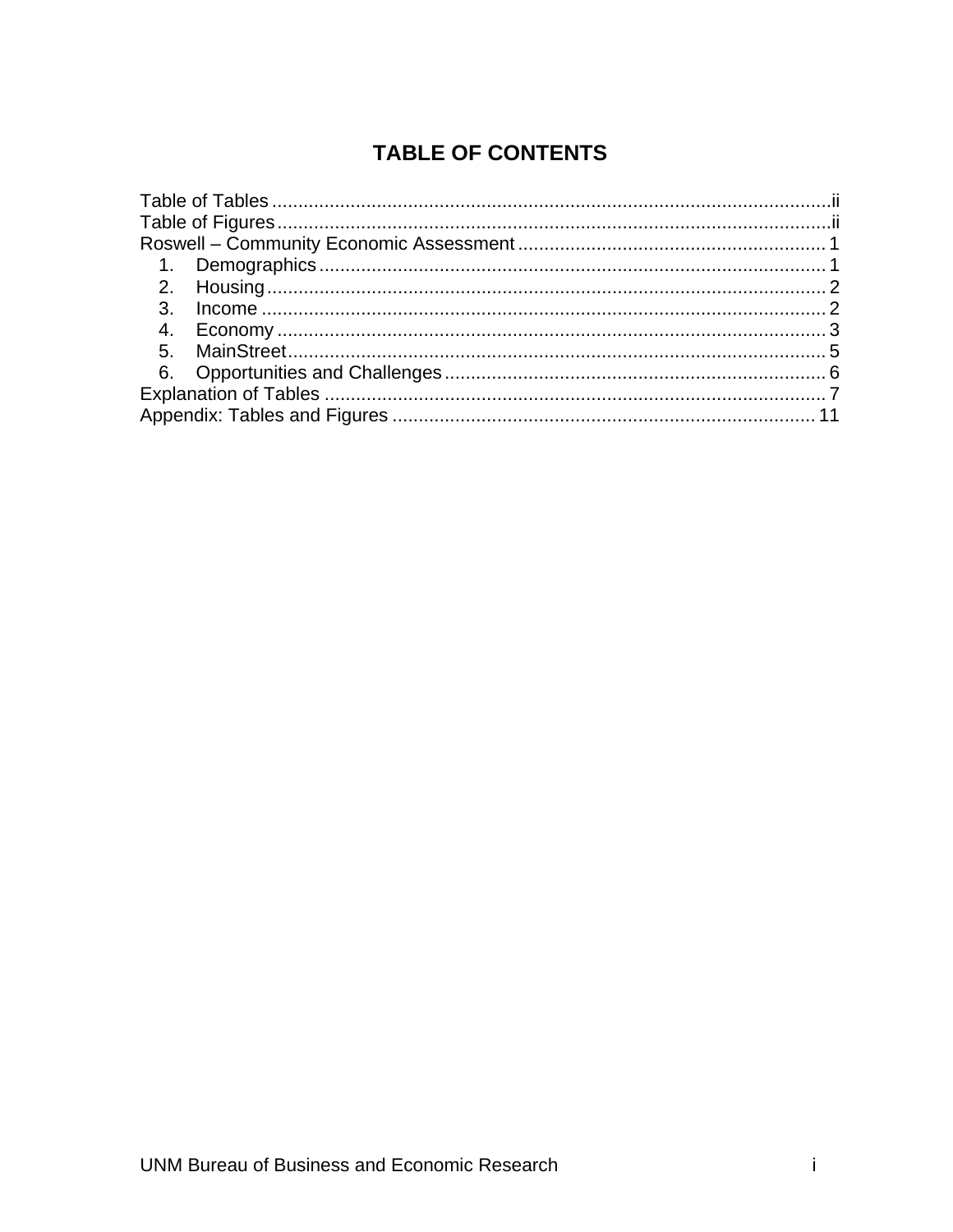### **TABLE OF TABLES**

<span id="page-3-0"></span>

| Table 1: Selected Demographic, Economic, and Housing Characteristics  12                                                                                                                                                                             |
|------------------------------------------------------------------------------------------------------------------------------------------------------------------------------------------------------------------------------------------------------|
| Table 2: Roswell Taxable Gross Receipts and Pull Factors, 1989 & 2002  14                                                                                                                                                                            |
| Table 3: Chaves County Taxable Gross Receipts and Pull Factors, 1989 & 200215                                                                                                                                                                        |
| Table 4: Roswell Taxable Gross Receipts and Pull Factors, 2005  16                                                                                                                                                                                   |
| Table 5: Location Quotient: Roswell Employment, by Industry, in Relation to Chaves<br>County, the SE New Mexico Region, and New Mexico; Chaves County Industries in<br>Relation to the SE NM Region and New Mexico; and the SE NM Region in Relation |
| Table 6: Location Quotient: Roswell Employment, by Occupation, in Relation to<br>Chaves County, the SE New Mexico Region, and New Mexico; Chaves County in<br>Relation to the SE NM Region and New Mexico; and the SE NM Region in Relation          |
| Table 7: Location Quotient: Roswell Employment, by Business Ownership, in<br>Relation to Chaves County, the SE New Mexico Region, and New Mexico; Chaves<br>County in Relation to the SE NM Region and New Mexico; and the SE NM Region in           |
|                                                                                                                                                                                                                                                      |
| Table 9: Roswell Businesses by Industry, by Local Geography, 2005 30                                                                                                                                                                                 |
| Table 10: Roswell Employment by Industry, in Mainstreet Area, 2005  31                                                                                                                                                                               |
| Table 11: Roswell Average Wages by Industry, in Mainstreet Area, 2005 34                                                                                                                                                                             |
| Table 12: Roswell Employment by 3-Digit Retail & Service Subsector, In Mainstreet<br>. 35                                                                                                                                                            |
| Table 13: Roswell Average Wages by 3-Digit Retail & Service Subsector, in                                                                                                                                                                            |
|                                                                                                                                                                                                                                                      |

### **TABLE OF FIGURES**

| Figure 1: Roswell Taxable Gross Receipts Gain/Loss, by Industry, 2005 18 |  |
|--------------------------------------------------------------------------|--|
|                                                                          |  |
|                                                                          |  |
| Figure 4: Roswell Employment by Industry and Local Geography, 200532     |  |
| Figure 5: Roswell Employment in Mainstreet Area, by Industry, 200533     |  |
|                                                                          |  |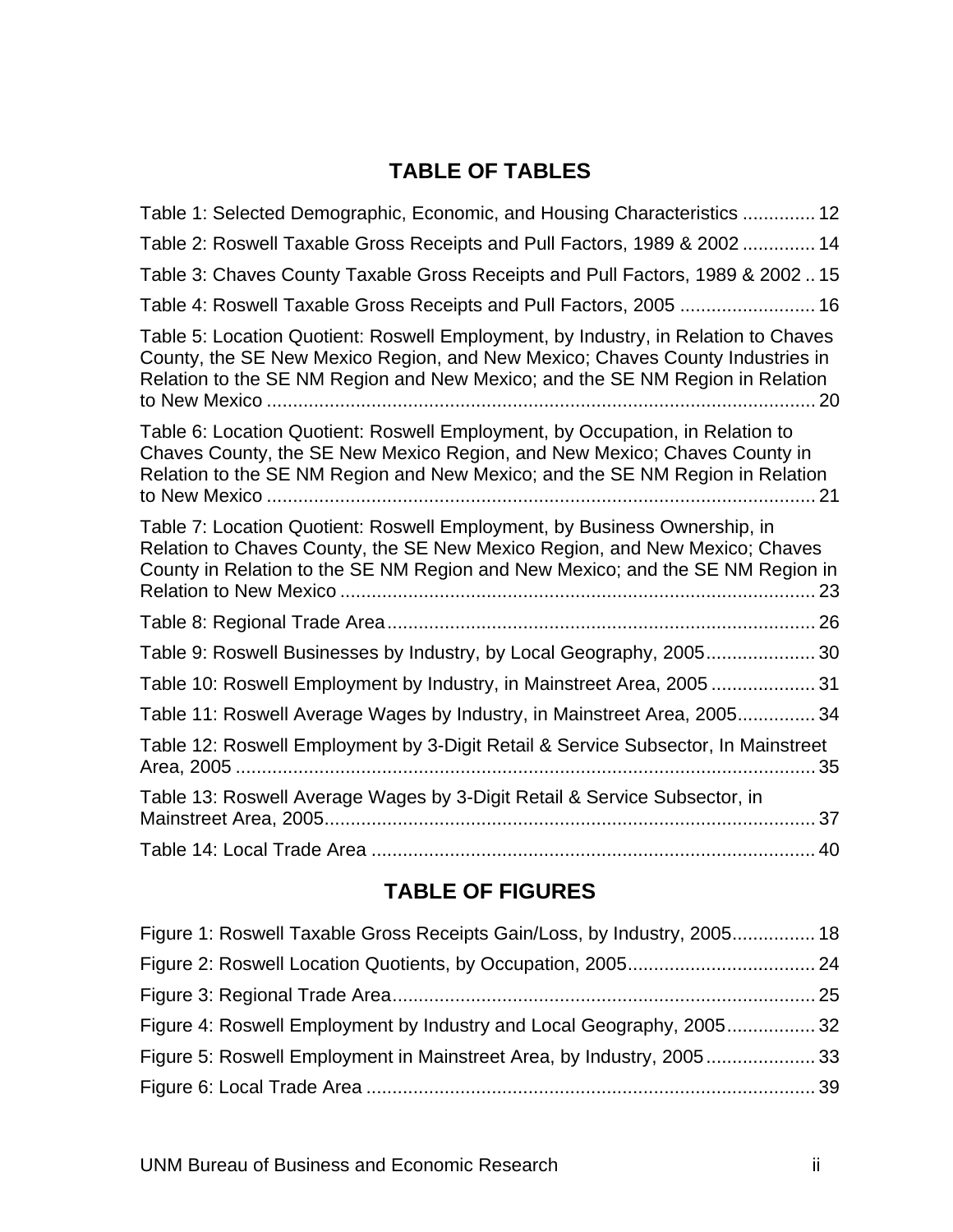### <span id="page-4-0"></span>**ROSWELL – COMMUNITY ECONOMIC ASSESSMENT**

- **1. Demographics[1](#page-4-1)** : As in other parts of Southeastern New Mexico, New Mexico as a whole, and indeed throughout the U.S., the trend in Roswell is toward an older and more Hispanic population.
	- a. Like most communities in southwestern New Mexico, Roswell is experiencing a very slow rate of population growth. Between 1990 and 2000, Roswell's population grew by just 1.8 percent, below even the rate of growth of Chaves County (6 percent) and well below the rate of growth of New Mexico (20 percent). Slow growth reflects a 'graying' of the population: in 2000 the number of children younger than 5 years old was 7.5 percent lower than in 1990; the number of children 5 to 17 years old was 2 percent lower; the working age population of 18 to 64 years olds was up by 3.6 percent; and the senior population, 65 years old and over, grew by 5.5 percent. The slow growth of the population is explained by both a small number of births (evidenced by the decline in the number of children under 5 years old) and a decline in migration into the community (down by 9 percent in 1995-2000 compared to the period 10 years earlier).
	- b. According to the 2000 Census, Roswell's population is one half White/non-Hispanic and 45 percent Hispanic<sup>[2](#page-4-2)</sup>; Black or African American, Native American and other races comprise the remaining 5 percent of the population. The Hispanic community is by far the fastest growing segment of the town's population. Between 1990 and 2000, the share of Roswell's population that is Hispanic increased from 36 to 45 percent; the White/non-Hispanic population share of the population fell proportionately. The growing presence of the Hispanic population in Roswell is part of a broader trend that is evident throughout New Mexico and the U.S. Indeed, although the share of Roswell's population that is Hispanic slightly exceeds that of New Mexico (43 percent) and far exceeds that of the U.S. (14 percent), the 27 percent growth of the Hispanic population in Roswell between 1990 and 2000 is well below the 33 and 61 percent increases in New Mexico and the U.S., respectively, over the same period. Significantly, despite the overall growth of the Hispanic population in Roswell, this group is becoming better integrated within the community. The number of persons who, by Census definitions, are linguistically isolated, declined from 5 to 2.6 percent between 1990 and 2000.
	- c. The level of educational attainment in Roswell is low by state standards, but compared to the very poor performance throughout southeastern New

 $\overline{a}$ 1 See Table 1 in the appendix

<span id="page-4-2"></span><span id="page-4-1"></span><sup>2</sup> Beginning in the 1990 Decennial Census and continuing in 2000, the Hispanic population is defined as an ethnic group rather than a race. Those who identify themselves as Hispanic in the Census are also self-defined by racial characteristics. For this reason, the sum of racial groups and Hispanic ethnicity is greater than the size of the total population.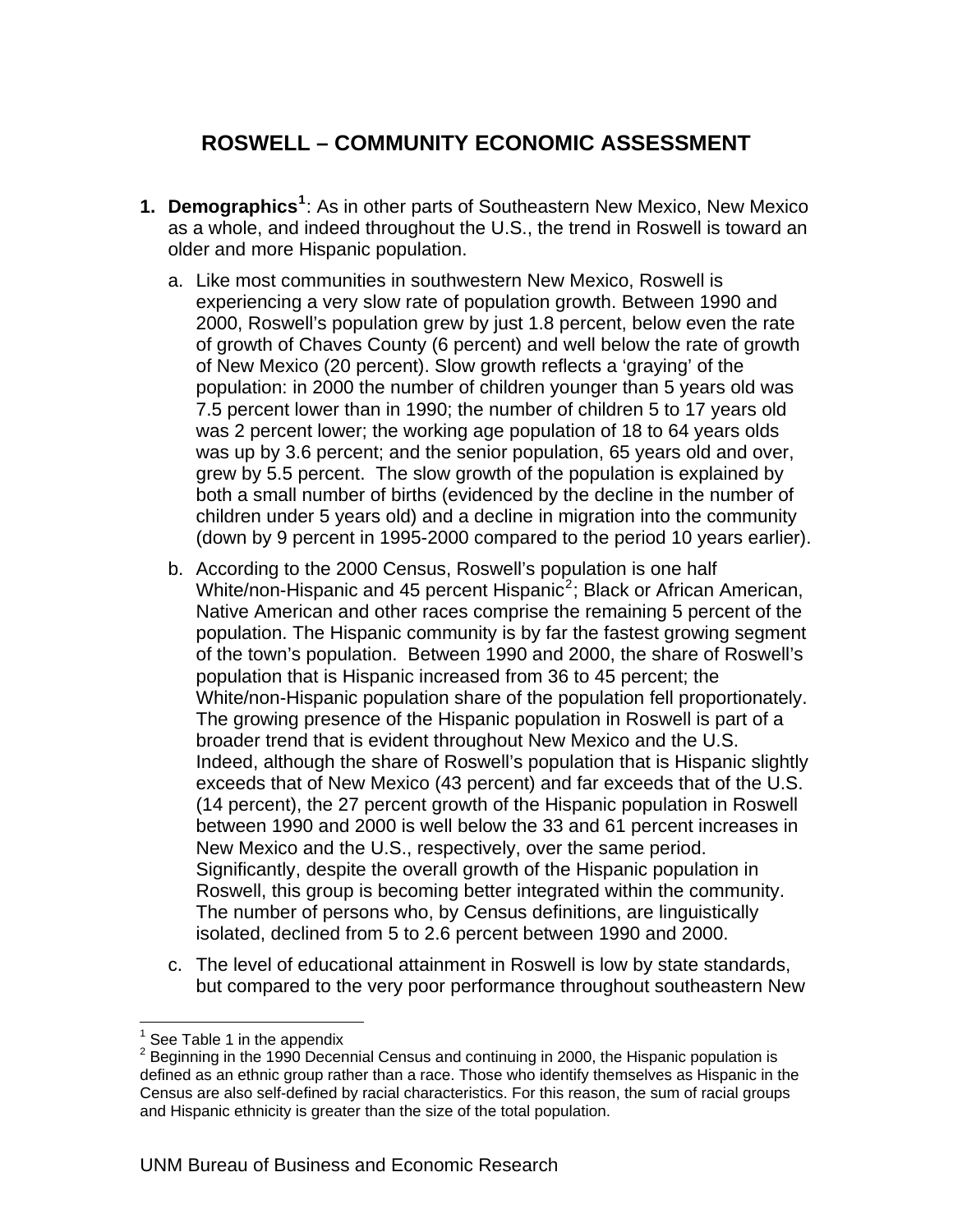<span id="page-5-0"></span>Mexico, it is somewhat less disappointing. In 2000, 26 percent of persons 25 years old and over had not completed high school (or earned a G.E.D.), slightly better than other parts of Chaves County (27 percent) and southeastern New Mexico (28 percent) but still much higher than the state level of 21 percent. Roswell has a somewhat higher rate of achievement in post-secondary education than other parts of the region. As of 2000, 23 percent of the 25 years old and older population had earned a postsecondary degree, compared to 20 percent in other parts of Chaves County and southeastern New Mexico. The rate for New Mexico is 29 percent. As the largest community in southeastern New Mexico, one might expect a higher level of achievement in this category.

- **2. Housing[3](#page-5-1)** : slow growth in the housing stock and declining real incomes have resulted in the high cost of homeownership, although this was partially offset by more affordable rental housing.
	- a. Between 1990 and 2000, the housing stock in Roswell grew by 6 percent, slightly outpacing the 5 percent increase in household formation. The growth of the housing stock (the balance of new construction and retirement of older structures) was slightly higher for rental units than for owner-occupied units. The median age of housing structures of 35 years is on par with other communities in southeastern New Mexico.
	- b. Between 1990 and 2000, homeownership became less affordable in Roswell – the median cost of homeownership rose from 19.4 to 20.2 percent of household income. The decline in affordability was principally a function of a decline in real incomes. During the 10 year period the real value of owner-occupied housing declined by 4 percent, while median household income fell by more than 7 percent.
	- c. The stagnant supply of owner-occupied housing units and the increase in cost of homeownership were somewhat offset by the growth in the supply of rental units and, accordingly, an improvement in the affordability of rental housing. Households in rental housing spent 25.8 percent of their median income on housing in 2000, down from 28.5 percent in 1990.
- **3. Income<sup>[4](#page-5-2)</sup>:** Incomes in Roswell are on par with area averages, but well below the statewide level.
	- a. Per capita incomes in Roswell are moderately low and, in real terms, flat. In 1999, average per capita income in Roswell was \$14,454, up by only 1 percent from 1989 after adjusting for inflation. As the average household size continues to decline, average household income dropped by more than 7 percent, adjusting for inflation, during the same 10 year period. It is notable that in Chaves County, excluding Roswell, real per capita incomes rose by more than 25 percent

<sup>&</sup>lt;u>Exernal produce</u><br>
<sup>3</sup> See Table 1 in the appendix

<span id="page-5-2"></span><span id="page-5-1"></span><sup>4</sup> Ibid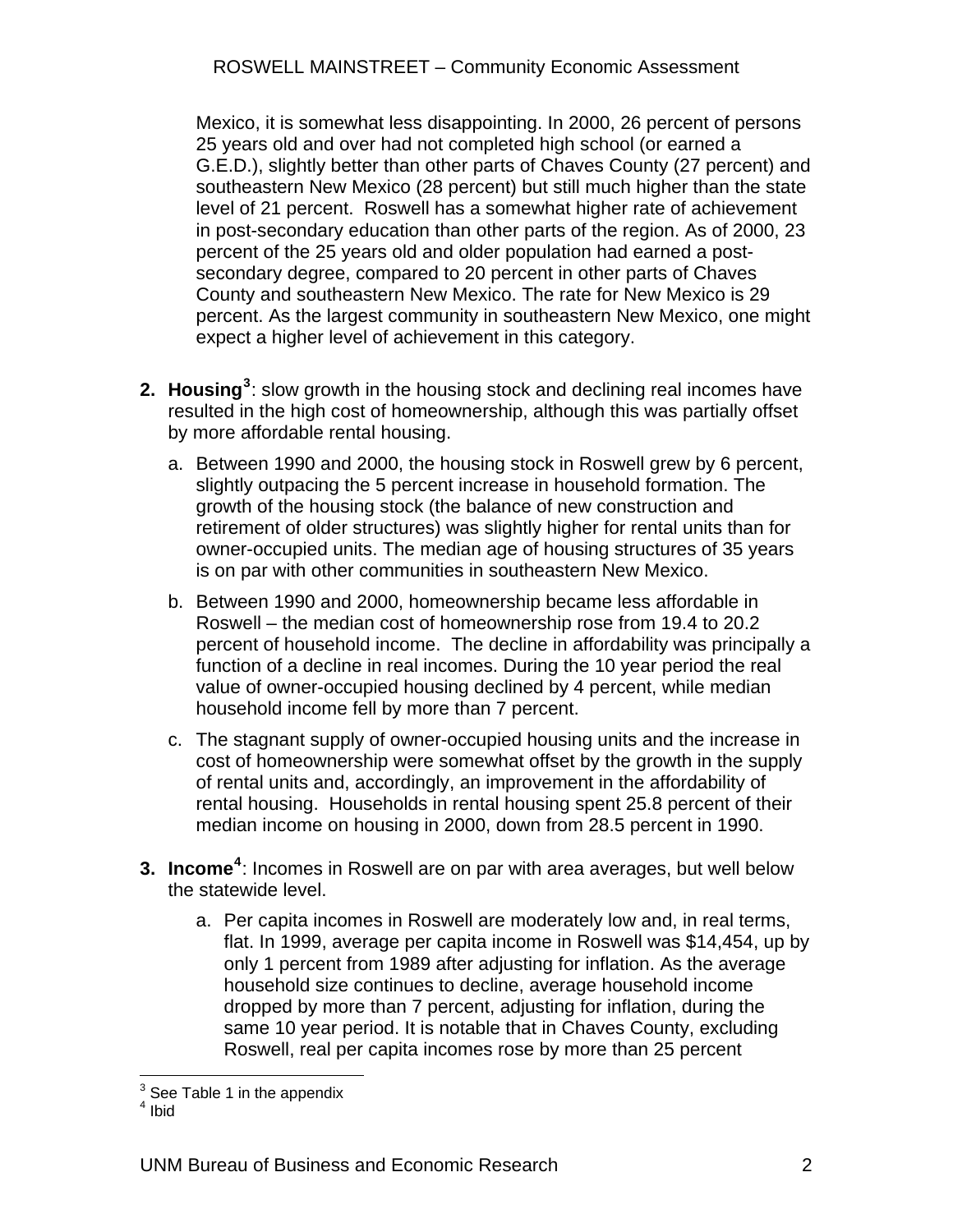<span id="page-6-0"></span>between 1990 and 2000, from about 9 percent below the Roswell level to nearly 8 percent higher. Still, per capita incomes in Roswell are on par with regional levels – somewhat higher than in Artesia and Hobbs, and somewhat lower than in Clovis.

- b. Reflecting the 'graying' of Roswell's population and the decline in the size of the workforce, only 72 percent of Roswell's households received incomes from earnings (wages, salaries and profits), compared to 80 percent for the state, while 18 percent of all households received some form of retirement income.
- c. In Roswell, more than 1 in 5 persons (22.6 percent) live in poverty. This level of poverty is comparable to neighboring communities (poverty rates range from 15.6 percent in Eunice to 24.9 percent in Portales) but while poverty rates fell in most areas during the 1989- 1999 period, the rate increased in Roswell. No doubt the increase in poverty rates is associated with the withdrawal of public assistance, but cutbacks in public assistance are a national phenomena that did not affect all communities equally<sup>[5](#page-6-1)</sup>.
- **4. Economy[6](#page-6-2)** : As the largest city in southeastern New Mexico, Roswell functions as the region's economic hub. However, trends suggest that the city's economic strength has begun to wane under the pressure of demographic change.
	- a. Trade area: using standard regional economic estimations based on population and economic activity, the outer limits of Roswell's trade area are estimated to be about a 45 minute drive from the city center. A map of Roswell's regional trade area is presented in Figure 3. This trade area encompasses most of Chaves County, with the exception of the southern portion, as well as southeastern Lincoln County, east of Hondo. Roswell is the regional market center for most 'higher order' consumer goods and services up to automobile sales and mid-level health care. Because Artesia to the south is more centrally located with respect to the communities in the southeastern region, it tends to exercise a pull somewhat disproportionate to its small size, particularly for wholesale industries. For these industries, Roswell's trade area is somewhat biased to the north and east.

<span id="page-6-1"></span><sup>1</sup>  $5$  The number of households receiving public assistance fell in all parts of the U.S. following the 1996 implementation of welfare reform.

<span id="page-6-2"></span> $6$  See tables 3-8 and figures 1-3 in the appendix

<span id="page-6-3"></span> $7$  The trade area of a community is commonly defined in terms of the availability of goods and services. The smallest communities provide only the 'lowest order' goods and services, including frequently purchased items such as milk or newspapers; larger communities provide less frequently purchased, typically more expensive 'higher order goods' such as durable consumer goods (household appliances or automobiles) and specialized services (legal or healthcare); the highest order goods are available only in the very largest cities.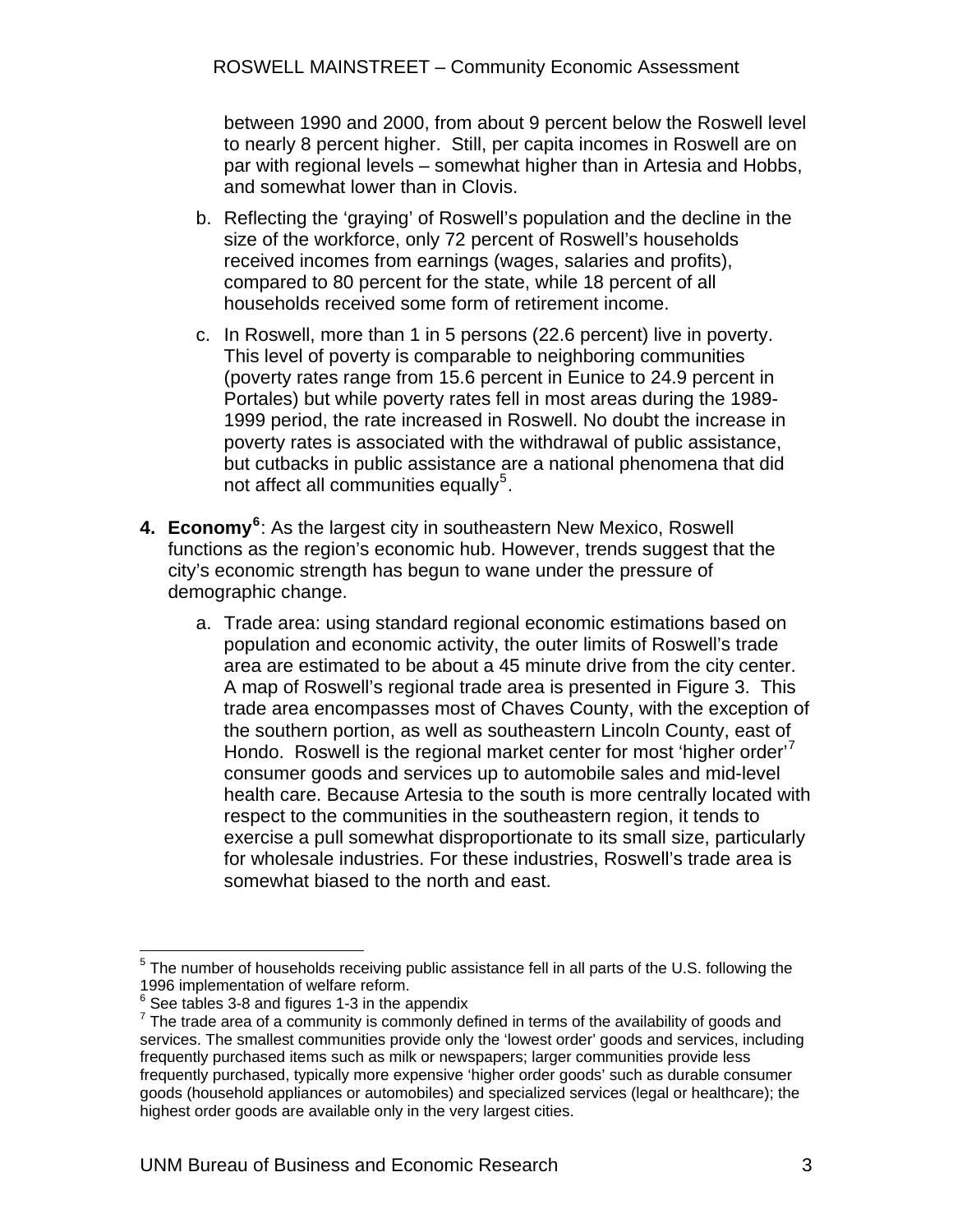- b. Strengths: the principal strength of Roswell's economy derives from its position as a regional market center for middle to higher order goods and services.
	- i. In 2005, the retail sector drew about \$85 million into Roswell that is, on a net basis, persons living outside town spent \$85 million more in Roswell than residents of Roswell spent in other areas. 'Big Box' retailers (recorded in the tables as 'miscellaneous store retailers') captured the principal share of this retail surplus.
	- ii. Services also contribute significantly to Roswell's economy. For every \$100 of local income spent on health care and social assistance establishments generated from local residents, an additional \$58 is earned from persons living outside Roswell. In 2005, this represented a net surplus of nearly \$24 million. Outpatient services and nursing and residential care facilities account for nearly all of this surplus.
	- iii. Tables 5 through 7 show the employment patterns by industry, occupation, and business ownership relative to Chaves County, the southeastern region and the state of New Mexico; the tables also compare the county and region to the state. These data, known as location quotients, are suggestive of Roswell's role in the regional economy<sup>[8](#page-7-0)</sup>. Industrial employment data indicate that Roswell plays a major role regionally in retail; finance, insurance and real estate; education, health and social services; and arts, entertainment and recreation. Likewise, the occupational employment data show that, compared to the regional economy, Roswell has a relatively large number of jobs in management and professional occupations, and service and retail occupations, but relatively few in construction, extractive, and agricultural occupations. In general, these patterns are characteristic of a small regional economic center.
- c. Weaknesses:
	- i. On balance, Roswell's taxable gross receipt position fell into a slightly negative position in 2005 – the overall pull factor was 97%, resulting in a leakage of about \$30 million. The leakages are greatest in base industries such as manufacturing, construction, and wholesale trade.

<span id="page-7-0"></span>entify contain the component controlled the number of jobs in a given industry, occupation, or ownership by a body to an industry of the contrastion of the contrastion. category in the local economy with the number of jobs in corresponding categories in a broader (base) economy. A value of 1.0 indicates parity; values greater than 1.0 indicate a relative concentration of such jobs. The top row of the tables is the study geography; the second row is the base geography (against which the study geography is compared). For example: a location quotient of 1.5 indicates that the local economy has a 50 percent greater *share* of employment in the given industry, occupation, or ownership than in the base geography.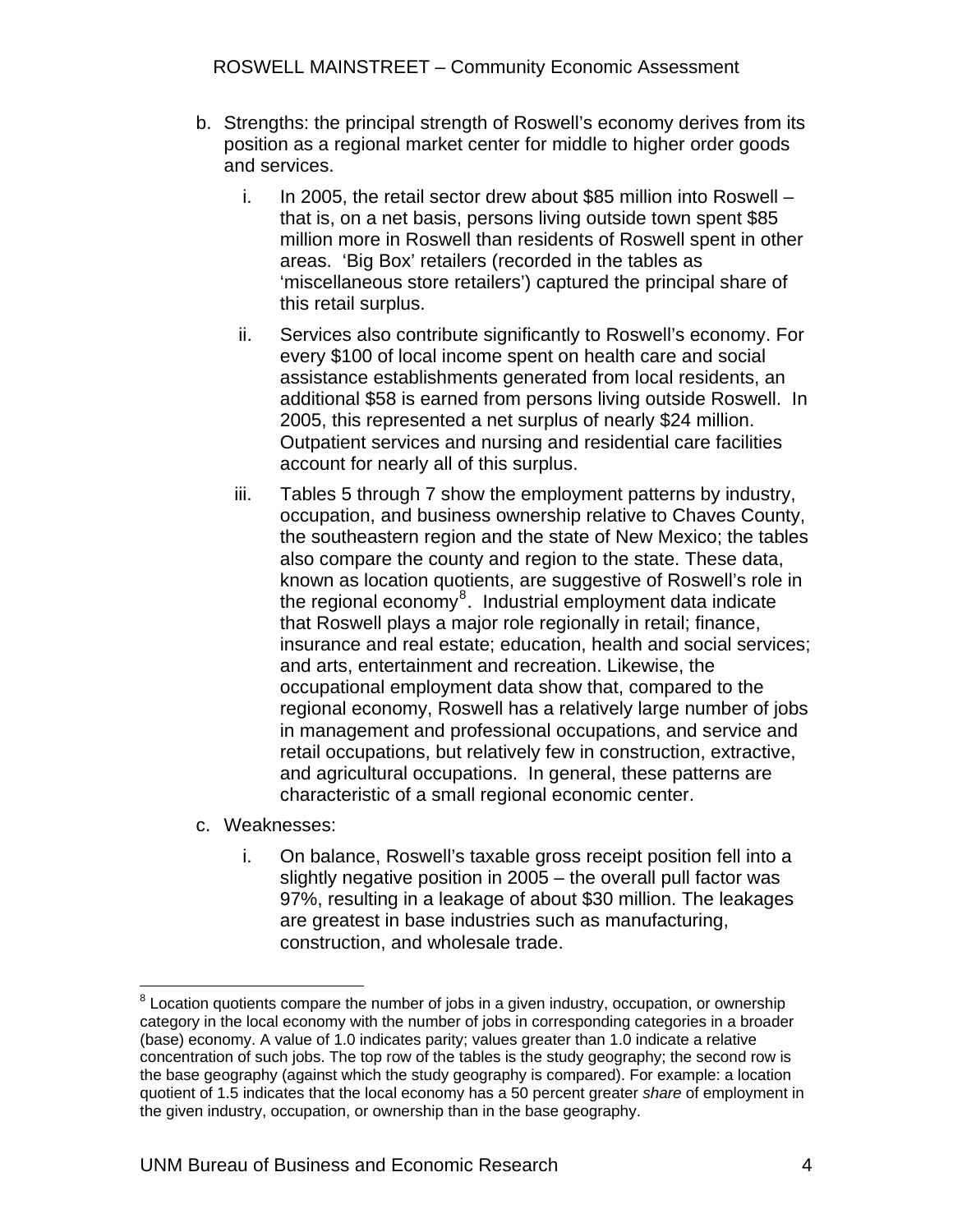- <span id="page-8-0"></span>ii. Between 1989 and 1999 the number of persons living in Roswell below the poverty line increased by 7 percent, from fewer than 9,400 to more than 10,000. The increasing prevalence of poverty is in contrast to progress in other parts of southeastern New Mexico, where the number in poverty fell by more than 5 percent.
- iii. The low rate of in-migration and the small number of persons projected to enter adulthood over the coming years means a limited supply of labor in the local economy. This is already evident in Census data, which show a one percent decline in the labor force between the years 1989 and 1999. Labor shortages may result in continued upward pressure on wages – good news for the many households living below the poverty line, but bad news for industries that the community needs to strengthen its tax base.

#### **5. MainStreet[9](#page-8-1)** :

- a. About one third of all businesses in Roswell, which provide about 31 percent of all jobs in the city, are located in the MainStreet district. This generally reflects the relatively large area served by the Roswell MainStreet district.
- b. Roswell's MainStreet district benefits from a diverse mix of businesses. Businesses engaged in management, finance and insurance, real estate, and professional services are very common, and are more likely to locate in downtown Roswell than other parts of town. As in many towns and small cities in New Mexico, health care providers and social assistance organizations are also common downtown. The MainStreet district has a fair number of accommodation and food service businesses, including some of the largest employers in this sector.
- c. The diverse mix of businesses provides the area with a solid daytime market. However, the area has thus far failed to develop a residential community, although there is a fairly large population living just outside this inner core. Barely one percent of Roswell's population lives within a half mile of the downtown. Vacancy rates in this area are high – nearly 50 percent higher than other parts of the city.
- d. Although the residential population of downtown Roswell is very small, it is notable that compared with many other towns and small cities in New Mexico, incomes of downtown households are on average slightly higher than those of other parts of the city. Indeed, 1 in 5 households within a <sup>1/2</sup> mile of the center of the MainStreet district have incomes

<span id="page-8-1"></span><sup>&</sup>lt;u>econda</u><br>If the set tables 9-14 and figures 4-6 in the appendix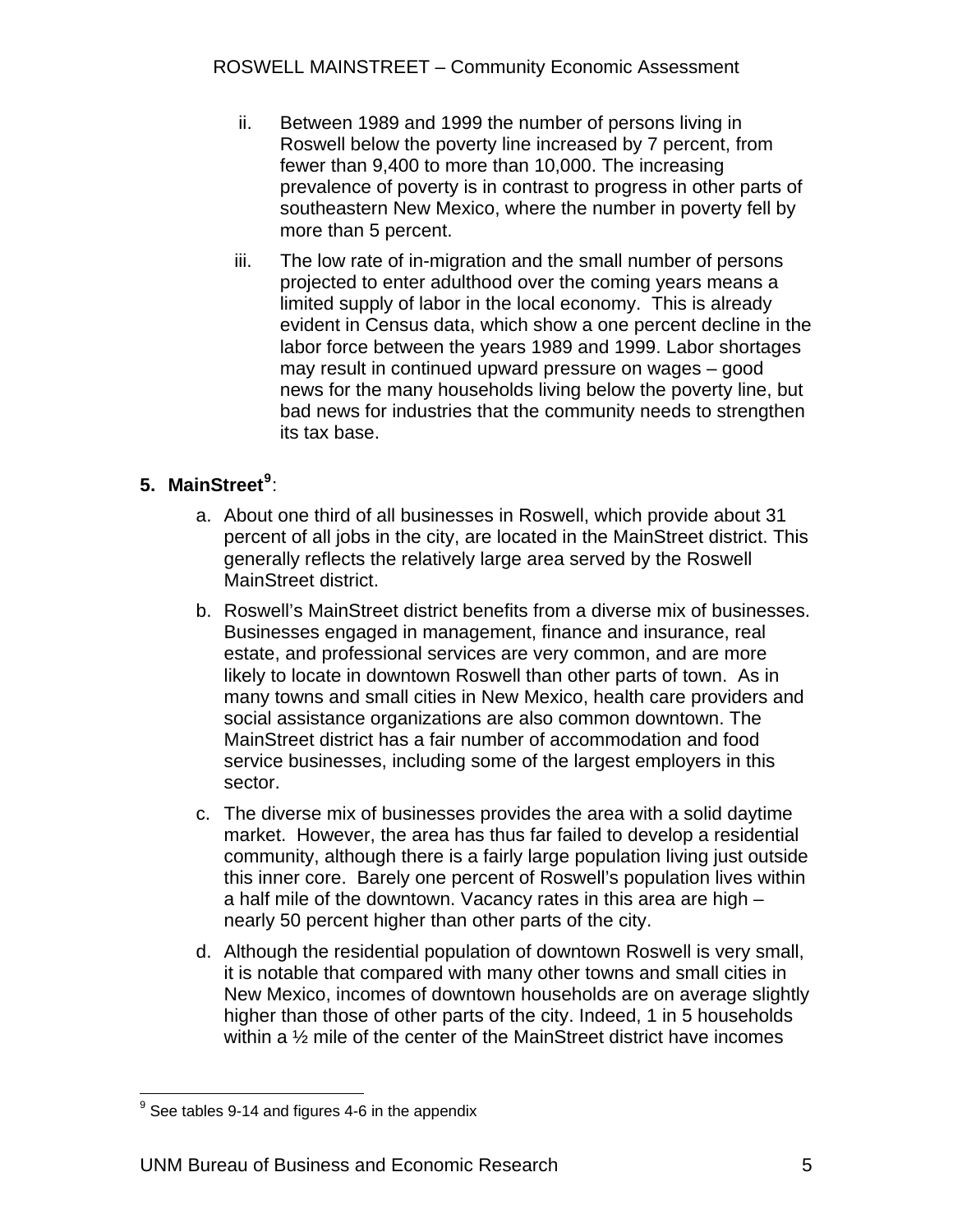over \$50,000, a bit higher than the share for the city as a whole. This provides a foundation for residential development in the area.

#### <span id="page-9-0"></span>**6. Opportunities and Challenges**:

- a. The principal challenge facing Roswell is the aging of its population and labor force and its failure, thus far, to attract and retain young adults. It is particularly important that Roswell work to attract young adults that have the education and skills to fill positions in professional services. As the largest city in the region, professional services (including management, finance and insurance, real estate, information, health care, and social assistance) offer Roswell its greatest comparative advantage.
- b. Roswell's MainStreet district has an important role to play in this area. Downtown can be attractive to young professionals, offering a combination of employment, residence, services, and amenities. Residential development may be the best place to invest resources – the residential population of the MainStreet area is very low, and vacant residential properties are numerous. Many businesses providing services already exist in the area, supported by the relatively large market of people working in the downtown area. It is much easier and less risky for service-oriented businesses such as restaurants to expand their hours to accommodate evening and weekend markets than for new businesses to open.
- c. Residential development can be a difficult task for a small MainStreet organization to take on. Perhaps its resources could be best used in coordinating with other organizations, including residential developers, state and federal housing authorities, and possibly employers, while working with local businesses to ensure that services and amenities are available to serve new residents.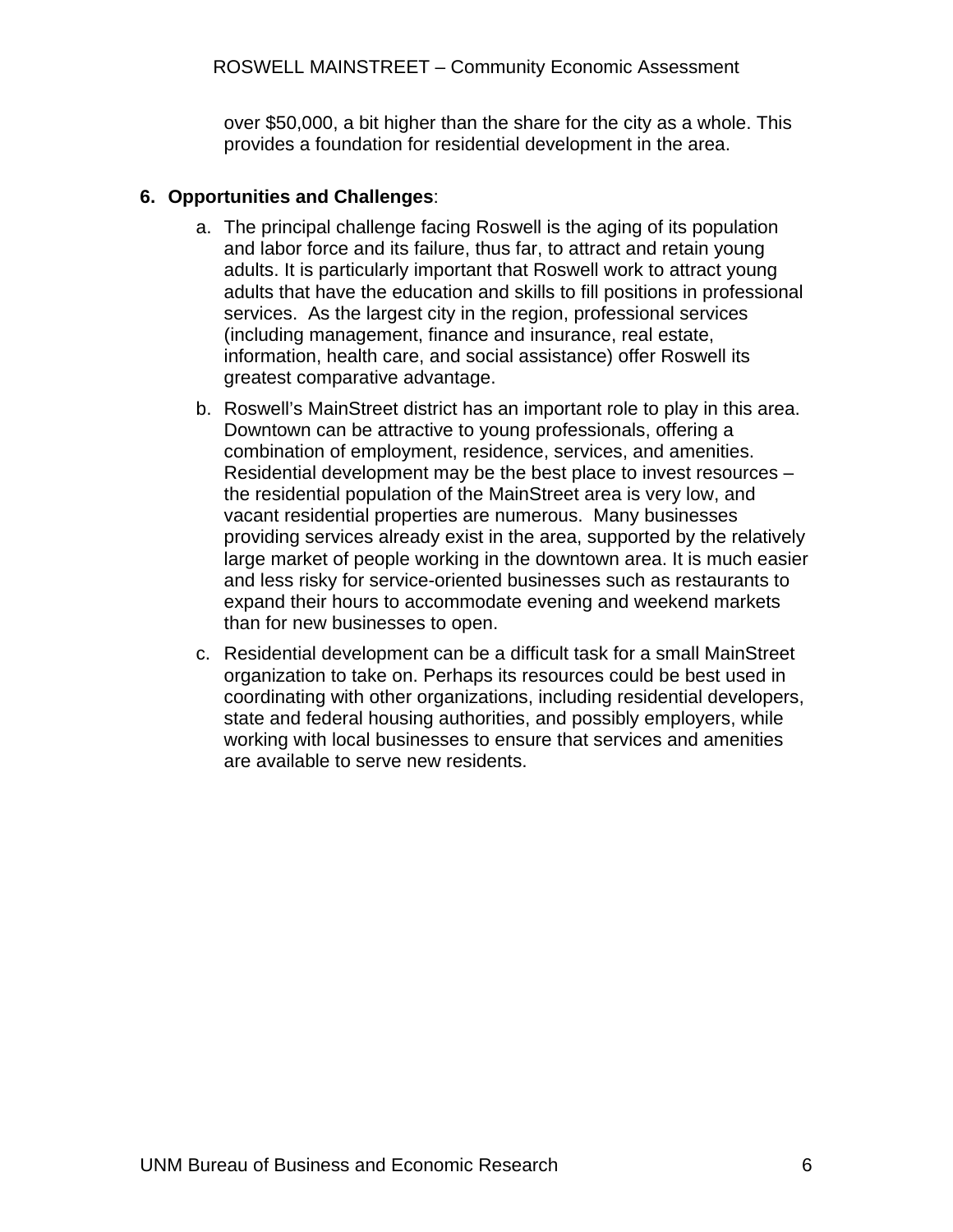### **EXPLANATION OF TABLES**

#### <span id="page-10-0"></span>**Selected Demographic, Economic, and Housing Characteristics**

Source: US Census Bureau, 1990 & 2000 Decennial Census.

Data is provided for your community, county, and the state of New Mexico for the years 1990 and 2000. For the city and county, values are given in absolute terms and in percentages. For comparison, data is also provided for the county, region, and the state of New Mexico.

Southeastern New Mexico Region is classified as Lea, Eddy, and Chaves counties.

Eastern Plains Region is classified as Curry, De Baca, Guadalupe, Quay, and Roosevelt counties.

#### **Taxable Gross Receipts and Pull Factors**

Source: New Mexico Taxation and Revenue Department (NMTRD); calculations by UNM/BBER. Data is provided for the years 1989 and 2002 (SIC classification) and 2005 (NAICS classification).

In 2003, NMTRD switched from SIC (Standard Industrial Classification) to NAICS (North American Industrial Classification System) as a basis for statistical tabulation. It is not possible to compare most data from the two classification systems. Data from 1989 and 2002 are presented to allow for historical comparison. Data from 1989 is adjusted for inflation and is presented in 2002 dollars. Data from 2005 provides the most up-to-date account of gross receipts activities; the data is presented in 2005 dollars.

There are several problems associated with gross receipts data.

- The data does not account for the value of the products sold; rather data is categorized according to the type of business; i.e. sales of food from gasoline convenience stores are included in gasoline stations; groceries sold at Wal-Mart are included in Miscellaneous Retailers.
- Businesses are self-classified, and sometimes inaccurately so.
- Not all products are taxable as gross receipts in New Mexico; a notable example is gasoline. 2005 data includes both taxable gross receipts and deductions associated with food and medical spending.

A 'pull factor' indicates the capacity of an industrial sector (e.g., services, retail, and so on) to draw revenues into the local economy. A value of 100% is the break-even point – values greater than 100% indicate that the business sector is drawing revenues into the local economy (more money is spent in the economy by those whose income is earned outside the community and money is spent by locals outside the community), whereas values less than 100% indicate that the sector is leaking money to other communities. Net Gain/Loss is derived from the Pull Factors. It is calculated as the difference between actual gross receipts and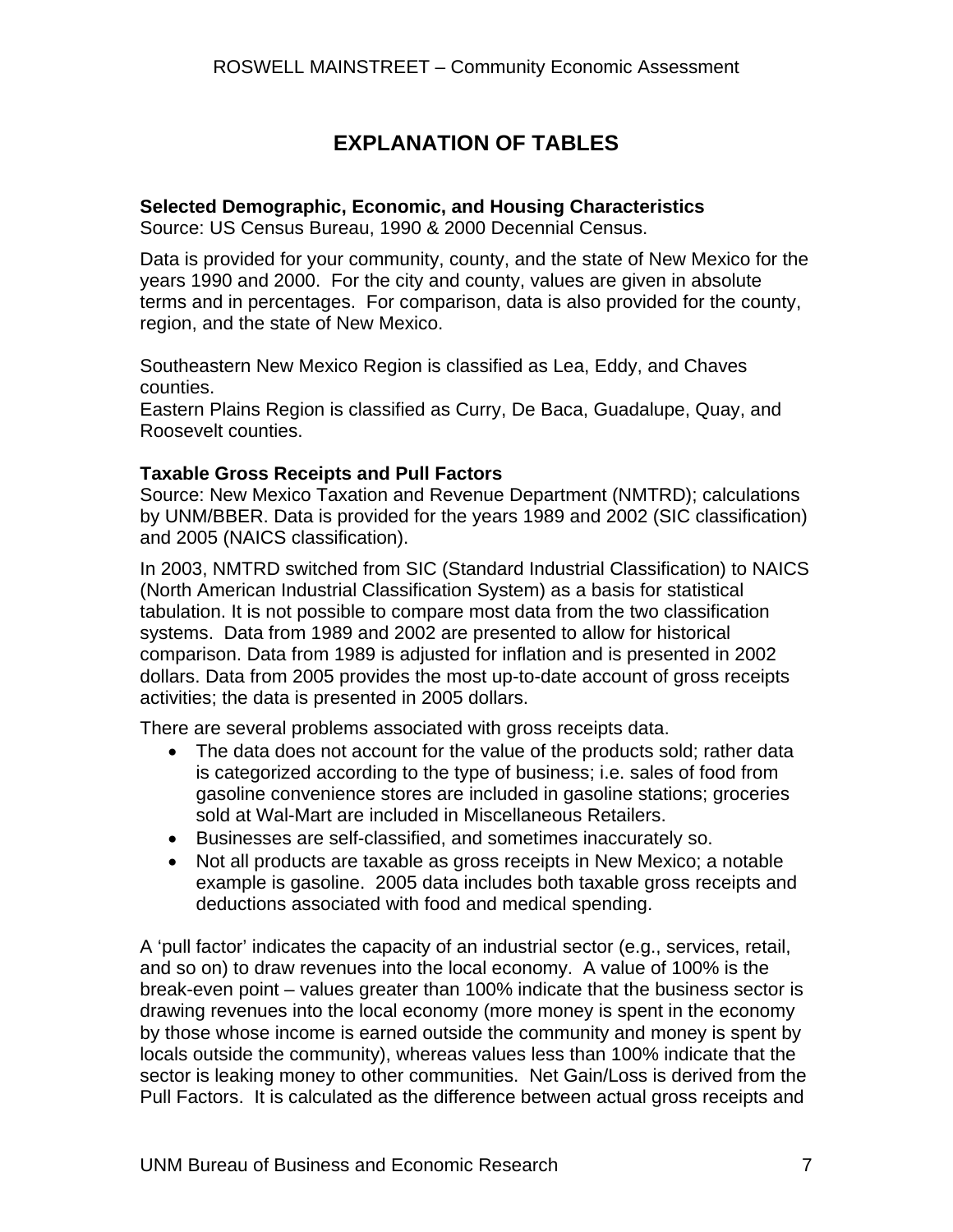the 'expected value' of gross receipts (i.e. that which would be associated with a pull factor of 100%). As with all 1989 gross receipts data, it is presented in terms of 2002 dollars.

Note that it is natural that not all sectors will have a positive balance – every economy has its strengths and weaknesses. From a policy perspective, policies that reduce leakages and that exploit strengths are equally valid. The decision is a practical one – should energies be spent plugging holes or exploiting existing strengths?

**Businesses by Industry, In MainStreet Service Area, 1995 and 2004**  Source: NM Department of Labor, ES-202 (Covered Employment Statistics), 2005; calculations by UNM-BBER.

ES-202 data is provided to UNM-BBER by the NM Department of Labor under terms of confidentiality. Under the terms of this agreement, data can be reported only in aggregate or summary format, so that it is not possible to infer information pertaining to a specific business.

ES-202 data used in this report is 'establishment-level', meaning that UNM-BBER has information on industrial classification (NAICS), employment, and wages of each business establishment in the study area. Establishment-level data indicates that data is provided for each individual establishment; i.e. as opposed to a chain or brand. The key advantage of establishment level data is that UNM-BBER is able to code the data according to the specific address of the establishment, allowing for analysis on a micro-geographical scale. In this report, UNM-BBER has coded the data according to locations within the MainStreet district (MS), in other parts of the town (Town) or in unincorporated parts of the county (UNINCORP).

#### **Location Quotients**

Source: Census 2000 Summary File 3 (SF3); Tables 59-61. Calculations by UNM-BBER.

A location quotient indicates the relative concentration of employment by industry, occupations, and types of business ownership in a given community, county, or region. The measures are relative to that of a 'base geography'. A location quotient is calculated as the ratio of local employment in a given industry, occupation, or ownership type to total employment, in relation to the same ratio for the base geography. Thus, a value of 1.00 indicates that employment for a given industry, occupation, or type of business ownership compared to total employment in the economy is in exact proportion to that of the base geography. Values greater than 1.00 indicate that the industry, occupation, or ownership is more than proportionate to that of the base geography; a value less than 1.00 indicates the opposite.

NOTE: Charts of location quotients are scaled to a value of 0, where this base indicates that employment for a given industry is the same proportion as the base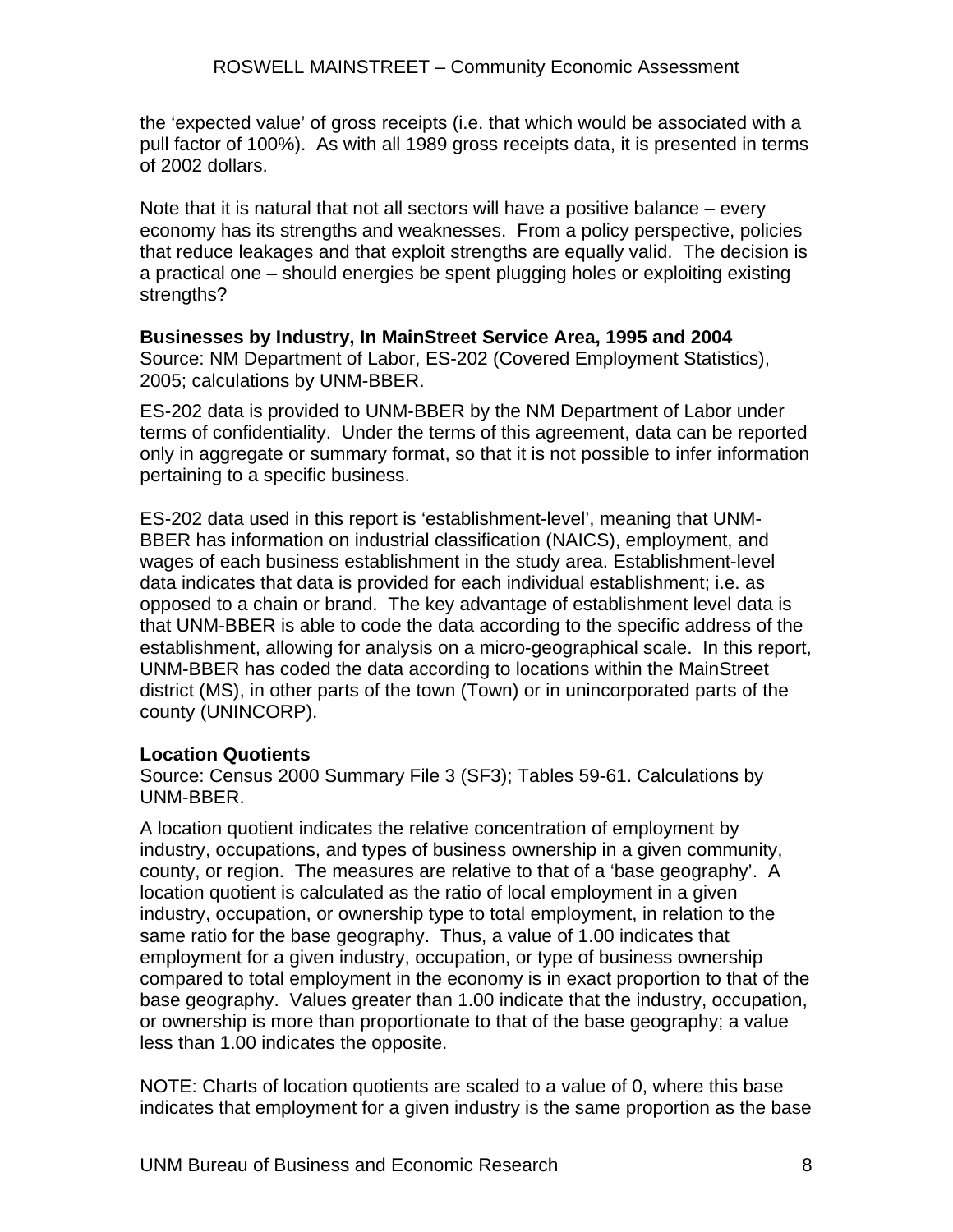geography. This is done for presentational purposes. The location quotient can be used to indicate the structure or 'role' of a local economy within its larger geography. This applies equally to the role of a town's economy within the county, region, or state; a county's economy within the state; or a region's (multiple counties) economy within the state. As with pull factors, a location quotient helps to define the relative strengths and weaknesses of a local economy, measured in this case in terms of industrial, occupational, and ownership structures. Again, as with pull factors, this information can lead to policies that aim to strengthen weaknesses or exploit strengths; the decision is again one of practicality and strategy rather than theory.

#### **Trade Area**

Sources: New Mexico Department of Labor, ES-202 (Covered Employment Statistics), 2005; Bureau of Labor Statistics, Product Line Data, calculations by UNM-BBER; ESRI® ArcGIS 9.0 Business Analyst; ESRI® StreetMap™ USA. ESRI data sources include: Bureau of Labor Statistics, Consumer Expenditure Surveys (CEX), 2001, 2002, and 2003; U.S. Bureau of the Census, Population Division. ("ESRI® Demographic Update Methodology 2006/2011, An ESRI® White Paper," Redlands, CA, June 2006.)

Market or trade areas were established by generating drive time polygons around each city, the foci being the MainStreet districts. A target location was established for each MainStreet area based upon descriptions and maps provided by each of the New Mexico MainStreet (NMMS )cities. This provided a representative focal point within the MainStreet boundaries, without specifying any one particular location.

Trade areas were based upon drive times to the MainStreet site. Drive time polygons are generated using actual street networks in ESRI StreetMap. Drive times are calculated using road access, road types, and speed limits. Trade areas were determined by creating drive time polygons on two different scales, local and regional. A local scale polygon was drawn for the area that would be within a 1 minute drive time, or about  $\frac{1}{2}$  mile walking distance, from the MainStreet site. Additional polygons were calculated at the local scale for 3 and 5 minute drive times. These times were chosen to reflect a short and convenient route from a home or hotel. On a regional scale, drive time polygons were calculated for times ranging from 5 to 45 minutes. The regional scale represents travel for dedicated purposes, such as supply replenishment, large item purchases, etc.

Trade area reports were generated for each of the drive time polygons. Reports included demographic, marketing, and retail expenditure data. The data is directly associated with the geographic areas overlaid by the drive time polygons. All of the population and marketing data for a particular polygon is representative of the people living within the boundaries of that region. This data is derived from the ESRI® ArcGIS 9.0 Business Analyst. The population data provided by this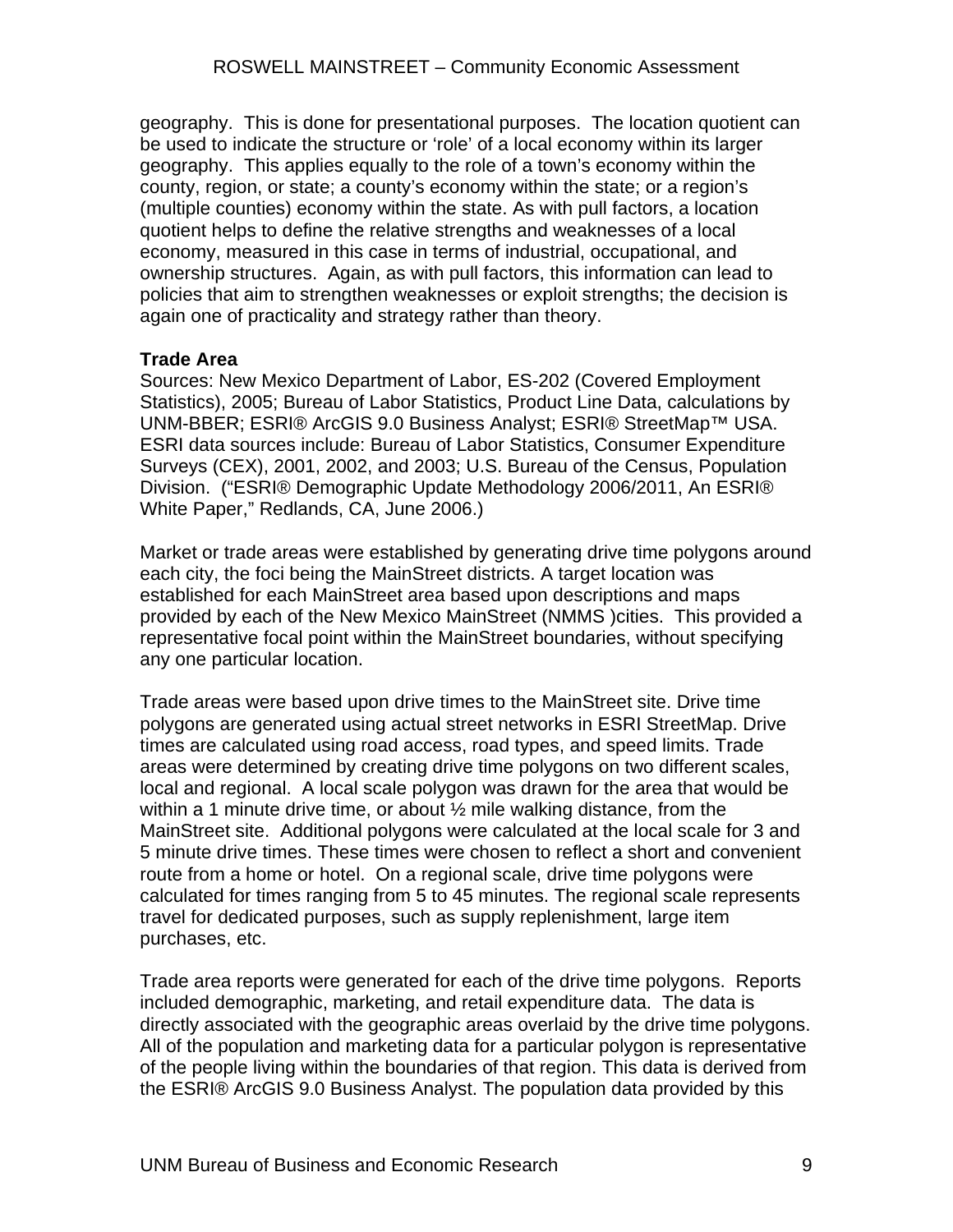program are geographically derived at the census block point level. The demographic, income, and expenditure data and projections utilized by ESRI® are derived from the U.S. Census Bureau and the Bureau of Labor Statistics' Consumer Expenditure Surveys.

The competition layers represented in the trade area analyses were derived from the New Mexico Department of Labor data combined with product line data from the Bureau of Labor Statistics. The proxy revenues, calculated by BBER, reflect the degree to which the competition has derived sales from the product line of interest.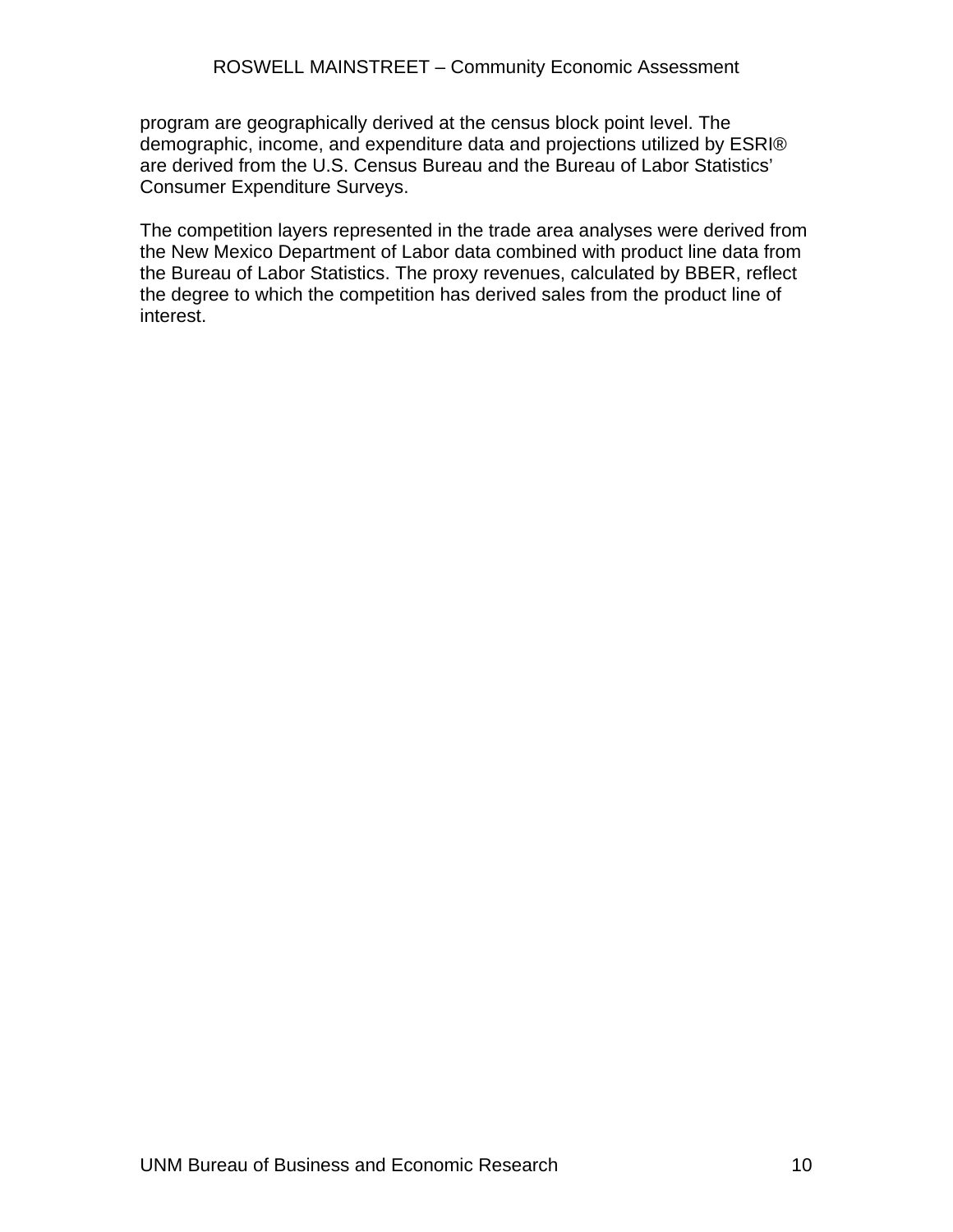### <span id="page-14-0"></span>**APPENDIX: TABLES AND FIGURES**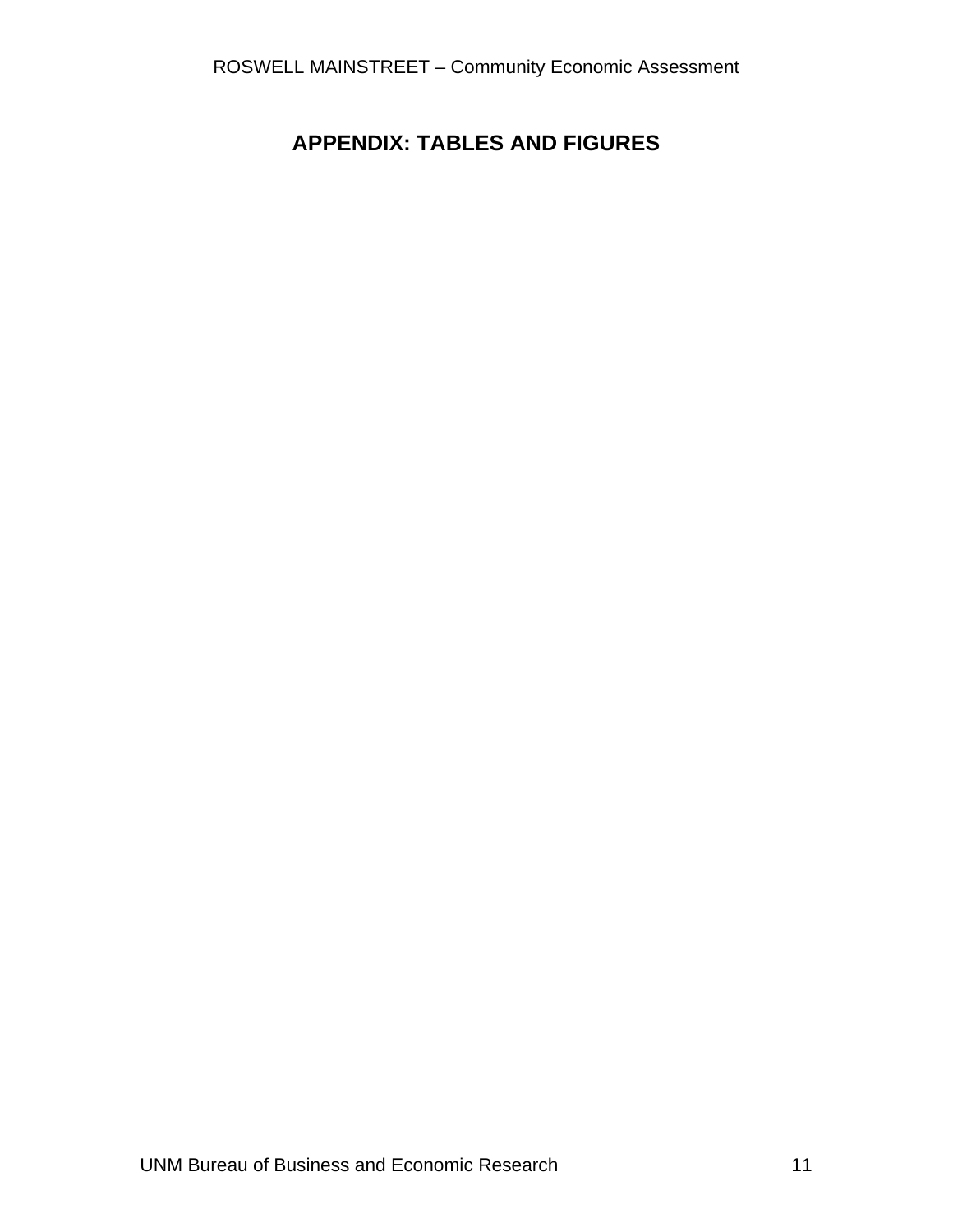#### **TABLE 1: SELECTED DEMOGRAPHIC, ECONOMIC, AND HOUSING CHARACTERISTICS**

|                                                                                                                                                                                                     |                                        | <b>ROSWELL</b>                        |                   | <b>CHAVES</b><br><b>COUNTY</b>         | <b>SENM</b><br><b>REGION</b>            | <b>NEW</b><br><b>MEXICO</b>                |
|-----------------------------------------------------------------------------------------------------------------------------------------------------------------------------------------------------|----------------------------------------|---------------------------------------|-------------------|----------------------------------------|-----------------------------------------|--------------------------------------------|
|                                                                                                                                                                                                     | 1990                                   | 2000                                  | Change (%)        | 2000                                   | 2000                                    | 2000                                       |
| <b>POPULATION</b>                                                                                                                                                                                   |                                        |                                       |                   |                                        |                                         |                                            |
| <b>Total Population</b><br>Urban<br>Rural<br>Households<br>Household Size (Average)                                                                                                                 | 44,654<br>100%<br>0%<br>16,208<br>2.67 | 45,451<br>99%<br>1%<br>17,089<br>2.59 | 2%<br>5%<br>$-3%$ | 61,382<br>77%<br>23%<br>22,559<br>2.66 | 168,551<br>77%<br>23%<br>61,689<br>2.67 | 1,819,046<br>75%<br>25%<br>678,032<br>2.63 |
| <b>AGE</b>                                                                                                                                                                                          |                                        |                                       |                   |                                        |                                         |                                            |
| Under 5 yrs<br>5 to 17 y/o<br>18 to 64 y/o<br>65 yrs and over                                                                                                                                       | 8%<br>22%<br>54%<br>16%                | 7%<br>21%<br>55%<br>16%               |                   | 7%<br>22%<br>56%<br>15%                | 7%<br>22%<br>57%<br>14%                 | 7%<br>21%<br>60%<br>12%                    |
| <b>RACE &amp; ETHNICITY</b>                                                                                                                                                                         |                                        |                                       |                   |                                        |                                         |                                            |
| White<br><b>Black or African American</b><br>Native American<br>Hispanic or Latino (of any race)<br>Speak Spanish, linguistically isolated*†<br>Speak other than Spanish, linguistically isolated*† | 82%<br>2%<br>1%<br>36%<br>5%<br>0%     | 70%<br>3%<br>1%<br>45%<br>3%<br>0%    |                   | 72%<br>2%<br>1%<br>44%<br>3%<br>0%     | 72%<br>3%<br>1%<br>41%<br>2%<br>0%      | 67%<br>2%<br>9%<br>42%<br>2%<br>1%         |
| <b>EDUCATIONAL ATTAINMENT</b>                                                                                                                                                                       |                                        |                                       |                   |                                        |                                         |                                            |
| Population 25 yrs or older<br>Less than high school graduate**<br>High school graduate; and some college**<br>Associate, bachelor's, or graduate degree**                                           | 26,995<br>31%<br>49%<br>21%            | 28,013<br>26%<br>51%<br>23%           | 4%                | 37,811<br>27%<br>50%<br>22%            | 103,674<br>28%<br>52%<br>20%            | 1,134,801<br>21%<br>49%<br>29%             |
| <b>MIGRATION</b>                                                                                                                                                                                    |                                        |                                       |                   |                                        |                                         |                                            |
| Moved since 1985/1995*<br>Moved to new house in county since 1985/1995*<br>Moved into county since 1985/1995*                                                                                       | 20,541<br>27%<br>23%                   | 18,752<br>27%<br>18%                  | $-9%$             | 24,355<br>26%<br>17%                   | 65,221<br>26%<br>15%                    | 731,488<br>24%<br>20%                      |
| <b>TRAVEL TO WORK</b>                                                                                                                                                                               |                                        |                                       |                   |                                        |                                         |                                            |
| Less than 15 minutes<br>15-29 minutes<br>More than 30 minutes                                                                                                                                       | 59%<br>33%<br>8%                       | 57%<br>37%<br>6%                      |                   | 52%<br>41%<br>7%                       | 56%<br>35%<br>9%                        | 40%<br>48%<br>13%                          |

\* Includes persons 5 y/o and older.

\*\* Includes persons 25 y/o and older.

<span id="page-15-0"></span>† A household in which all members 14 years old and over speak a non-English language and also speak English less than "very well" (have difficulty with English).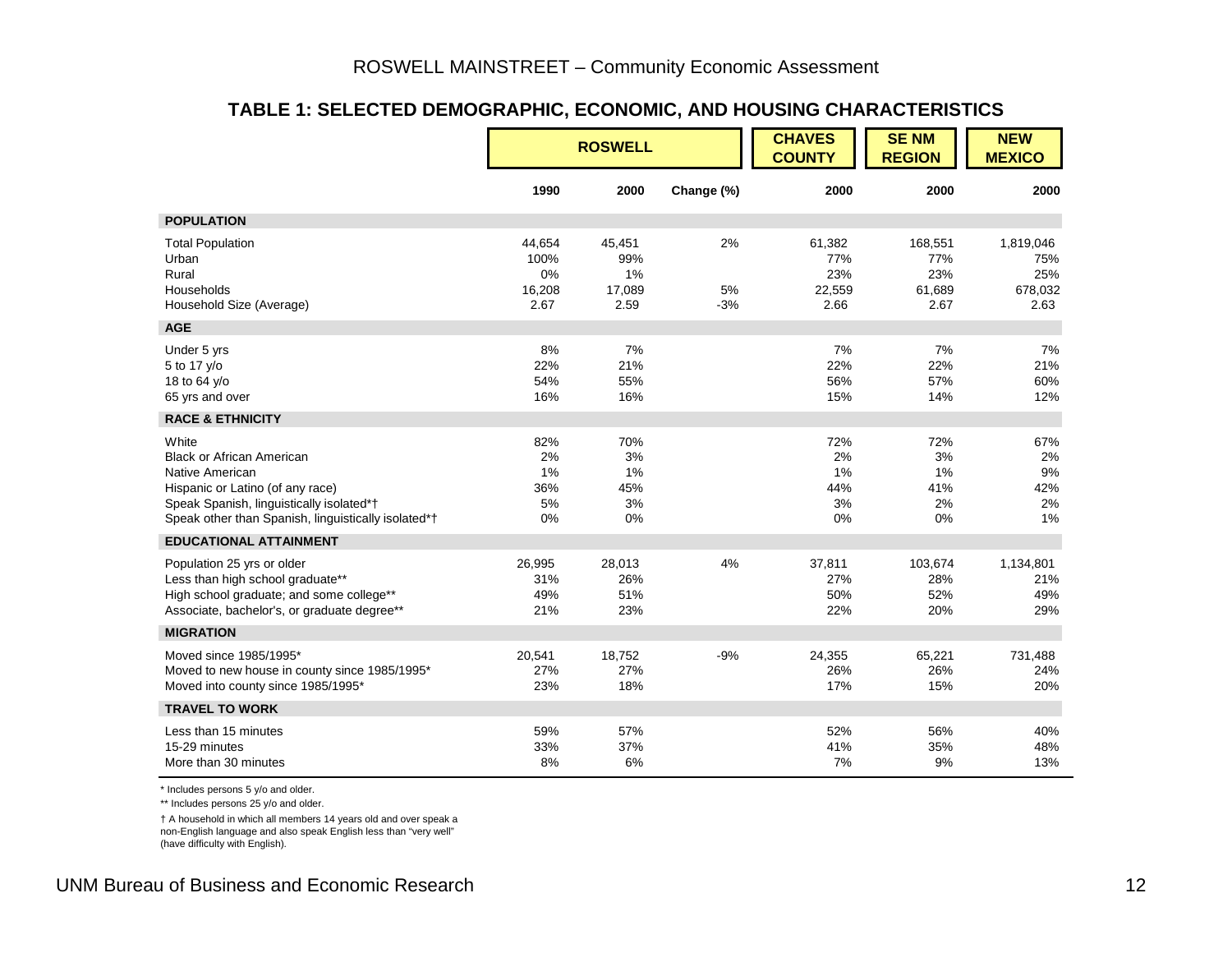#### **TABLE 1: SELECTED DEMOGRAPHIC, ECONOMIC, AND HOUSING CHARACTERISTICS, CONTINUED**

|                                                                                                                                                                                                                                                                                                                                                    | <b>ROSWELL</b>                                                        |                                                                       |                   | <b>CHAVES</b><br><b>COUNTY</b>                                        | <b>SENM</b><br><b>REGION</b>                                      | <b>NEW</b><br><b>MEXICO</b>                                            |
|----------------------------------------------------------------------------------------------------------------------------------------------------------------------------------------------------------------------------------------------------------------------------------------------------------------------------------------------------|-----------------------------------------------------------------------|-----------------------------------------------------------------------|-------------------|-----------------------------------------------------------------------|-------------------------------------------------------------------|------------------------------------------------------------------------|
|                                                                                                                                                                                                                                                                                                                                                    | 1990                                                                  | 2000                                                                  | Change (%)        | 2000                                                                  | 2000                                                              | 2000                                                                   |
| <b>HOUSEHOLD INCOME &amp; POVERTY</b>                                                                                                                                                                                                                                                                                                              |                                                                       |                                                                       |                   |                                                                       |                                                                   |                                                                        |
| Real per capita income (1999 dollars)<br>Median household income (1999 dollars)<br>Households with earnings<br>Households with social security income<br>Households: with interest; dividends; or rental income<br>Households with public assistance income<br>Households with retirement income<br>Persons below the poverty line<br>Poverty rate | 14,454<br>29,189<br>73%<br>34%<br>34%<br>10%<br>18%<br>9,386<br>21.6% | 14.589<br>27,252<br>72%<br>35%<br>29%<br>7%<br>18%<br>10,003<br>22.6% | 1%<br>$-7%$<br>7% | 14.990<br>28,513<br>75%<br>33%<br>28%<br>6%<br>17%<br>12,778<br>21.3% | 14.980<br>na<br>75%<br>31%<br>26%<br>6%<br>16%<br>32,864<br>20.0% | 17.261<br>34,133<br>80%<br>25%<br>30%<br>5%<br>17%<br>328,933<br>18.4% |
| <b>LABOR CHARACTERISTICS</b>                                                                                                                                                                                                                                                                                                                       |                                                                       |                                                                       |                   |                                                                       |                                                                   |                                                                        |
| In labor force (population 16 yrs and over)<br>Unemployment rate                                                                                                                                                                                                                                                                                   | 18,642<br>6.5%                                                        | 18,407<br>9.7%                                                        | $-1%$             | 25,361<br>9.0%                                                        | 69,767<br>8.3%                                                    | 834,632<br>7.2%                                                        |
| <b>HOUSING CHARACTERISTICS</b>                                                                                                                                                                                                                                                                                                                     |                                                                       |                                                                       |                   |                                                                       |                                                                   |                                                                        |
| Total housing units (#)<br>Home ownership (%)<br>Owner-occupied housing units                                                                                                                                                                                                                                                                      | 18,242<br>67%<br>11,188                                               | 19,286<br>67%<br>11.760                                               | 6%<br>5%          | 25,647<br>15,986                                                      | 71,301<br>70%<br>44,683                                           | 780,579<br>68%<br>474.435                                              |
| Vacancy rate (for sale)<br>Renter-occupied housing units<br>Vacancy Rate (for rent)<br>Median age of housing structures                                                                                                                                                                                                                            | 5,007<br>29                                                           | 3.1%<br>5,350<br>14.8%<br>35                                          | 7%                | 3.2%<br>6,575<br>13.6%<br>33                                          | 3.6%<br>16,956<br>16.6%<br>na                                     | 2.5%<br>203,536<br>11.6%<br>23                                         |
| <b>HOUSING AFFORDABILITY</b>                                                                                                                                                                                                                                                                                                                       |                                                                       |                                                                       |                   |                                                                       |                                                                   |                                                                        |
| Median value of owner-occupied housing (1999 dollars)<br>Median costs of homeownership (% of income)<br>Median rent (1999 dollars)<br>Median cost of rental housing (% household income)                                                                                                                                                           | 57,924<br>19.4%<br>458<br>28.5%                                       | 55,800<br>20.2%<br>411<br>25.8%                                       | $-4%$<br>$-10%$   | 56,700<br>19.8%<br>402<br>25.0%                                       | na<br>na<br>na<br>na                                              | 94,600<br>22.2%<br>503<br>26.6%                                        |
| Source: US Census Bureau, 1990 and 2000 Decennial Census;                                                                                                                                                                                                                                                                                          |                                                                       |                                                                       |                   |                                                                       |                                                                   |                                                                        |

calculations by BBER, 2007.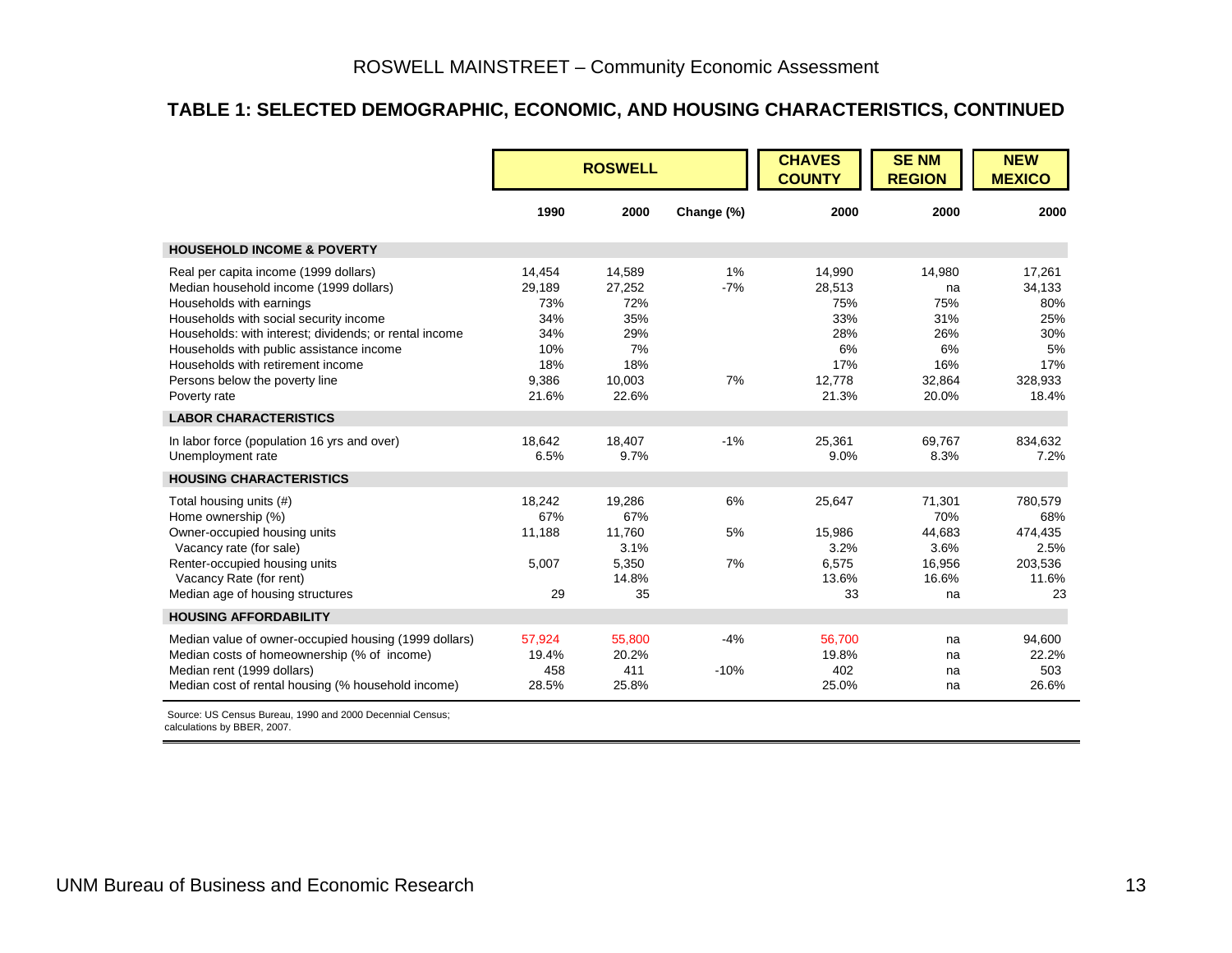#### **TABLE 2: ROSWELL TAXABLE GROSS RECEIPTS AND PULL FACTORS, 1989 & 2002**

| <b>ROSWELL</b>                                   |             | <b>TAXABLE GROSS</b><br><b>RECEIPTS (2002 \$)</b> | <b>PULL FACTOR</b> |      | <b>NET GAIN/LOSS (2002 \$)</b> |                | <b>CHANGE (1989-2002)</b> |                   |  |
|--------------------------------------------------|-------------|---------------------------------------------------|--------------------|------|--------------------------------|----------------|---------------------------|-------------------|--|
| <b>INDUSTRIES</b>                                | 1989        | 2002                                              | 1989               | 2002 | 1989                           | 2002           | <b>TGR Real</b>           | Real<br>Gain/Loss |  |
| <b>Mining</b>                                    | 7,583,645   | 8,961,859                                         | 28%                | 45%  | (19, 887, 733)                 | (10, 758, 571) | 18%                       | 9,129,162         |  |
| <b>Contract Construction</b>                     | 49,833,202  | 50,385,884                                        | 66%                | 58%  | (25,400,327)                   | (37, 223, 876) | 1%                        | (11,823,549)      |  |
| Manufacturing                                    | 8,227,785   | 15,785,190                                        | 41%                | 104% | (11,711,391)                   | 534,050        | 92%                       | 12,245,441        |  |
| <b>Transportation, Communications, Utilities</b> | 51,671,601  | 39,739,171                                        | 76%                | 84%  | (16, 554, 563)                 | (7, 394, 055)  | $-23%$                    | 9,160,507         |  |
| <b>Wholesale Trade</b>                           | 21,219,243  | 27,471,008                                        | 53%                | 80%  | (18,743,388)                   | (6,726,925)    | 29%                       | 12,016,463        |  |
| <b>Building Materials</b>                        | 9,806,440   | 6,168,541                                         | 126%               | 181% | 2,022,739                      | 2,754,716      | $-37%$                    | 731,977           |  |
| <b>Retail Food Stores</b>                        | 66,004,155  | 38,920,039                                        | 136%               | 104% | 17,493,177                     | 1,616,194      | $-41%$                    | (15,876,983)      |  |
| <b>Motor Vehicle Dealers</b>                     | 5,493,564   | 3,898,225                                         | 115%               | 85%  | 725,781                        | (682, 448)     | $-29%$                    | (1,408,229)       |  |
| <b>Gasoline Service Stations</b>                 | 1,867,690   | 3,232,509                                         | 41%                | 83%  | (2,683,317)                    | (656, 714)     | 73%                       | 2,026,602         |  |
| Misc Vehicle and Accessory Dealers               | 5,576,327   | 7,514,899                                         | 68%                | 113% | (2,651,952)                    | 870,796        | 35%                       | 3,522,749         |  |
| Apparel and Accessory Stores                     | 14,198,399  | 9,556,471                                         | 103%               | 99%  | 424,109                        | (80, 200)      | $-33%$                    | (504, 309)        |  |
| Furniture and Home Furnishings                   | 11,232,083  | 8,437,409                                         | 109%               | 129% | 924,900                        | 1,891,780      | $-25%$                    | 966,879           |  |
| Eating and Drinking Establishments               | 37,646,469  | 37,990,175                                        | 113%               | 120% | 4,428,095                      | 6,428,212      | 1%                        | 2,000,117         |  |
| <b>Liquor Dispensers</b>                         | 7,102,168   | 2,359,268                                         | 68%                | 62%  | (3,372,715)                    | (1,442,756)    | $-67%$                    | 1,929,959         |  |
| Drug and Proprietary Stores                      | 13,100,862  | 8,584,971                                         | 123%               | 188% | 2,462,727                      | 4,019,348      | $-34%$                    | 1,556,622         |  |
| Misc Retailers (ALL)*                            | 119,568,514 | 184,465,552                                       | 79%                | 128% | (31,796,877)                   | 40,214,302     | 54%                       | 72,011,178        |  |
| <b>Total Retail Trade</b>                        | 306,807,008 | 323,502,743                                       | 115%               | 124% | 39,061,383                     | 62,615,810     | 5%                        | 23,554,427        |  |
| Finance, Insurance and Real Estate               | 16,298,223  | 14,807,872                                        | 90%                | 98%  | (1,903,207)                    | (247, 555)     | $-9%$                     | 1,655,652         |  |
| Hotels, Motels                                   | 8,561,711   | 10,906,239                                        | 66%                | 100% | (4,439,101)                    | 11,855         | 27%                       | 4,450,956         |  |
| <b>Personal Services</b>                         | 11,736,081  | 8,929,538                                         | 132%               | 90%  | 2,876,713                      | (1,024,701)    | $-24%$                    | (3,901,415)       |  |
| <b>Misc Business Services</b>                    | 14,984,596  | 22,879,878                                        | 45%                | 71%  | (18, 290, 254)                 | (9,467,340)    | 53%                       | 8,822,914         |  |
| Auto Rental and Repair                           | 11,061,640  | 9,428,828                                         | 95%                | 83%  | (630, 749)                     | (1,979,829)    | $-15%$                    | (1,349,080)       |  |
| <b>Misc Repair Services</b>                      | 5,324,838   | 2,857,993                                         | 118%               | 74%  | 829,970                        | (984, 888)     | $-46%$                    | (1,814,858)       |  |
| Amusement                                        | 2,825,846   | 1,117,663                                         | 85%                | 57%  | (510, 746)                     | (830, 708)     | $-60%$                    | (319, 963)        |  |
| <b>Physicians and Dentists</b>                   | 43,463,499  | 33,699,901                                        | 186%               | 179% | 20,093,032                     | 14,828,942     | $-22%$                    | (5,264,090)       |  |
| Hospitals and Other Health Services              | 5,755,095   | 21,775,374                                        | 38%                | 144% | (9,358,602)                    | 6,671,585      | 278%                      | 16,030,188        |  |
| <b>Legal Services</b>                            | 17,922,265  | 14,184,852                                        | 137%               | 135% | 4,829,866                      | 3,658,166      | $-21%$                    | (1, 171, 700)     |  |
| <b>Educational Services</b>                      | 416,538     | 883,560                                           | 31%                | 42%  | (920, 159)                     | (1,227,721)    | 112%                      | (307, 562)        |  |
| <b>Misc Services</b>                             | 20,605,614  | 90,720,618                                        | 66%                | 123% | (10, 585, 238)                 | 17,070,110     | 340%                      | 27,655,349        |  |
| <b>Engineering and Architectural Services</b>    | 1,876,128   | 2,759,282                                         | 19%                | 33%  | (8,053,974)                    | (5,684,600)    | 47%                       | 2,369,374         |  |
| <b>Total Services</b>                            | 144,762,483 | 222,269,217                                       | 70%                | 100% | (62, 637, 984)                 | (457, 697)     | 54%                       | 62,180,287        |  |
| <b>Total Taxable Gross Receipts</b>              | 613,343,030 | 704,309,378                                       | 112%               | 100% | 68,080,327                     | (3,407,609)    | 15%                       | (71, 487, 936)    |  |

\* Misc Retailers (ALL) includes Department Stores, General Merchandise, and Misc Retailers.

All values are adjusted for inflation and reported in terms of 2002 dollars.

Data is classified according to Standard Industrial Classification (SIC). 1989 and 2002 are the first and last years for which comparable data are available.

Major sectors do not sum to total taxable gross receipts because non-classified businesses are not included.

<span id="page-17-0"></span>**Source: NM Taxation & Revenue Department, RP80 tables; US Census Bureau. Calculations by BBER, 2007.**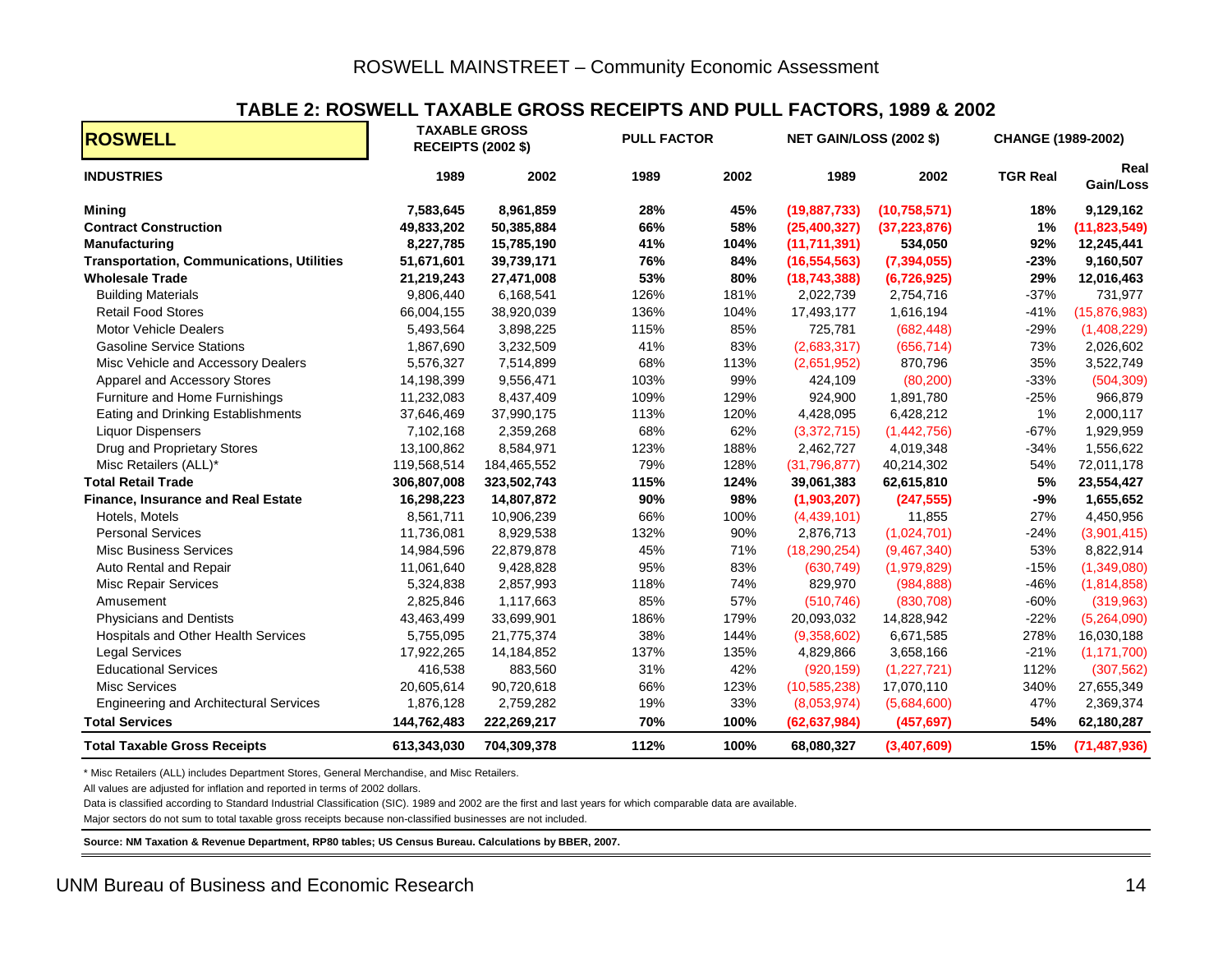#### **TABLE 3: CHAVES COUNTY TAXABLE GROSS RECEIPTS AND PULL FACTORS, 1989 & 2002**

| <b>CHAVES COUNTY</b>                             |             | <b>TAXABLE GROSS</b><br><b>RECEIPTS (2002 \$)</b> | <b>PULL FACTOR</b> | <b>NET GAIN/LOSS (2002 \$)</b><br><b>CHANGE (1989-2002)</b> |                |                |                 |                   |
|--------------------------------------------------|-------------|---------------------------------------------------|--------------------|-------------------------------------------------------------|----------------|----------------|-----------------|-------------------|
| <b>INDUSTRIES</b>                                | 1989        | 2002                                              | 1989               | 2002                                                        | 1989           | 2002           | <b>TGR Real</b> | Real<br>Gain/Loss |
| <b>Agriculture</b>                               |             | 3,228,830                                         |                    | 175%                                                        |                | 1,384,086      |                 |                   |
| <b>Mining</b>                                    | 18,691,788  | 15,878,157                                        | 54%                | 58%                                                         | (15, 975, 264) | (11, 485, 299) | $-15%$          | 4,489,964         |
| <b>Contract Construction</b>                     | 65,614,640  | 91,916,429                                        | 69%                | 76%                                                         | (29, 325, 069) | (29, 648, 153) | 40%             | (323,084)         |
| Manufacturing                                    | 9,603,568   | 17,598,369                                        | 38%                | 83%                                                         | (15, 558, 344) | (3,563,639)    | 83%             | 11,994,705        |
| <b>Transportation, Communications, Utilities</b> | 72,023,982  | 65,553,258                                        | 84%                | 100%                                                        | (14,072,897)   | 152,657        | $-9%$           | 14,225,554        |
| <b>Wholesale Trade</b>                           | 25,178,789  | 31,113,198                                        | 50%                | 66%                                                         | (25, 251, 392) | (16, 338, 792) | 24%             | 8,912,600         |
| <b>Building Materials</b>                        | 10,188,274  | 6,168,541                                         | 104%               | 130%                                                        | 365,761        | 1,431,623      | $-39%$          | 1,065,863         |
| <b>Hardware Stores</b>                           | 6,106,980   |                                                   | 216%               |                                                             | 3,278,528      |                |                 |                   |
| <b>Retail Food Stores</b>                        | 71,596,778  | 44,398,339                                        | 117%               | 86%                                                         | 10,379,150     | (7,363,318)    | $-38%$          | (17, 742, 468)    |
| <b>Motor Vehicle Dealers</b>                     | 5,530,841   | 3,921,249                                         | 92%                | 62%                                                         | (485, 785)     | (2,434,751)    | $-29%$          | (1,948,966)       |
| <b>Gasoline Service Stations</b>                 | 3,641,079   | 4,144,913                                         | 63%                | 77%                                                         | (2,101,989)    | (1,251,652)    | 14%             | 850,336           |
| Misc Vehicle and Accessory Dealers               | 5,653,832   | 7,526,767                                         | 54%                | 82%                                                         | (4,729,709)    | (1,692,383)    | 33%             | 3,037,326         |
| Apparel and Accessory Stores                     | 15,299,668  | 9,574,919                                         | 88%                | 72%                                                         | (2,082,569)    | (3,796,626)    | $-37%$          | (1,714,057)       |
| Furniture and Home Furnishings                   | 12,360,363  | 8,863,605                                         | 95%                | 98%                                                         | (646, 615)     | (218, 907)     | $-28%$          | 427,708           |
| Eating and Drinking Establishments               | 40,112,006  | 39,156,741                                        | 96%                | 89%                                                         | (1,807,373)    | (4,637,659)    | $-2%$           | (2,830,286)       |
| <b>Liquor Dispensers</b>                         | 7,517,474   | 3,321,106                                         | 57%                | 63%                                                         | (5,701,131)    | (1,954,465)    | $-56%$          | 3,746,666         |
| Drug and Proprietary Stores                      | 13,100,862  | 8,584,971                                         | 98%                | 136%                                                        | (323, 757)     | 2,249,855      | $-34%$          | 2,573,612         |
| Misc Retailers (ALL)*                            | 124,698,186 | 198,413,327                                       | 65%                | 99%                                                         | (66, 314, 868) | (1,745,228)    | 59%             | 64,569,640        |
| <b>Total Retail Trade</b>                        | 325,791,839 | 348,200,416                                       | 96%                | 96%                                                         | (12,085,328)   | (13,798,190)   | 7%              | (1,712,862)       |
| Finance, Insurance and Real Estate               | 17,388,049  | 15,846,239                                        | 76%                | 76%                                                         | (5,580,945)    | (5,044,204)    | $-9%$           | 536,741           |
| Hotels, Motels                                   | 8,614,216   | 11,146,240                                        | 53%                | 74%                                                         | (7,791,944)    | (3,970,469)    | 29%             | 3,821,475         |
| <b>Personal Services</b>                         | 12,177,927  | 9,049,378                                         | 109%               | 66%                                                         | 997,994        | (4,762,815)    | $-26%$          | (5,760,810)       |
| <b>Misc Business Services</b>                    | 16,385,900  | 24,016,436                                        | 39%                | 54%                                                         | (25,604,748)   | (20, 867, 560) | 47%             | 4,737,189         |
| Auto Rental and Repair                           | 13,297,738  | 11,720,499                                        | 90%                | 74%                                                         | (1,457,279)    | (4, 109, 799)  | $-12%$          | (2,652,520)       |
| <b>Misc Repair Services</b>                      | 6,275,518   | 3,597,917                                         | 111%               | 67%                                                         | 603,294        | (1,734,345)    | $-43%$          | (2,337,639)       |
| Amusement                                        | 2,950,007   | 1,424,744                                         | 70%                | 53%                                                         | (1,260,549)    | (1, 278, 756)  | $-52%$          | (18, 207)         |
| <b>Physicians and Dentists</b>                   | 43,570,199  | 33,970,345                                        | 148%               | 130%                                                        | 14,078,224     | 7,785,588      | $-22%$          | (6, 292, 636)     |
| <b>Hospitals and Other Health Services</b>       | 5,793,019   | 21,816,953                                        | 30%                | 104%                                                        | (13, 279, 462) | 859,405        | 277%            | 14,138,867        |
| <b>Legal Services</b>                            | 17,929,745  | 14,184,852                                        | 109%               | 97%                                                         | 1,408,009      | (421, 650)     | $-21%$          | (1,829,659)       |
| <b>Educational Services</b>                      | 435,966     | 945,944                                           | 26%                | 32%                                                         | (1,250,857)    | (1,983,603)    | 117%            | (732, 746)        |
| <b>Misc Services</b>                             | 23,109,567  | 106,431,783                                       | 59%                | 104%                                                        | (16, 251, 214) | 4,236,626      | 361%            | 20,487,840        |
| <b>Engineering and Architectural Services</b>    | 1,928,139   | 2,224,376                                         | 15%                | 19%                                                         | (10,602,988)   | (9,492,092)    | 15%             | 1,110,897         |
| <b>Total Services</b>                            | 152,804,282 | 243,073,092                                       | 58%                | 79%                                                         | (108,921,311)  | (65, 975, 857) | 59%             | 42,945,454        |
| <b>Total Taxable Gross Receipts</b>              | 698,660,180 | 833,291,323                                       | 102%               | 85%                                                         | 10,574,922     | (148.714.789)  | 19%             | (159, 289, 710)   |

\* Misc Retailers (ALL) includes Department Stores, General Merchandise, and Misc Retailers.

All values are adjusted for inflation and reported in terms of 2002 dollars.

Data is classified according to Standard Industrial Classification (SIC). 1989 and 2002 are the first and last years for which comparable data are available.

Major sectors do not sum to total taxable gross receipts because non-classified businesses are not included.

<span id="page-18-0"></span>**Source: NM Taxation & Revenue Department, RP80 tables; US Census Bureau. Calculations by BBER, 2007.**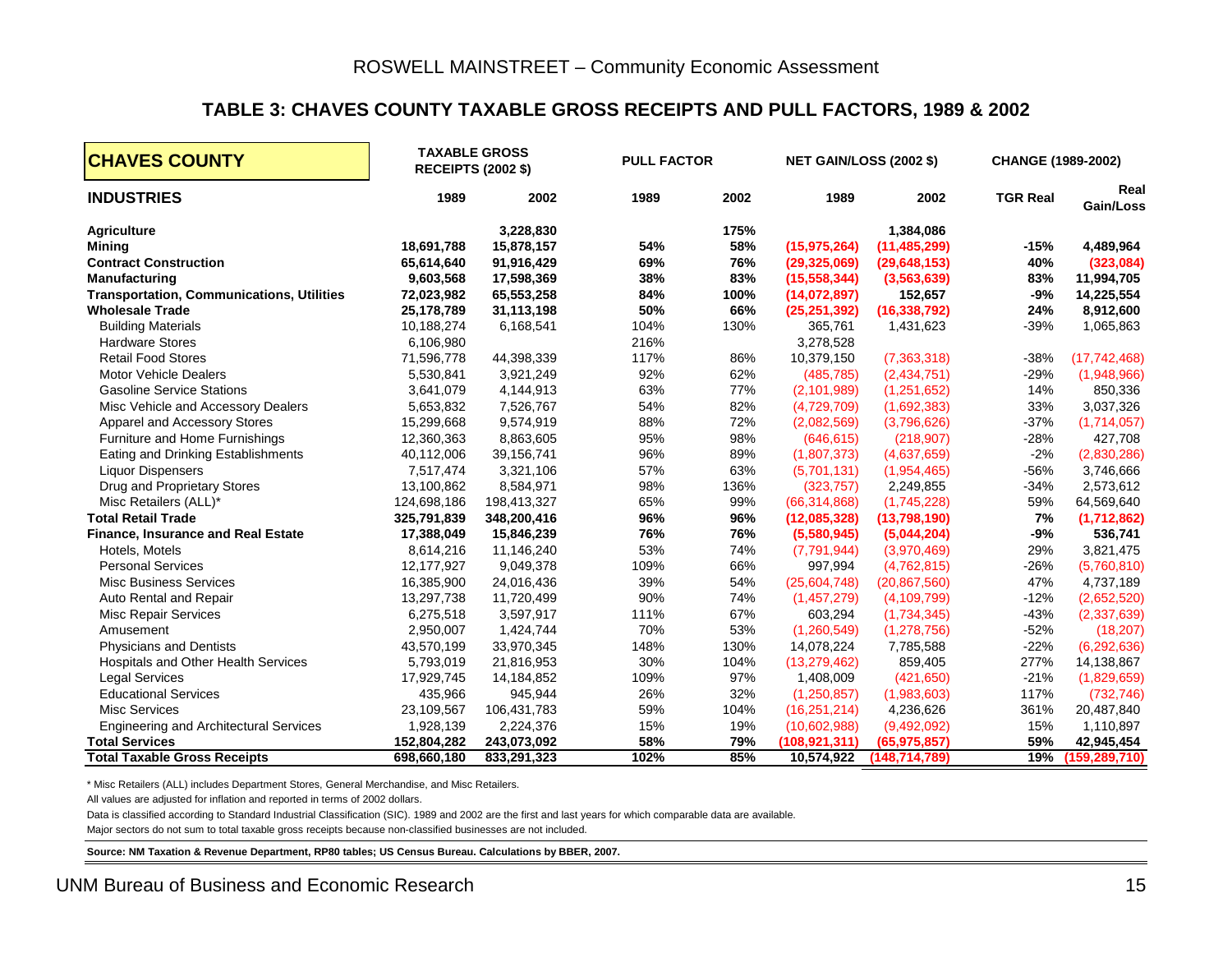#### **TABLE 4: ROSWELL TAXABLE GROSS RECEIPTS AND PULL FACTORS, 2005**

<span id="page-19-0"></span>

| <b>ROSWELL</b>                                   |         | <b>TAXABLE GROSS RECEIPTS and</b><br><b>FOOD &amp; MEDICAL DEDUCTIONS</b><br><b>PULL FACTOR</b><br><b>NET GAIN/LOSS (Thousands \$)</b><br>(Thousands \$) |                |                |        |       |                |                |                |                |           |           |          |                |          |
|--------------------------------------------------|---------|----------------------------------------------------------------------------------------------------------------------------------------------------------|----------------|----------------|--------|-------|----------------|----------------|----------------|----------------|-----------|-----------|----------|----------------|----------|
|                                                  | 2005    | Q <sub>1</sub>                                                                                                                                           | Q <sub>2</sub> | Q <sub>3</sub> | Q4     | 2005  | Q <sub>1</sub> | Q <sub>2</sub> | Q <sub>3</sub> | Q <sub>4</sub> | 2005      | Q1        | Q2       | Q <sub>3</sub> | Q4       |
| <b>AGRIC, FORESTRY, FISHING &amp; HUNTING</b>    | 1,227   | 158                                                                                                                                                      | 209            | 130            | 730    | 74%   | 43%            | 45%            | 31%            | 183%           | (423)     | (207)     | (259)    | (289)          | 331      |
| <b>MINING</b>                                    | 16,555  | 4,070                                                                                                                                                    | 4,115          | 3,800          | 4,570  | 52%   | 57%            | 54%            | 45%            | 52%            | (15, 485) | (3,019)   | (3,509)  | (4,737)        | (4, 220) |
| <b>UTILITIES</b>                                 | 35,578  | 9,193                                                                                                                                                    | 6,933          | 9,348          | 10,105 | 94%   | 91%            | 87%            | 104%           | 95%            | (2, 146)  | (856)     | (1,073)  | 362            | (578)    |
| <b>CONSTRUCTION</b>                              | 83,399  | 14,211                                                                                                                                                   | 19,097         | 22,521         | 27,570 | 70%   | 56%            | 66%            | 72%            | 81%            | (36,211)  | (11, 303) | (9,886)  | (8,715)        | (6, 307) |
| <b>MANUFACTURING</b>                             | 11,209  | 2,953                                                                                                                                                    | 2,754          | 2,719          | 2,783  | 52%   | 63%            | 52%            | 50%            | 48%            | (10, 152) | (1,731)   | (2,586)  | (2, 772)       | (3,063)  |
| <b>WHOLESALE TRADE</b>                           | 19,715  | 4,876                                                                                                                                                    | 4,825          | 4,760          | 5,255  | 39%   | 45%            | 38%            | 36%            | 39%            | (30, 351) | (5,850)   | (7,748)  | (8,560)        | (8, 193) |
| <b>RETAIL TRADE</b>                              | 328,029 | 75,984                                                                                                                                                   | 82,877         | 77,996         | 91,172 | 125%  | 128%           | 127%           | 121%           | 123%           | 65,013    | 16,617    | 17,671   | 13,540         | 17,184   |
| Motor Vehicle & Parts Dealers                    | 36      |                                                                                                                                                          |                | 36             |        | 17%   |                |                | 67%            |                | (173)     |           |          | (18)           |          |
| <b>Automobile Dealers</b>                        | 3,024   | 658                                                                                                                                                      | 827            | 794            | 745    | 64%   | 60%            | 66%            | 63%            | 65%            | (1,727)   | (443)     | (418)    | (470)          | (396)    |
| All Other Motor Vehicle Dealers                  | 235     | 122                                                                                                                                                      |                | 112            |        | 39%   | 99%            |                | 68%            |                | (368)     | (1)       |          | (53)           |          |
| Auto Parts, Accessories & Tire Stores            | 7,958   | 1,920                                                                                                                                                    | 2,050          | 2,105          | 1,883  | 108%  | 110%           | 113%           | 109%           | 101%           | 608       | 176       | 235      | 178            | 18       |
| Furniture & Home Furnishings Stores              | 8,024   | 1,965                                                                                                                                                    | 1,913          | 2,029          | 2,117  | 114%  | 118%           | 103%           | 122%           | 113%           | 956       | 299       | 61       | 361            | 236      |
| <b>Floor Covering Stores</b>                     | 47      | 47                                                                                                                                                       |                |                |        | 80%   | 479%           |                |                |                | (12)      | 38        |          |                |          |
| <b>Building Material &amp; Supply Dealers</b>    | 5,760   | 1,244                                                                                                                                                    | 1,721          | 1,422          | 1,372  | 154%  | 167%           | 166%           | 135%           | 152%           | 2,019     | 497       | 685      | 368            | 468      |
| <b>Hardware Stores</b>                           | 3,153   | 1,067                                                                                                                                                    | 1,217          |                | 870    | 213%  | 340%           | 299%           |                | 229%           | 1,673     | 753       | 811      |                | 489      |
| <b>Grocery Stores</b>                            | 34,075  | 7,612                                                                                                                                                    | 9,103          | 7,611          | 9,749  | 92%   | 92%            | 97%            | 89%            | 90%            | (3,013)   | (660)     | (266)    | (969)          | (1, 118) |
| <b>Baked Goods Stores</b>                        | 114     |                                                                                                                                                          |                | 114            |        | 295%  |                |                | 644%           |                | 76        |           |          | 97             |          |
| Beer, Wine & Liquor Stores                       | 899     |                                                                                                                                                          | 479            |                | 420    | 85%   |                | 170%           |                | 152%           | (155)     |           | 197      |                | 144      |
| Pharmacies & Drug Stores                         | 10,511  | 3,009                                                                                                                                                    | 2,287          | 2,286          | 2,929  | 189%  | 190%           | 186%           | 189%           | 193%           | 4,964     | 1,425     | 1,055    | 1,074          | 1,409    |
| Other Health & Personal Care Stores              | 3       |                                                                                                                                                          |                | 3              |        | 0%    |                |                | 1%             |                | (609)     |           |          | (210)          |          |
| <b>Gasoline Stations</b>                         | 3.989   | 640                                                                                                                                                      | 933            | 1,310          | 1,106  | 150%  | 106%           | 136%           | 185%           | 165%           | 1,325     | 38        | 249      | 602            | 437      |
| <b>Women's Clothing Stores</b>                   | 867     | 204                                                                                                                                                      | 250            | 124            | 288    | 304%  | 442%           | 377%           | 197%           | 262%           | 581       | 158       | 184      | 61             | 178      |
| <b>Clothing Assessory Stores</b>                 | 8,888   | 1,993                                                                                                                                                    | 2,048          | 1,961          | 2,886  | 100%  | 101%           | 96%            | 93%            | 108%           | 9         | 22        | (91)     | (141)          | 219      |
| <b>Other Clothing Stores</b>                     | 955     | 247                                                                                                                                                      | 208            | 247            | 252    | 299%  | 812%           | 640%           | 304%           | 144%           | 635       | 217       | 176      | 166            | 77       |
| <b>Sporting Goods Stores</b>                     | 50      | 50                                                                                                                                                       |                |                |        | 11%   | 64%            |                |                |                | (398)     | (28)      |          |                |          |
| Gift, Novelty & Souvenir Stores                  | 4,434   | 1,238                                                                                                                                                    |                | 1,429          | 1,768  | 792%  | 1071%          |                | 984%           | 1002%          | 3,875     | 1,122     |          | 1,284          | 1,591    |
| Electronic Shopping & Mail Order Houses          | 24      | 14                                                                                                                                                       | 8              | (1)            | 3      | 8%    | 28%            | 14%            | $-3%$          | 2%             | (264)     | (37)      | (51)     | (53)           | (123)    |
| Miscellaneous Store Retailers (All)*             | 225,577 | 52,150                                                                                                                                                   | 56,861         | 53,961         | 62,606 | 131%  | 134%           | 134%           | 128%           | 129%           | 53,410    | 13,187    | 14,472   | 11,762         | 14,359   |
| <b>TRANSPORTATION AND WAREHOUSING</b>            | 3,852   | 1,164                                                                                                                                                    | 1,175          | 800            | 712    | 49%   | 65%            | 59%            | 43%            | 31%            | (4,036)   | (619)     | (810)    | (1,055)        | (1, 551) |
| <b>INFORMATION AND CULTURAL INDUSTRIES</b>       | 17,273  | 4,324                                                                                                                                                    | 4,284          | 4,350          | 4,314  | 99%   | 100%           | 103%           | 101%           | 93%            | (144)     | (4)       | 144      | 45             | (329)    |
| <b>FINANCE AND INSURANCE</b>                     | 9,087   | 2,141                                                                                                                                                    | 2,381          | 2,154          | 2,411  | 174%  | 161%           | 187%           | 171%           | 177%           | 3,857     | 809       | 1,110    | 892            | 1,047    |
| REAL ESTATE AND RENTAL AND LEASING               | 7,019   | 1,239                                                                                                                                                    | 1,817          | 1,898          | 2,064  | 53%   | 47%            | 54%            | 54%            | 55%            | (6, 238)  | (1, 395)  | (1, 579) | (1, 593)       | (1,672)  |
| <b>PROF, SCIENTIFIC &amp; TECHNICAL SERVICES</b> | 48,556  | 11,790                                                                                                                                                   | 12,326         | 12,023         | 12,418 | 59%   | 54%            | 60%            | 62%            | 60%            | (33, 942) | (10, 032) | (8, 352) | (7, 397)       | (8, 161) |
| <b>Legal Services</b>                            | 17,234  | 4,670                                                                                                                                                    | 4,474          | 3,998          | 4,092  | 163%  | 184%           | 169%           | 163%           | 139%           | 6,658     | 2,133     | 1,831    | 1,543          | 1,151    |
| Architectural, Engineering & Related Services    | 2,584   | 724                                                                                                                                                      | 577            | 723            | 560    | 29%   | 37%            | 25%            | 31%            | 25%            | (6, 252)  | (1, 237)  | (1,757)  | (1,609)        | (1,649)  |
| <b>Specialized Design Services</b>               | 432     | 99                                                                                                                                                       | 108            | 115            | 110    | 112%  | 132%           | 114%           | 123%           | 89%            | 45        | 24        | 13       | 21             | (14)     |
| Management, Scientific, Technical Services       | 2,554   | 650                                                                                                                                                      | 447            | 518            | 939    | 111%  | 177%           | 91%            | 89%            | 110%           | 260       | 282       | (46)     | (63)           | 88       |
| <b>Advertising &amp; Related Services</b>        | 20      |                                                                                                                                                          |                |                | 20     | 8%    |                |                |                | 29%            | (233)     |           |          |                | (50)     |
| ADMIN & SUPPORT, WASTE MGT & REMED               | 1,087.0 | 241.1                                                                                                                                                    | 197.3          | 233.1          | 415.6  | 29.3% | 30.0%          | 21.7%          | 24.8%          | 39.5%          | (2,618.4) | (562.3)   | (713.0)  | (705.4)        | (637.7)  |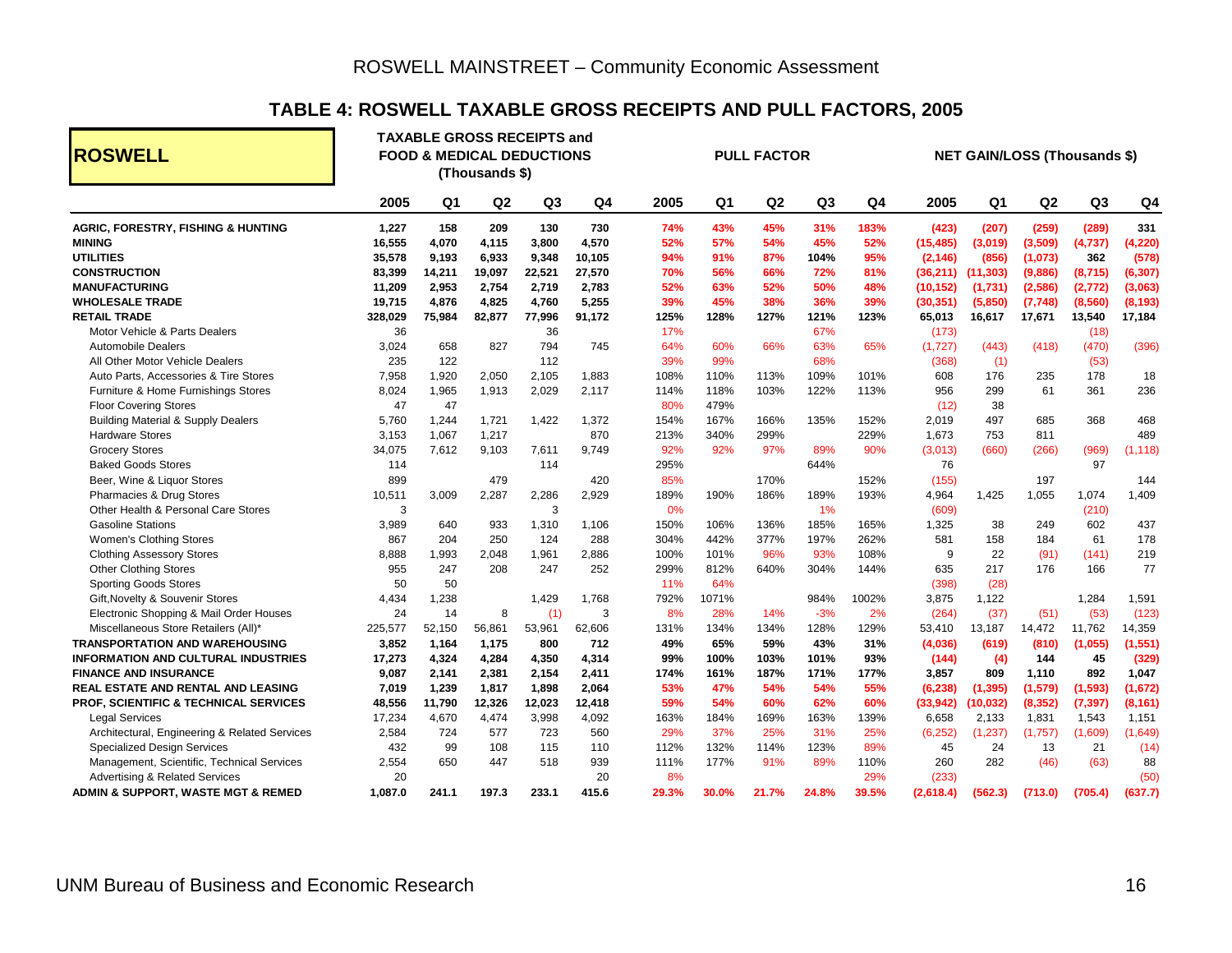#### **TABLE 4: ROSWELL TAXABLE GROSS RECEIPTS AND PULL FACTORS, 2005, CONTINUED**

| <b>ROSWELL</b>                                                                                                                                                          |         | <b>TAXABLE GROSS RECEIPTS and</b><br><b>FOOD &amp; MEDICAL DEDUCTIONS</b><br>(Thousands \$) |         |                |         | <b>PULL FACTOR</b> |                |                |                |      | <b>NET GAIN/LOSS (Thousands \$)</b> |                |                |                      |          |
|-------------------------------------------------------------------------------------------------------------------------------------------------------------------------|---------|---------------------------------------------------------------------------------------------|---------|----------------|---------|--------------------|----------------|----------------|----------------|------|-------------------------------------|----------------|----------------|----------------------|----------|
|                                                                                                                                                                         | 2005    | Q <sub>1</sub>                                                                              | Q2      | Q <sub>3</sub> | Q4      | 2005               | Q <sub>1</sub> | Q <sub>2</sub> | Q <sub>3</sub> | Q4   | 2005                                | Q <sub>1</sub> | Q <sub>2</sub> | Q <sub>3</sub>       | Q4       |
| <b>EDUCATIONAL SERVICES</b>                                                                                                                                             | 340     | 47                                                                                          | 89      | 152            | 53      | 13%                | 8%             | 13%            | 22%            | 8%   | (2,323)                             | (556)          | (601)          | (539)                | (627)    |
| <b>HEALTH CARE AND SOCIAL ASSISTANCE</b>                                                                                                                                | 64,833  | 16,626                                                                                      | 17,565  | 14,165         | 16,478  | 158%               | 166%           | 161%           | 145%           | 159% | 23,759                              | 6,631          | 6,642          | 4,363                | 6,124    |
| <b>Ambulatory Health Care Services</b>                                                                                                                                  | 32,146  | 8.692                                                                                       | 8,307   | 7,067          | 8,080   | 179%               | 189%           | 173%           | 163%           | 191% | 14,165                              | 4.088          | 3,501          | 2,732                | 3,844    |
| Offices of Physicians (except mmental health)                                                                                                                           | 409     |                                                                                             |         |                | 409     | 59%                |                |                |                | 191% | (287)                               |                |                |                      | 194      |
| <b>Offices of Dentists</b>                                                                                                                                              | 762     | 187                                                                                         | 163     | 180            | 233     | 82%                | 103%           | 66%            | 79%            | 86%  | (164)                               | 5              | (85)           | (46)                 | (37)     |
| Offices of Physical Occup & Speech Therapists                                                                                                                           | 81      |                                                                                             |         |                | 81      | 53%                |                |                |                | 172% | (71)                                |                |                |                      | 34       |
| Medical & Diagnostic Laboratories                                                                                                                                       | 2,173   | 646                                                                                         | 616     | 455            | 456     | 240%               | 293%           | 258%           | 209%           | 199% | 1,267                               | 425            | 377            | 237                  | 227      |
| Home Health Care Services                                                                                                                                               | 434     |                                                                                             |         | 221            | 213     | 260%               |                |                | 488%           | 375% | 267                                 |                |                | 175                  | 156      |
| Hospitals                                                                                                                                                               | 9,022   | 1,959                                                                                       | 2.888   | 2.106          | 2,069   | 66%                | 58%            | 81%            | 64%            | 61%  | (4,625)                             | (1, 421)       | (679)          | (1, 190)             | (1, 335) |
| Nursing & Residential Care Facilities                                                                                                                                   | 12,638  | 3.647                                                                                       | 3,331   | 2,430          | 3,231   | 479%               | 563%           | 502%           | 413%           | 439% | 10,002                              | 3,000          | 2,667          | 1,841                | 2,495    |
| <b>Child Day Care Services</b>                                                                                                                                          | 1,041   | 184                                                                                         | 305     | 350            | 202     | 308%               | 307%           | 314%           | 378%           | 230% | 704                                 | 124            | 208            | 258                  | 114      |
| ARTS, ENTERTAINMENT, AND RECREATION                                                                                                                                     | 2,400   | 522                                                                                         | 698     | 605            | 575     | 87%                | 79%            | 117%           | 77%            | 81%  | (358)                               | (139)          | 103            | (184)                | (137)    |
| Amusement, Gambling & Recreation Industries                                                                                                                             | 1,286   | 252                                                                                         | 415     | 274            | 344     | 73%                | 52%            | 101%           | 57%            | 86%  | (485)                               | (230)          | 5              | (203)                | (58)     |
| <b>ACCOMMODATION AND FOOD SERVICES</b>                                                                                                                                  | 54,874  | 12,938                                                                                      | 14,188  | 14,123         | 13,626  | 100%               | 103%           | 100%           | 99%            | 99%  | 124                                 | 386            | 19             | (100)                | (181)    |
| Accommodations                                                                                                                                                          | 8,200   | 1,827                                                                                       | 2,411   | 2,124          | 1.839   | 80%                | 76%            | 92%            | 73%            | 78%  | (2, 113)                            | (562)          | (223)          | (799)                | (529)    |
| Eating & Drinking Establishments                                                                                                                                        | 45.541  | 10,952                                                                                      | 11.566  | 11.797         | 11.226  | 109%               | 113%           | 107%           | 112%           | 105% | 3,826                               | 1.233          | 748            | 1,277                | 567      |
| Drinking Places (Alcoholic Beverages)                                                                                                                                   | 2,364   | 559                                                                                         | 661     | 563            | 581     | 59%                | 62%            | 67%            | 49%            | 58%  | (1,668)                             | (344)          | (323)          | (574)                | (427)    |
| OTHER SERVICES (EXCEPT PUBLIC ADMIN)                                                                                                                                    | 149,208 | 35,916                                                                                      | 35,498  | 40,117         | 37,677  | 137%               | 143%           | 131%           | 145%           | 130% | 40,337                              | 10,887         | 8,310          | 12,510               | 8,631    |
| Automotive Repair & Maintenance                                                                                                                                         | 9,693   | 2,101                                                                                       | 2,376   | 2,587          | 2,629   | 86%                | 80%            | 83%            | 83%            | 96%  | (1,621)                             | (510)          | (475)          | (523)                | (113)    |
| Personal & Household Goods Repair & Mntc                                                                                                                                | 4.126   | 981                                                                                         | 1.584   | 766            | 795     | 108%               | 118%           | 160%           | 81%            | 76%  | 318                                 | 149            | 596            | (176)                | (250)    |
| Personal & Laundry Services                                                                                                                                             | 6,608   | 1,694                                                                                       | 1,750   | 1,571          | 1,593   | 77%                | 81%            | 78%            | 78%            | 72%  | (1,955)                             | (387)          | (489)          | (454)                | (626)    |
| <b>UNCLASSIFIED ESTABLISHMENTS</b>                                                                                                                                      | 57      | 20                                                                                          | 14      | 11             | 12      | 1%                 | 1%             | 0%             | 6%             | 0%   | (9,343)                             | (2,735)        | (3, 146)       | (179)                | (3, 282) |
| <b>TOTAL</b>                                                                                                                                                            | 854,791 | 198,461                                                                                     | 211,403 | 211,945        | 232,983 | 97%                | 98%            | 97%            | 95%            | 97%  | (29, 558)                           | (4,866)        |                | $(6,901)$ $(10,935)$ | (6, 856) |
| * Misc Store Retailers (ALL) includes General Merchandise Stores; Department Stores; Other General Merchandise Stores; Misc Store Retailers; and All Other Misc Stores. |         |                                                                                             |         |                |         |                    |                |                |                |      |                                     |                |                |                      |          |

**Source: State of New Mexico Taxation and Revenue Department Combined Reporting System; Report No. 80 -- NAICS Code Version; Calculations by BBER, 2007.**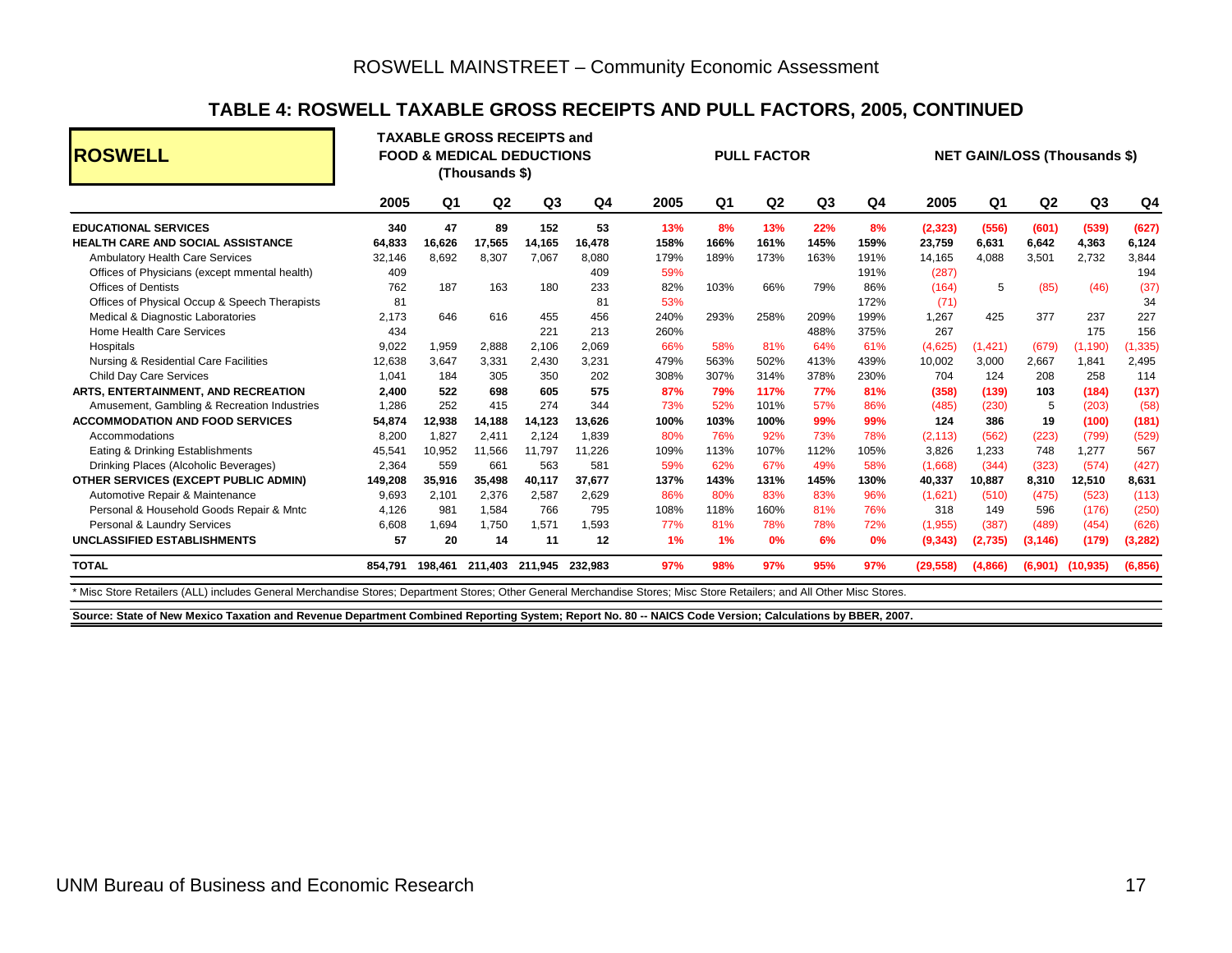**FIGURE 1: ROSWELL TAXABLE GROSS RECEIPTS GAIN/LOSS, BY INDUSTRY, 2005** 

<span id="page-21-0"></span>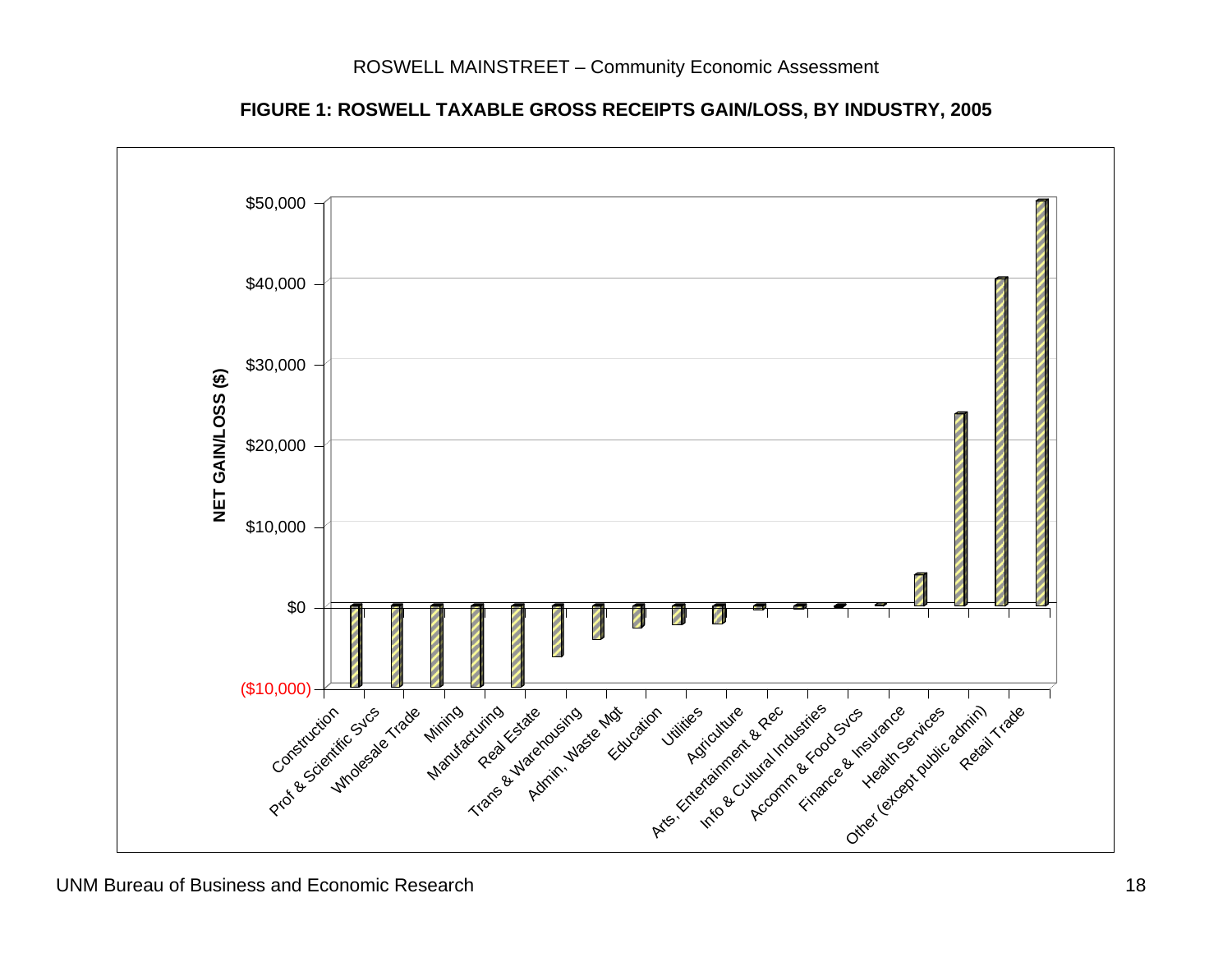#### ROSWELL MAINSTREET – Community Economic Assessment

<span id="page-22-0"></span>Source: State of New Mexico Taxation & Revenue Department Combined Reporting System; Report No. 80 -- NAICS Code Version; Calculations by BBER, 2007.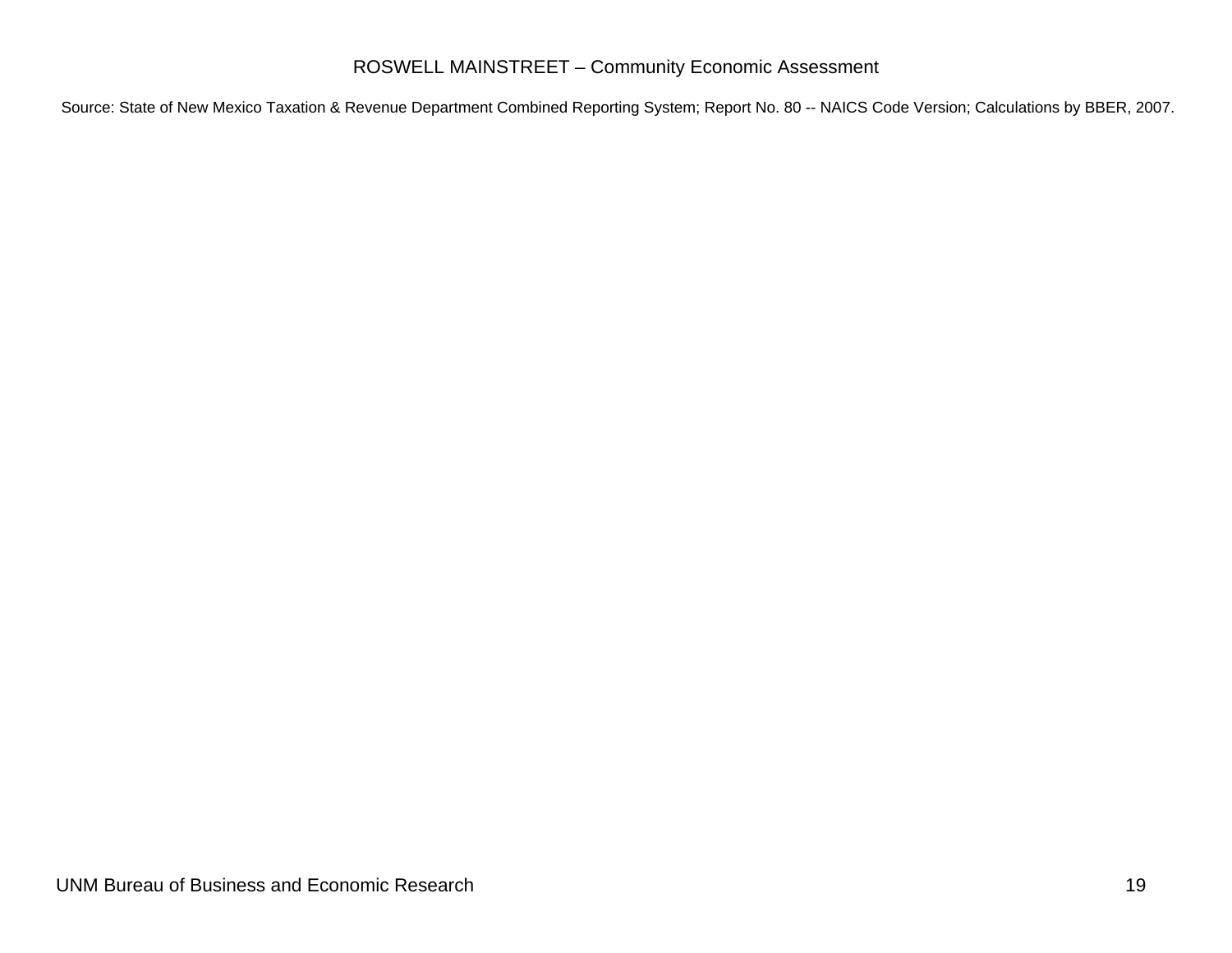#### **TABLE 5: LOCATION QUOTIENT: ROSWELL EMPLOYMENT, BY INDUSTRY, IN RELATION TO CHAVES COUNTY, THE SE NEW MEXICO REGION, AND NEW MEXICO; CHAVES COUNTY INDUSTRIES IN RELATION TO THE SE NM REGION AND NEW MEXICO; AND THE SE NM REGION IN RELATION TO NEW MEXICO**

|                                                           | <b>ROSWELL</b> |             |               | <b>CHAVES</b> | <b>SENM</b>   |                   |
|-----------------------------------------------------------|----------------|-------------|---------------|---------------|---------------|-------------------|
|                                                           |                |             |               | <b>COUNTY</b> |               | <b>REGION</b>     |
|                                                           | <b>Chaves</b>  | <b>SENM</b> | <b>New</b>    | <b>SENM</b>   | <b>New</b>    |                   |
| <b>Base Geography</b>                                     | County         | Region      | <b>Mexico</b> | Region        | <b>Mexico</b> | <b>New Mexico</b> |
| Agriculture; forestry; fishing and hunting; and mining    | 0.64           | 0.43        | 1.57          | 0.67          | 2.47          | 3.68              |
| Agriculture; forestry; fishing and hunting                | 0.50           | 0.79        | 1.70          | 1.57          | 3.39          | 2.16              |
| Mining                                                    | 0.99           | 0.26        | 1.42          | 0.27          | 1.43          | 5.39              |
| <b>Construction</b>                                       | 0.99           | 1.01        | 0.85          | 1.03          | 0.86          | 0.84              |
| <b>Manufacturing</b>                                      | 1.02           | 1.50        | 1.52          | 1.46          | 1.48          | 1.01              |
| <b>Wholesale trade</b>                                    | 0.90           | 0.94        | 1.01          | 1.04          | 1.12          | 1.08              |
| <b>Retail trade</b>                                       | 1.10           | 1.11        | 1.15          | 1.00          | 1.05          | 1.04              |
| Transportation and warehousing; and utilities             | 0.96           | 0.88        | 1.08          | 0.92          | 1.13          | 1.22              |
| Transportation and warehousing                            | 0.89           | 0.97        | 1.04          | 1.09          | 1.16          | 1.06              |
| <b>Utilities</b>                                          | 1.17           | 0.72        | 1.20          | 0.61          | 1.03          | 1.67              |
| <b>Information</b>                                        | 0.86           | 1.00        | 0.63          | 1.15          | 0.73          | 0.63              |
| Finance; insurance; real estate and rental and leasing    | 1.15           | 1.38        | 1.06          | 1.20          | 0.92          | 0.77              |
| Finance and insurance                                     | 1.15           | 1.45        | 1.08          | 1.26          | 0.94          | 0.74              |
| Real estate and rental and leasing                        | 1.16           | 1.28        | 1.03          | 1.10          | 0.89          | 0.80              |
| Professional; scientific; management; administrative; and |                |             |               |               |               |                   |
| waste management services                                 | 1.01           | 1.04        | 0.68          | 1.03          | 0.67          | 0.65              |
| Professional; scientific; and technical services          | 0.92           | 1.12        | 0.49          | 1.22          | 0.54          | 0.44              |
| Management of companies and enterprises                   | 1.39           | 3.85        | 11.28         | 2.77          | 8.12          | 2.93              |
| Administrative and support and waste management           |                |             |               |               |               |                   |
| services                                                  | 1.10           | 0.94        | 0.99          | 0.85          | 0.90          | 1.06              |
| <b>Educational; health and social services</b>            | 1.06           | 1.12        | 1.03          | 1.06          | 0.98          | 0.92              |
| <b>Educational services</b>                               | 0.98           | 1.07        | 0.94          | 1.08          | 0.96          | 0.89              |
| Health care and social assistance                         | 1.13           | 1.17        | 1.12          | 1.04          | 1.00          | 0.96              |
| Arts; entertainment; recreation; accommodation and food   |                |             |               |               |               |                   |
| services                                                  | 1.13           | 1.23        | 0.95          | 1.09          | 0.84          | 0.77              |
| Arts; entertainment; and recreation                       | 1.19           | 1.34        | 0.76          | 1.13          | 0.64          | 0.57              |
| Accommodation and food services                           | 1.12           | 1.21        | 1.01          | 1.08          | 0.91          | 0.84              |
| Other services (except public administration)             | 0.94           | 0.80        | 0.97          | 0.85          | 1.03          | 1.22              |
| <b>Public administration</b>                              | 1.03           | 0.96        | 0.60          | 0.94          | 0.58          | 0.62              |

<span id="page-23-0"></span>Source: Census 2000 Summary File 3 (SF 3) - Sample Data; P49. Universe: Employed civilian population 16 years and over. Calculations by BBER, 2007.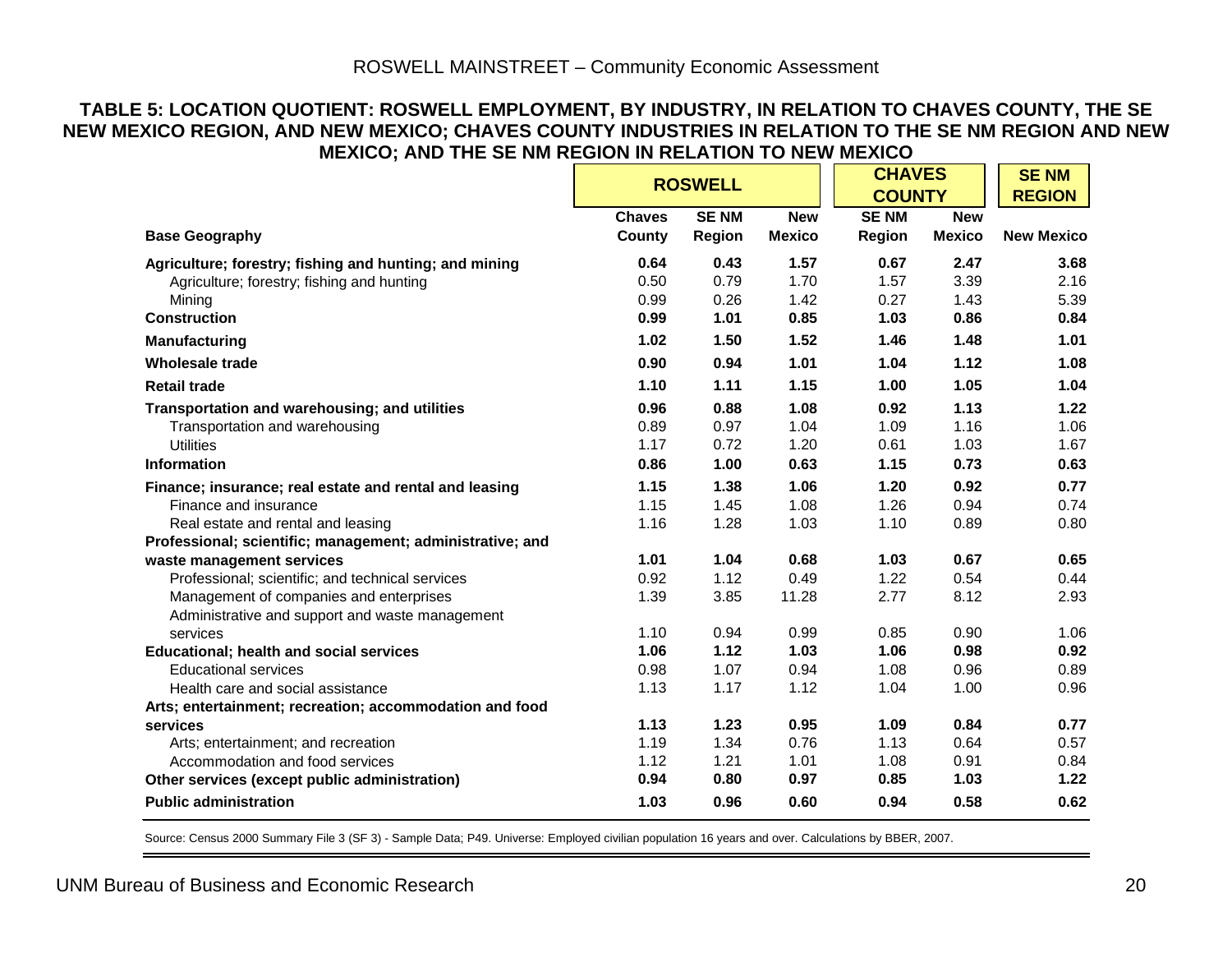#### **TABLE 6: LOCATION QUOTIENT: ROSWELL EMPLOYMENT, BY OCCUPATION, IN RELATION TO CHAVES COUNTY, THE SE NEW MEXICO REGION, AND NEW MEXICO; CHAVES COUNTY IN RELATION TO THE SE NM REGION AND NEW MEXICO; AND THE SE NM REGION IN RELATION TO NEW MEXICO**

|                                                            |                         | <b>ROSWELL</b>               |                             |                              | <b>CHAVES</b><br><b>COUNTY</b> |                   |  |
|------------------------------------------------------------|-------------------------|------------------------------|-----------------------------|------------------------------|--------------------------------|-------------------|--|
| <b>Base Geography</b>                                      | <b>Chaves</b><br>County | <b>SENM</b><br><b>Region</b> | <b>New</b><br><b>Mexico</b> | <b>SENM</b><br><b>Region</b> | <b>New</b><br><b>Mexico</b>    | <b>New Mexico</b> |  |
| Management; professional; and related occupations          | 0.99                    | 1.05                         | 0.80                        | 1.06                         | 0.81                           | 0.76              |  |
| Management; business; and financial operations occupations | 0.91                    | 1.00                         | 0.84                        | 1.10                         | 0.92                           | 0.84              |  |
| Management occupations; except farmers                     | 1.02                    | 1.05                         | 0.89                        | 1.03                         | 0.88                           | 0.85              |  |
| Farmers and farm managers                                  | 0.27                    | 0.38                         | 0.68                        | 1.40                         | 2.47                           | 1.77              |  |
| Business and financial operations occupations              | 1.07                    | 1.22                         | 0.77                        | 1.13                         | 0.72                           | 0.63              |  |
| <b>Business operations specialists</b>                     | 0.98                    | 1.25                         | 0.68                        | 1.27                         | 0.69                           | 0.54              |  |
| <b>Financial specialists</b>                               | 1.15                    | 1.19                         | 0.86                        | 1.04                         | 0.75                           | 0.72              |  |
| Professional and related occupations                       | 1.04                    | 1.08                         | 0.78                        | 1.04                         | 0.75                           | 0.72              |  |
| Computer and mathematical occupations                      | 0.79                    | 0.50                         | 0.13                        | 0.63                         | 0.16                           | 0.25              |  |
| Architecture and engineering occupations                   | 1.03                    | 0.96                         | 0.45                        | 0.93                         | 0.43                           | 0.47              |  |
| Architects; surveyors; cartographers; and engineers        | 1.17                    | 1.22                         | 0.51                        | 1.04                         | 0.43                           | 0.42              |  |
| Drafters; engineering; and mapping technicians             | 0.77                    | 0.59                         | 0.33                        | 0.77                         | 0.43                           | 0.56              |  |
| Life; physical; and social science occupations             | 0.91                    | 0.88                         | 0.45                        | 0.97                         | 0.50                           | 0.51              |  |
| Community and social services occupations                  | 1.12                    | 1.11                         | 1.00                        | 1.00                         | 0.89                           | 0.89              |  |
| Legal occupations                                          | 1.21                    | 1.79                         | 1.07                        | 1.48                         | 0.89                           | 0.60              |  |
| Education; training; and library occupations               | 1.00                    | 1.04                         | 0.98                        | 1.04                         | 0.98                           | 0.94              |  |
| Arts; design; entertainment; sports; and media occupations | 1.16                    | 1.30                         | 0.64                        | 1.12                         | 0.55                           | 0.49              |  |
| Healthcare practitioners and technical occupations         | 1.04                    | 1.09                         | 0.95                        | 1.05                         | 0.92                           | 0.87              |  |
| <b>Service occupations</b>                                 | 1.08                    | 1.06                         | 1.03                        | 0.98                         | 0.96                           | 0.97              |  |
| Healthcare support occupations                             | 1.04                    | 0.99                         | 1.22                        | 0.95                         | 1.17                           | 1.23              |  |
| Protective service occupations                             | 1.05                    | 1.01                         | 0.83                        | 0.96                         | 0.78                           | 0.82              |  |
| Food preparation and serving related occupations           | 1.12                    | 1.10                         | 0.98                        | 0.98                         | 0.88                           | 0.89              |  |
| Building and grounds cleaning and maintenance occupations  | 1.04                    | 1.08                         | 1.04                        | 1.05                         | 1.00                           | 0.96              |  |
| Personal care and service occupations                      | 1.08                    | 1.04                         | 1.15                        | 0.96                         | 1.06                           | 1.11              |  |
| <b>Sales and office occupations</b>                        | 1.06                    | 1.08                         | 1.02                        | 1.02                         | 0.96                           | 0.94              |  |
| Sales and related occupations                              | 1.07                    | 1.00                         | 0.94                        | 0.94                         | 0.88                           | 0.94              |  |
| Office and administrative support occupations              | 1.05                    | 1.14                         | 1.08                        | 1.09                         | 1.03                           | 0.94              |  |

UNM Bureau of Business and Economic Research 21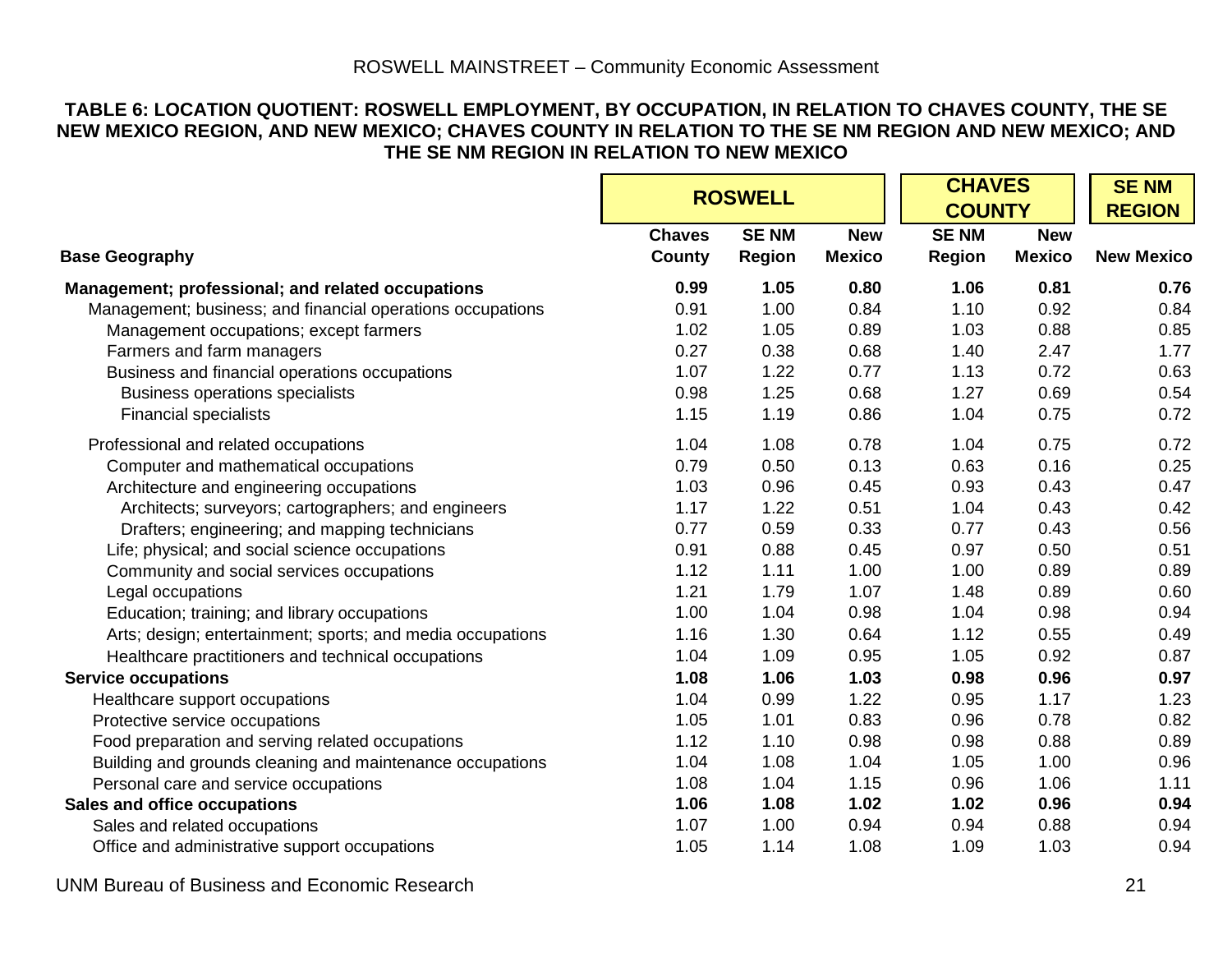#### **TABLE 6: LOCATION QUOTIENT: ROSWELL EMPLOYMENT, BY OCCUPATION, IN RELATION TO CHAVES COUNTY, THE SE NEW MEXICO REGION, AND NEW MEXICO; CHAVES COUNTY IN RELATION TO THE SE NM REGION AND NEW MEXICO; AND THE SE NM REGION IN RELATION TO NEW MEXICO CONTINUED**

|                                                             |                         | <b>ROSWELL</b>        |                             | <b>CHAVES</b><br><b>COUNTY</b> | <b>SENM</b><br><b>REGION</b> |                   |
|-------------------------------------------------------------|-------------------------|-----------------------|-----------------------------|--------------------------------|------------------------------|-------------------|
| <b>Base Geography</b>                                       | <b>Chaves</b><br>County | <b>SENM</b><br>Region | <b>New</b><br><b>Mexico</b> | <b>SENM</b><br>Region          | <b>New</b><br><b>Mexico</b>  | <b>New Mexico</b> |
| Farming; fishing; and forestry occupations                  | 0.59                    | 0.94                  | 2.61                        | 1.58                           | 4.39                         | 2.78              |
| Construction; extraction; and maintenance occupations       | 0.96                    | 0.71                  | 0.94                        | 0.74                           | 0.97                         | 1.32              |
| Construction and extraction occupations                     | 0.97                    | 0.65                  | 0.86                        | 0.67                           | 0.88                         | 1.32              |
| Supervisors; construction and extraction workers            | 1.01                    | 0.62                  | 0.97                        | 0.62                           | 0.96                         | 1.57              |
| Construction trades workers                                 | 0.99                    | 0.93                  | 0.80                        | 0.94                           | 0.81                         | 0.86              |
| <b>Extraction workers</b>                                   | 0.83                    | 0.22                  | 1.36                        | 0.26                           | 1.64                         | 6.26              |
| Installation; maintenance; and repair occupations           | 0.95                    | 0.80                  | 1.06                        | 0.84                           | 1.12                         | 1.33              |
| Production; transportation; and material moving occupations | 0.99                    | 1.02                  | 1.46                        | 1.03                           | 1.47                         | 1.43              |
| Production occupations                                      | 0.98                    | 1.20                  | 1.50                        | 1.23                           | 1.54                         | 1.25              |
| Transportation and material moving occupations              | 1.00                    | 0.89                  | 1.42                        | 0.89                           | 1.41                         | 1.59              |

<span id="page-25-0"></span>Source: Census 2000 Summary File 3 (SF 3) - Sample Data; P49. Universe: Employed civilian population 16 years and over. Calculations by BBER, 2007.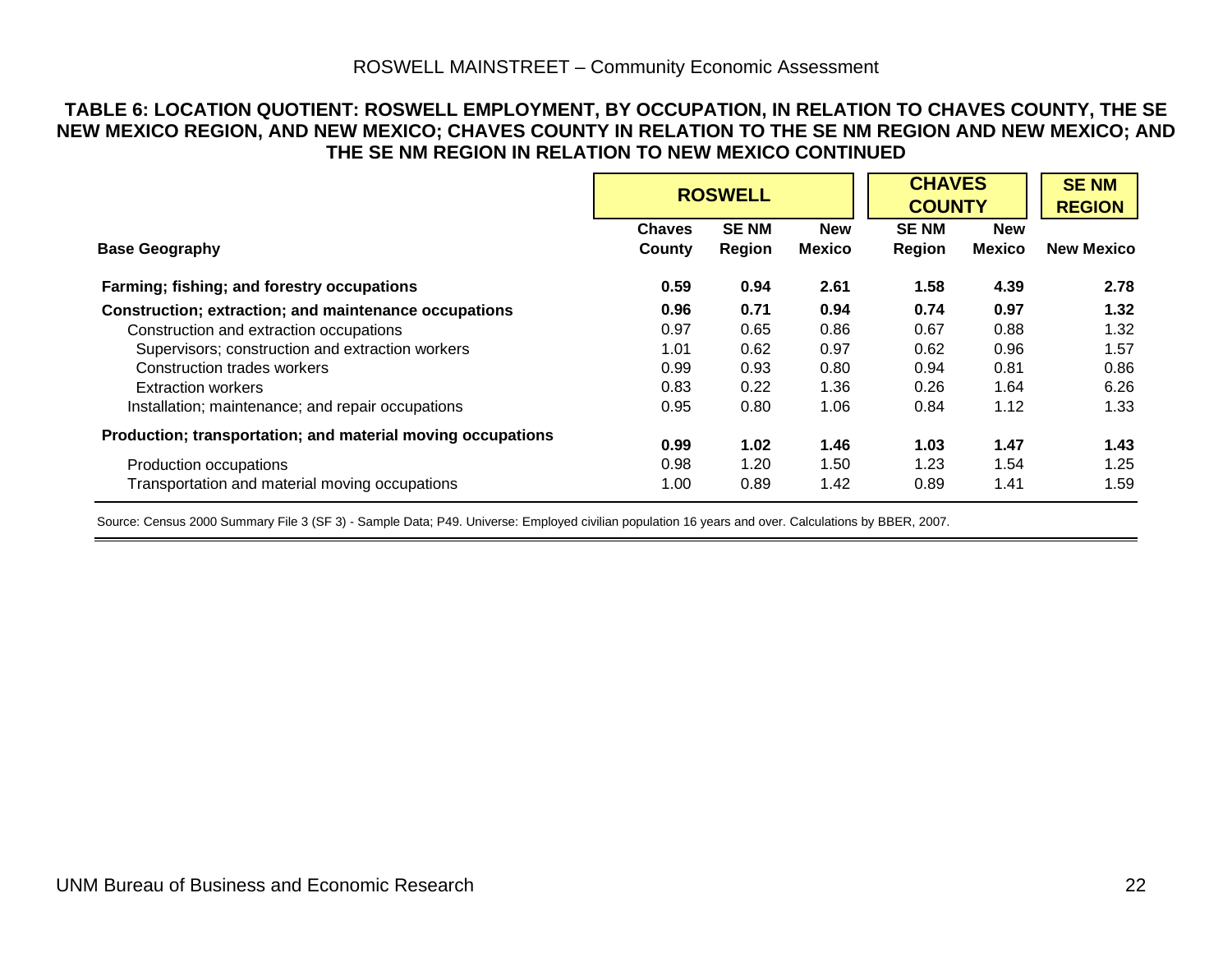#### **TABLE 7: LOCATION QUOTIENT: ROSWELL EMPLOYMENT, BY BUSINESS OWNERSHIP, IN RELATION TO CHAVES COUNTY, THE SE NEW MEXICO REGION, AND NEW MEXICO; CHAVES COUNTY IN RELATION TO THE SE NM REGION AND NEW MEXICO; AND THE SE NM REGION IN RELATION TO NEW MEXICO**

| <b>ROSWELL</b>                                         |                         |                              |                      | <b>CHAVES COUNTY</b>         |                             | <b>SENM</b><br><b>REGION</b> |
|--------------------------------------------------------|-------------------------|------------------------------|----------------------|------------------------------|-----------------------------|------------------------------|
| <b>Base Geography</b>                                  | <b>Chaves</b><br>County | <b>SENM</b><br><b>Region</b> | <b>New</b><br>Mexico | <b>SENM</b><br><b>Region</b> | <b>New</b><br><b>Mexico</b> | <b>New Mexico</b>            |
| Private for-profit wage and salary workers             | 1.00                    | 0.99                         | 1.10                 | 0.99                         | 1.09                        | 1.11                         |
| Employee of private company                            | 1.01                    | 0.99                         | 1.10                 | 0.98                         | 1.09                        | 1.11                         |
| Self-employed in own incorporated business             | 0.80                    | 0.95                         | 0.97                 | 1.19                         | 1.21                        | 1.02                         |
| Private not-for-profit wage and salary workers         | 1.06                    | 0.95                         | 0.79                 | 0.90                         | 0.75                        | 0.83                         |
| <b>Local government workers</b>                        | 1.05                    | 0.85                         | 0.81                 | 0.81                         | 0.77                        | 0.95                         |
| State government workers                               | 1.02                    | 1.33                         | 1.14                 | 1.30                         | 1.11                        | 0.86                         |
| <b>Federal government workers</b>                      | 1.02                    | 1.05                         | 0.42                 | 1.03                         | 0.41                        | 0.40                         |
| Self-employed workers in own not incorporated business | 0.91                    | 0.95                         | 0.94                 | 1.04                         | 1.04                        | 0.99                         |
| <b>Unpaid family workers</b>                           | 0.70                    | 0.77                         | 1.10                 | 1.10                         | 1.56                        | 1.42                         |

<span id="page-26-0"></span>Source: Census 2000 Summary File 3 (SF 3) - Sample Data; P51 Universe: Employed civilian population 16 years and over. Calculations by BBER, 2007.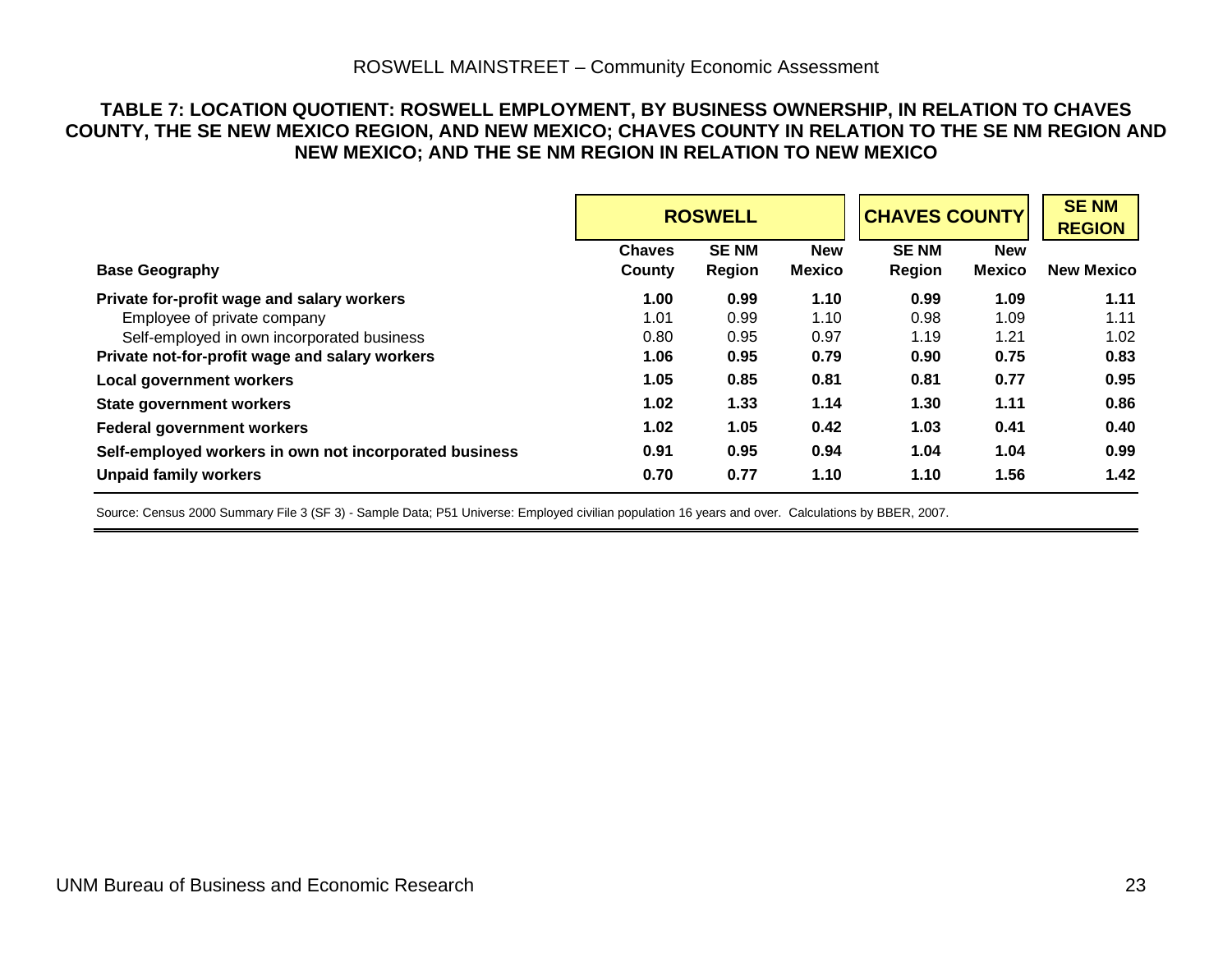

**FIGURE 2: ROSWELL LOCATION QUOTIENTS, BY OCCUPATION, 2005** 

<span id="page-27-0"></span> Source: Census 2000 Summary File 3 (SF 3) - Sample Data; P51 Universe: Employed civilian population 16 years and over. Calculations by BBER, 2007.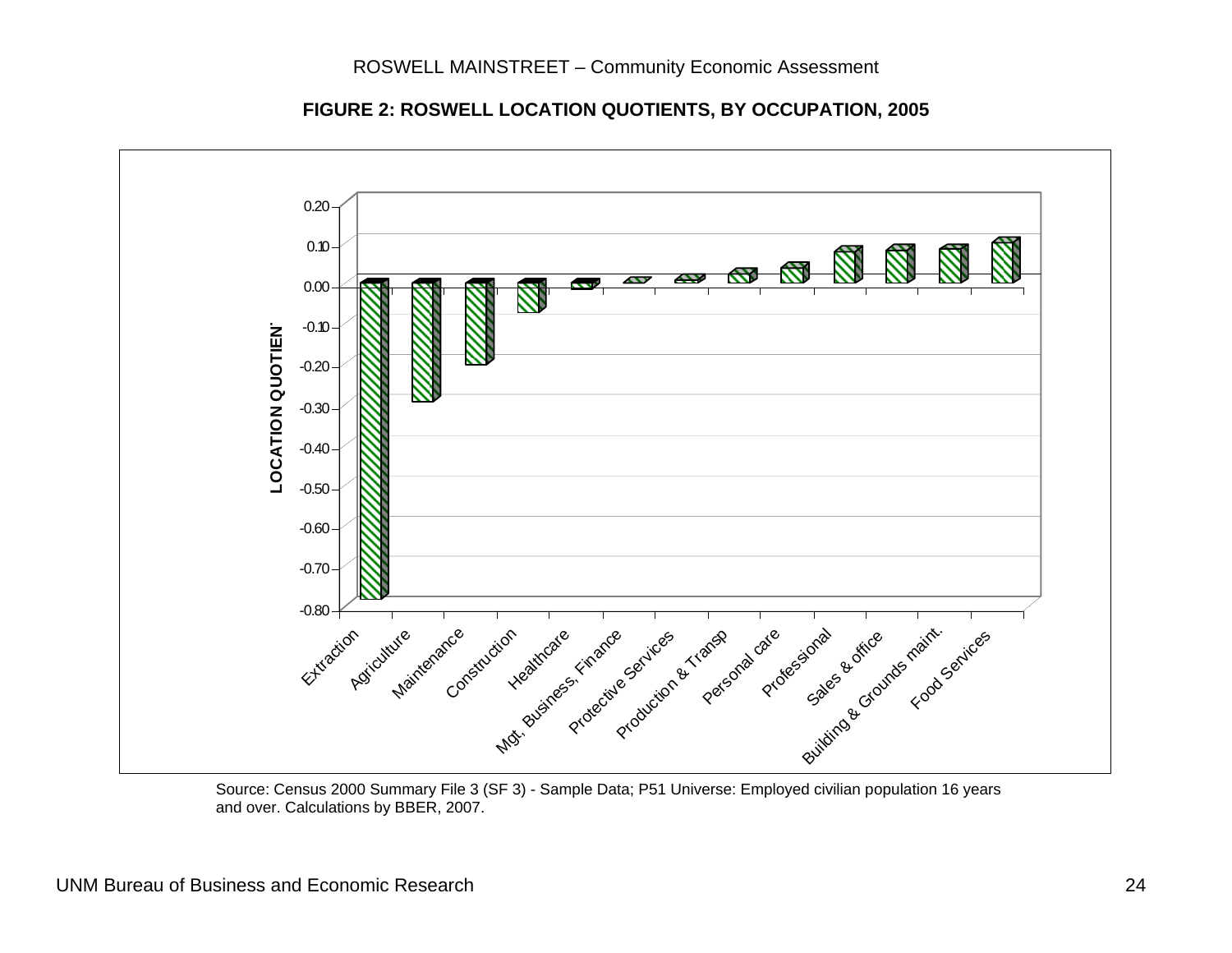**FIGURE 3: REGIONAL TRADE AREA** 

<span id="page-28-0"></span>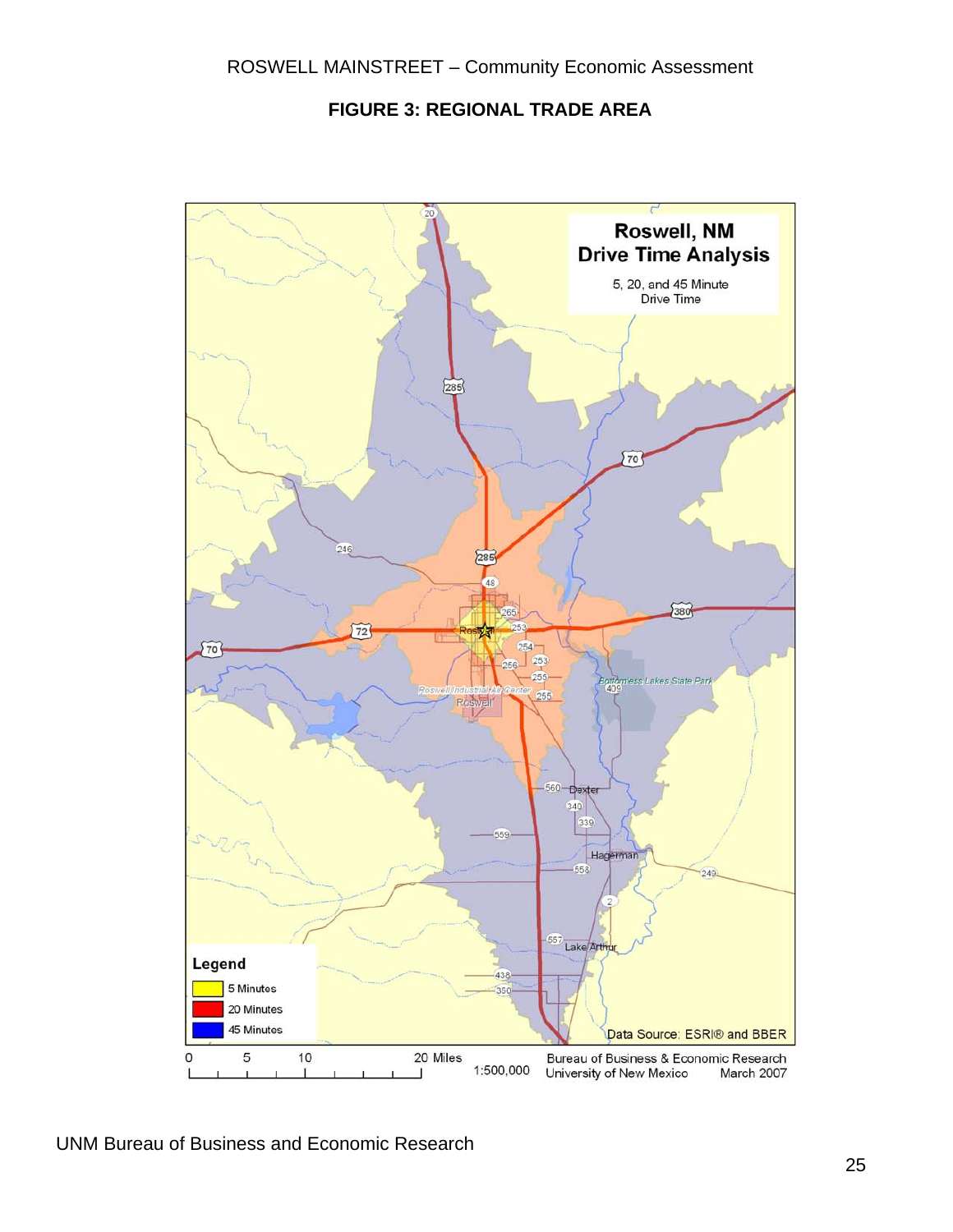#### **TABLE 8: REGIONAL TRADE AREA**

### **Roswell Regional Trade Area**

| Center Point: 100-200 Block W 2nd St                     | <b>Drive Time (Minutes)</b> |          |          |  |  |
|----------------------------------------------------------|-----------------------------|----------|----------|--|--|
|                                                          | $0 - 5$                     | $0 - 20$ | $0 - 45$ |  |  |
| Population by Age (2006):                                |                             |          |          |  |  |
| <b>Total</b>                                             | 31,194                      | 55,219   | 62,211   |  |  |
| $0 - 4$                                                  | 2,447                       | 4,065    | 4,623    |  |  |
| $5 - 9$                                                  | 2,130                       | 3,628    | 4,173    |  |  |
| $10 - 14$                                                | 2,211                       | 3,931    | 4,553    |  |  |
| $15 - 19$                                                | 2,418                       | 4,363    | 4,952    |  |  |
| 20-29                                                    | 4,803                       | 8,058    | 9,008    |  |  |
| 30-39                                                    | 3,433                       | 5,900    | 6,740    |  |  |
| 40-49                                                    | 4,063                       | 7,466    | 8,518    |  |  |
| 50-64                                                    | 4,996                       | 9,395    | 10,531   |  |  |
| 65-85                                                    | 3,815                       | 7,039    | 7,683    |  |  |
| $85+$                                                    | 878                         | 1,374    | 1,430    |  |  |
| Median Age                                               | 34.4                        | 36.0     | 35.5     |  |  |
| Projected Population Growth by Age Cohort, 2006-2011 (%) |                             |          |          |  |  |
| <b>Total</b>                                             | 0.0%                        | 0.1%     | 0.1%     |  |  |
| $0 - 4$                                                  | 1%                          | 0%       | 1%       |  |  |
| $5-9$                                                    | 0%                          | 0%       | 0%       |  |  |
| $10 - 14$                                                | $-4%$                       | $-6%$    | $-6%$    |  |  |
| $15 - 19$                                                | $-1%$                       | $-3%$    | $-3%$    |  |  |
| 20-29                                                    | $-6%$                       | $-4%$    | $-3%$    |  |  |
| 30-39                                                    | 6%                          | 5%       | 5%       |  |  |
| 40-49                                                    | $-8%$                       | $-10%$   | $-10%$   |  |  |
| 50-64                                                    | 13%                         | 14%      | 14%      |  |  |
| 65-85                                                    | $-5%$                       | $-4%$    | $-4%$    |  |  |
| $85+$                                                    | 5%                          | 8%       | 9%       |  |  |
| Median Age (2011 Projection)                             | 34.9                        | 36.5     | 36.1     |  |  |
| <b>Households</b>                                        |                             |          |          |  |  |
| Households                                               | 12,201                      | 20,738   | 22,962   |  |  |
| Family Households                                        | 7,724                       | 14,249   | 16,011   |  |  |
| Average Houshold Size                                    | 2.47                        | 2.57     | 2.62     |  |  |
| Race                                                     |                             |          |          |  |  |
| White                                                    | 21,009                      | 39,498   | 44,377   |  |  |
| <b>Black</b>                                             | 793                         | 1,220    | 1,261    |  |  |
| American Indian, Eskimo, Aleut                           | 397                         | 670      | 713      |  |  |
| Asian or Pacific Islander                                | 242                         | 393      | 411      |  |  |
| Other                                                    | 7,615                       | 11,660   | 13,458   |  |  |
| Two or More Races                                        | 1,139                       | 1,777    | 1,992    |  |  |
| Hispanic Origin                                          | 15,998                      | 25,032   | 28,860   |  |  |
| Gender                                                   |                             |          |          |  |  |
| Male                                                     | 15,219                      | 27,108   | 30,718   |  |  |
| Female                                                   | 15,974                      | 28,109   | 31,494   |  |  |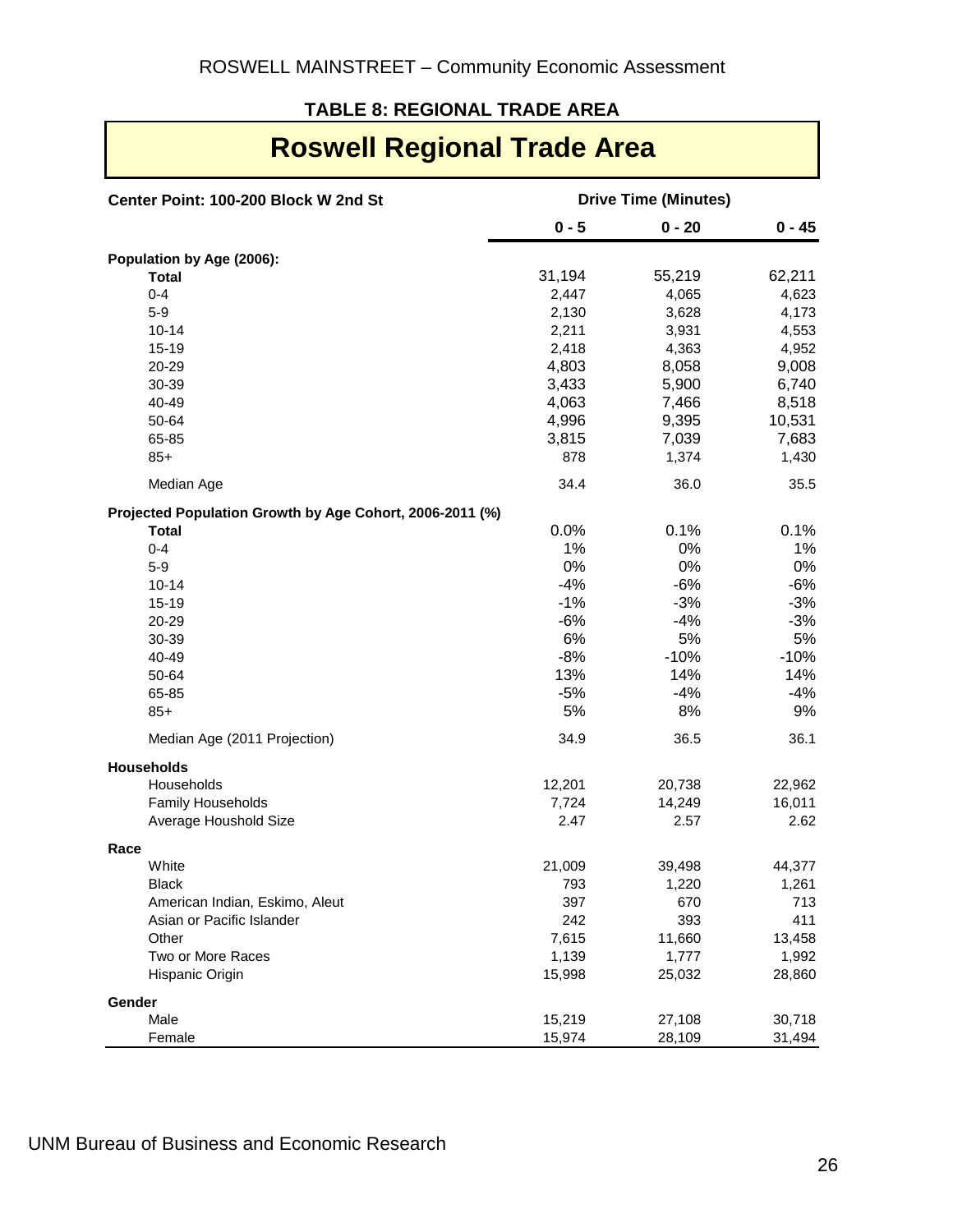| Center Point: 100-200 Block W 2nd St |          | <b>Drive Time (Minutes)</b> |          |
|--------------------------------------|----------|-----------------------------|----------|
|                                      | $0 - 5$  | $0 - 20$                    | $0 - 45$ |
| <b>Income</b>                        |          |                             |          |
| Median Household Income              | \$29,038 | \$33,105                    | \$33,384 |
| Median Family Income                 | \$33,947 | \$38,626                    | \$38,814 |
| Median Disposable Income             | \$25,534 | \$28,678                    | \$28,880 |
| Average Household Income             | \$40,025 | \$46,350                    | \$46,346 |
| Average Family Income                | \$45,129 | \$51,973                    | \$51,785 |
| Per Capita Income                    | \$16,033 | \$17,866                    | \$17,601 |
| Households by Disposable Income (1)  |          |                             |          |
| $<$ \$15,000                         | 28.5%    | 23.7%                       | 23.4%    |
| \$15,000-\$24,999                    | 20.2%    | 18.8%                       | 18.8%    |
| \$25,000-\$34,999                    | 17.2%    | 16.6%                       | 16.7%    |
| \$35,000-\$49,999                    | 16.0%    | 17.2%                       | 17.5%    |
| \$50,000-\$74,999                    | 11.9%    | 15.2%                       | 15.4%    |
| \$75,000-\$99,999                    | 3.4%     | 4.3%                        | 4.3%     |
| \$100,000-\$149,999                  | 1.7%     | 2.5%                        | 2.5%     |
| \$150,000-\$199,999                  | 0.5%     | 0.7%                        | 0.7%     |
| \$200,000+                           | 0.7%     | 0.9%                        | 0.9%     |
| <b>Households by Net Worth</b>       |          |                             |          |
| $<$ \$15,000                         | 39.6%    | 35.6%                       | 35.7%    |
| \$15,000-\$34,999                    | 9.7%     | 9.2%                        | 9.3%     |
| \$35,000-\$49,999                    | 5.3%     | 5.1%                        | 5.2%     |
| \$50,000-\$74,999                    | 6.4%     | 6.4%                        | 6.4%     |
| \$75,000-\$99,999                    | 6.6%     | 6.3%                        | 6.3%     |
| \$100,000-\$149,999                  | 7.0%     | 7.5%                        | 7.5%     |
| \$150,000-\$249,999                  | 8.9%     | 9.8%                        | 9.7%     |
| \$250,000-499,999                    | 7.9%     | 9.7%                        | 9.8%     |
| $500,000 +$                          | 8.5%     | 10.5%                       | 10.3%    |
| Median Net Worth                     | \$36,557 | \$50,201                    | \$49,398 |

#### **TABLE 8: REGIONAL TRADE AREA, CONTINUED**

(1) Disposable Income is total income after direct taxes.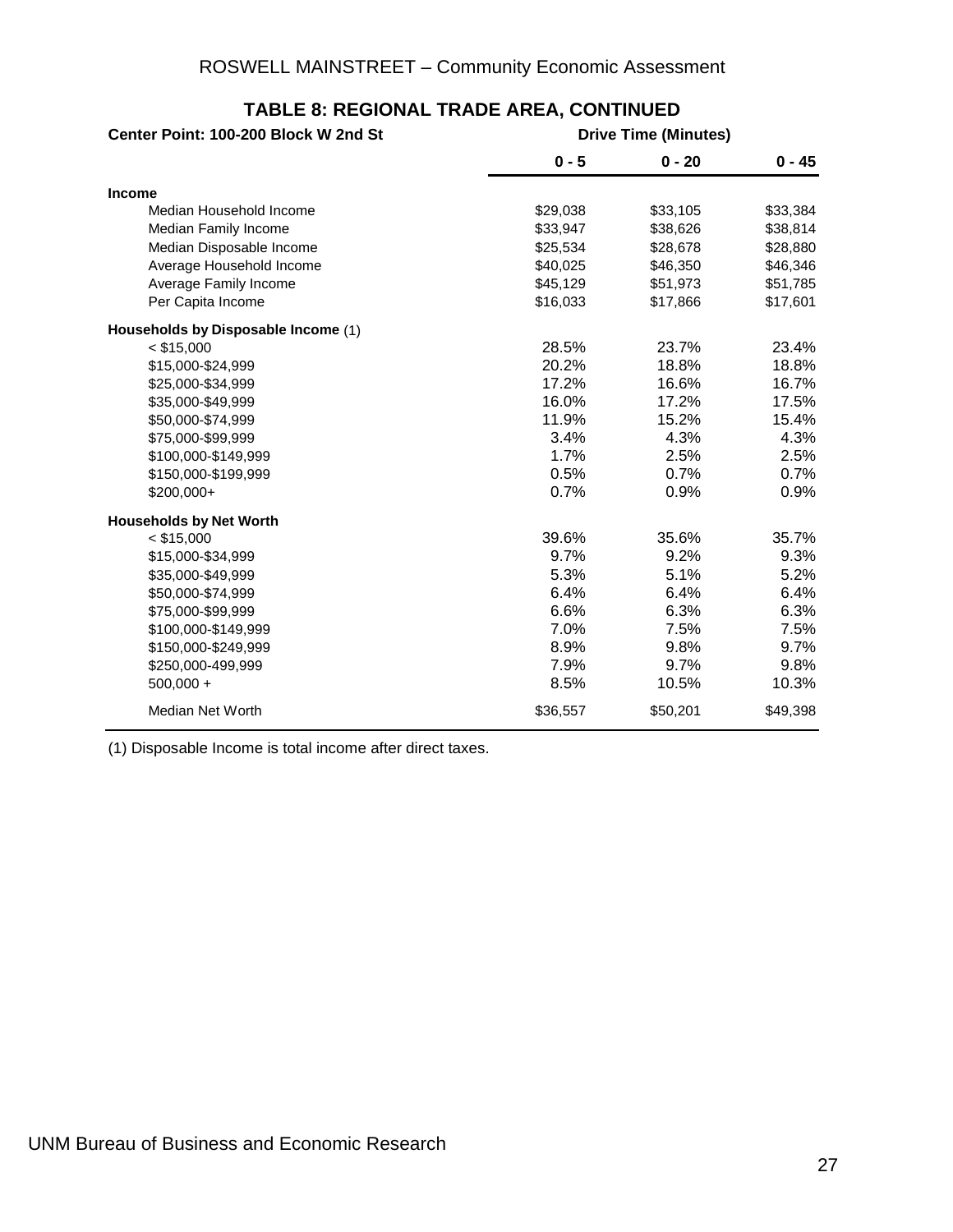#### **CONSUMER EXPENDITURES (2006) TABLE 8: REGIONAL TRADE AREA, CONTINUED**

| <b>Retail Goods Total</b>                    | 181, 172, 992 | 355,478,208 | 393,959,534 |
|----------------------------------------------|---------------|-------------|-------------|
| <b>Apparel</b>                               | 14,652,662    | 22,811,181  | 31,290,325  |
| Men's Apparel                                | 2,788,975     | 5,399,644   | 5,965,249   |
| Women's Apparel                              | 4,469,875     | 4,469,875   | 9,491,623   |
| Children's Apparel                           | 2,669,174     | 5,151,243   | 5,746,439   |
| Infant Apparel (Under 2 Years)               | 790,373       | 1,489,913   | 1,662,689   |
| Footwear                                     | 1,400,782     | 1,400,782   | 2,989,861   |
| Watches & Jewelry                            | 1,201,587     | 2,393,300   | 2,652,326   |
| <b>Apparel Products &amp; Services</b>       | 1,331,896     | 2,506,423   | 2,782,137   |
| <b>Computer</b>                              |               |             |             |
| Computers & Hardware for Home Use            | 1,515,329     | 2,956,594   | 3,273,960   |
| Software & Accessories for Home Use          | 215,138       | 414,361     | 459,409     |
| <b>Entertainment/Recreation</b>              | 22,746,062    | 45,273,576  | 50,066,682  |
| <b>Fees &amp; Admissions</b>                 | 3,874,660     | 7,803,284   | 8,605,923   |
| <b>Membership Fees</b>                       | 1,067,863     | 2,177,216   | 2,392,148   |
| Fees for Participant Sports excluding Trips  | 747,994       | 1,505,621   | 1,663,188   |
| Admission to Movies/Theater/Opera/Ballet     | 953,956       | 1,851,953   | 2,045,037   |
| Admission to Sporting Events excluding Trips | 358,824       | 724,267     | 801,822     |
| <b>Fees for Recreational Lessons</b>         | 746,023       | 1,544,227   | 1,703,728   |
| <b>TV/Video/Sound Equipment</b>              | 7,936,863     | 21,620,598  | 15,525,766  |
| Community Antenna or Cable TV                | 4,556,534     | 15,164,397  | 9,595,554   |
| Color TVs                                    | 868,680       | 1,689,046   | 1,878,395   |
| VCRs/Video Cameras & DVD Players             | 274,219       | 533,882     | 592,204     |
| Video Cassettes & DVDs                       | 360,866       | 689,257     | 766,802     |
| Video Game Hardware & Software               | 240,298       | 464,194     | 516,016     |
| <b>Satellite Dishes</b>                      | 14,699        | 29,947      | 33,653      |
| Rental of Video Cassettes & DVDs             | 442,305       | 824,423     | 917,689     |
| Sound Equipment                              | 1,134,391     | 2,142,553   | 1,134,391   |
| Rental/Repair of TV/VCR/Sound Equipment      | 44,871        | 82,899      | 91,060      |
| Pets                                         | 3,180,429     | 6,497,217   | 7,208,034   |
| Toys & Games                                 | 1,377,748     | 2,699,258   | 2,984,208   |
| Recreational Vehicles & Fees                 | 2,684,968     | 5,807,460   | 6,457,923   |
| Sports/Rec/Exercise Equipment                | 1,172,148     | 2,351,391   | 2,605,719   |
| Photo Equipment/Supplies                     | 980,232       | 1,920,848   | 2,119,645   |
| Film Processing                              | 294,361       | 577,793     | 637,166     |
| Reading                                      | 1,539,014     | 3,029,720   | 3,320,993   |
| <b>Food at Home</b>                          | 39,405,241    | 69,827,705  | 77,389,478  |
| <b>Bakery &amp; Cereal Products</b>          | 5,280,036     | 10,197,369  | 11,291,580  |
| Meat/Poultry/Fish/Eggs                       | 9,708,610     | 18,607,277  | 20,640,518  |
| Dairy Products                               | 3,922,567     | 18,607,277  | 8,381,566   |
| Fruit & Vegetables                           | 6,198,370     | 11,936,813  | 13,235,161  |
| Snacks/Other Food                            | 11,179,041    | 21,517,046  | 23,840,653  |
| Nonalcoholic Beverages                       | 3,116,617     | 6,006,789   | 6,657,371   |
| <b>Food Away from Home</b>                   | 23,611,648    | 45,580,262  | 50,503,587  |
| <b>Alcoholic Beverages</b>                   | 3,960,768     | 3,960,768   | 8,204,877   |
| <b>Financial</b>                             |               |             |             |
| Investments                                  | 25, 207, 247  | 52,756,965  | 58,119,866  |
| Vehicle Loans                                | 43,743,082    | 86,095,686  | 96,139,448  |

UNM Bureau of Business and Economic Research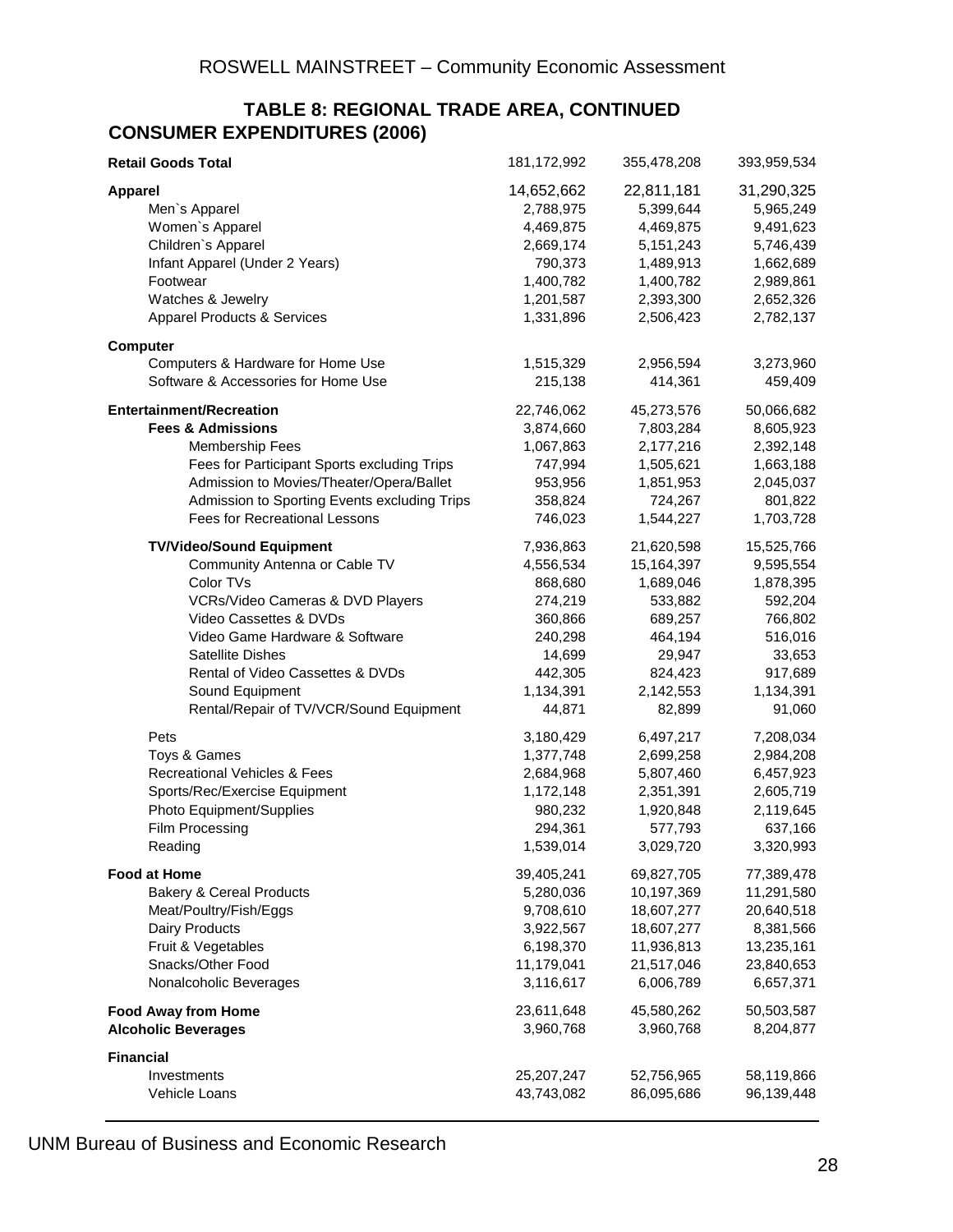#### <span id="page-32-0"></span>**CONSUMER EXPENDITURES (2006) continued TABLE 8: REGIONAL TRADE AREA, CONTINUED**

| 892,250<br>1,706,465<br>Nonprescription Drugs<br>1,880,063<br>4,916,685<br>10,333,138<br><b>Prescription Drugs</b><br>9,426,093<br>Eyeglasses & Contact Lenses<br>1,358,757<br>624,846<br>1,235,317<br>204,245,947<br><b>Housing</b><br>93,255,919<br>184,134,691<br>108,420,236<br>Mortgage Payment & Basics<br>51,881,755<br>120,593,800<br>Maintenance & Remodeling Services<br>11,475,712<br>24,227,067<br>26,689,897<br>Maintenance & Remodeling Materials<br>2,433,087<br>5,138,224<br>5,681,601<br>Utilities/Fuel/Public Services<br>31,896,266<br>61,634,053<br>68,178,904<br><b>Telephone Services</b><br>10,843,452<br>20,718,246<br>22,971,306<br>13,030,073<br>25,953,880<br>28,792,717<br><b>Household Furnishings &amp; Equipment</b><br><b>Household Textiles</b><br>899,126<br>1,780,479<br>1,970,663<br>Furniture<br>4,173,921<br>8,271,632<br>9,187,850<br><b>Floor Coverings</b><br>1,166,747<br>502,176<br>1,056,664<br>Major Appliances<br>2,000,844<br>4,003,792<br>4,440,102<br>1,130,413<br>1,253,365<br>Housewares<br>564,332<br>268,921<br>578,161<br>Small Appliances<br>524,766<br>65,803<br>131,100<br>144,535<br>Luggage<br>Telephones & Accessories<br>159,451<br>304,495<br>337,810<br><b>Household Services &amp; Supplies</b><br><b>Computer Information Services</b><br>1,163,495<br>2,286,074<br>2,531,607<br>Child Care<br>2,585,188<br>5,042,663<br>5,617,139<br>3,111,372<br>6,449,483<br>7,115,037<br>Lawn & Garden<br>Moving/Storage/Freight Express<br>642,120<br>718,919<br>339,258<br><b>Housekeeping Services</b><br>850,713<br>1,743,391<br>1,921,236<br><b>Housekeeping Supplies</b><br>5,558,316<br>11,957,868<br><b>Miscellaneous</b><br><b>Personal Care Products</b><br>3,281,401<br>3,281,401<br>6,970,027<br>School Books & Supplies<br>1,606,380<br>1,774,849<br>909,842<br>8,204,877<br><b>Smoking Products</b><br>3,960,768<br>3,960,768<br>Insurance<br><b>Owners &amp; Renters</b><br>3,303,892<br>6,653,418<br>7,365,046<br>9,903,027<br>9,903,027<br>21,521,299<br>Vehicle<br>14,385,927<br>27,918,870<br>30,678,935<br>Health<br>Life & Other Personal<br>9,587,045<br>25, 207, 247<br>4,751,576 | <b>Health</b>                  | 29,190,688 | 56,641,046 | 62,295,461 |
|---------------------------------------------------------------------------------------------------------------------------------------------------------------------------------------------------------------------------------------------------------------------------------------------------------------------------------------------------------------------------------------------------------------------------------------------------------------------------------------------------------------------------------------------------------------------------------------------------------------------------------------------------------------------------------------------------------------------------------------------------------------------------------------------------------------------------------------------------------------------------------------------------------------------------------------------------------------------------------------------------------------------------------------------------------------------------------------------------------------------------------------------------------------------------------------------------------------------------------------------------------------------------------------------------------------------------------------------------------------------------------------------------------------------------------------------------------------------------------------------------------------------------------------------------------------------------------------------------------------------------------------------------------------------------------------------------------------------------------------------------------------------------------------------------------------------------------------------------------------------------------------------------------------------------------------------------------------------------------------------------------------------------------------------------------------------------------------------------------------------------------------------------------------|--------------------------------|------------|------------|------------|
|                                                                                                                                                                                                                                                                                                                                                                                                                                                                                                                                                                                                                                                                                                                                                                                                                                                                                                                                                                                                                                                                                                                                                                                                                                                                                                                                                                                                                                                                                                                                                                                                                                                                                                                                                                                                                                                                                                                                                                                                                                                                                                                                                               |                                |            |            |            |
| 11,957,868                                                                                                                                                                                                                                                                                                                                                                                                                                                                                                                                                                                                                                                                                                                                                                                                                                                                                                                                                                                                                                                                                                                                                                                                                                                                                                                                                                                                                                                                                                                                                                                                                                                                                                                                                                                                                                                                                                                                                                                                                                                                                                                                                    |                                |            |            |            |
|                                                                                                                                                                                                                                                                                                                                                                                                                                                                                                                                                                                                                                                                                                                                                                                                                                                                                                                                                                                                                                                                                                                                                                                                                                                                                                                                                                                                                                                                                                                                                                                                                                                                                                                                                                                                                                                                                                                                                                                                                                                                                                                                                               |                                |            |            |            |
|                                                                                                                                                                                                                                                                                                                                                                                                                                                                                                                                                                                                                                                                                                                                                                                                                                                                                                                                                                                                                                                                                                                                                                                                                                                                                                                                                                                                                                                                                                                                                                                                                                                                                                                                                                                                                                                                                                                                                                                                                                                                                                                                                               |                                |            |            |            |
|                                                                                                                                                                                                                                                                                                                                                                                                                                                                                                                                                                                                                                                                                                                                                                                                                                                                                                                                                                                                                                                                                                                                                                                                                                                                                                                                                                                                                                                                                                                                                                                                                                                                                                                                                                                                                                                                                                                                                                                                                                                                                                                                                               |                                |            |            |            |
|                                                                                                                                                                                                                                                                                                                                                                                                                                                                                                                                                                                                                                                                                                                                                                                                                                                                                                                                                                                                                                                                                                                                                                                                                                                                                                                                                                                                                                                                                                                                                                                                                                                                                                                                                                                                                                                                                                                                                                                                                                                                                                                                                               |                                |            |            |            |
|                                                                                                                                                                                                                                                                                                                                                                                                                                                                                                                                                                                                                                                                                                                                                                                                                                                                                                                                                                                                                                                                                                                                                                                                                                                                                                                                                                                                                                                                                                                                                                                                                                                                                                                                                                                                                                                                                                                                                                                                                                                                                                                                                               |                                |            |            |            |
|                                                                                                                                                                                                                                                                                                                                                                                                                                                                                                                                                                                                                                                                                                                                                                                                                                                                                                                                                                                                                                                                                                                                                                                                                                                                                                                                                                                                                                                                                                                                                                                                                                                                                                                                                                                                                                                                                                                                                                                                                                                                                                                                                               |                                |            |            |            |
|                                                                                                                                                                                                                                                                                                                                                                                                                                                                                                                                                                                                                                                                                                                                                                                                                                                                                                                                                                                                                                                                                                                                                                                                                                                                                                                                                                                                                                                                                                                                                                                                                                                                                                                                                                                                                                                                                                                                                                                                                                                                                                                                                               |                                |            |            |            |
|                                                                                                                                                                                                                                                                                                                                                                                                                                                                                                                                                                                                                                                                                                                                                                                                                                                                                                                                                                                                                                                                                                                                                                                                                                                                                                                                                                                                                                                                                                                                                                                                                                                                                                                                                                                                                                                                                                                                                                                                                                                                                                                                                               |                                |            |            |            |
|                                                                                                                                                                                                                                                                                                                                                                                                                                                                                                                                                                                                                                                                                                                                                                                                                                                                                                                                                                                                                                                                                                                                                                                                                                                                                                                                                                                                                                                                                                                                                                                                                                                                                                                                                                                                                                                                                                                                                                                                                                                                                                                                                               |                                |            |            |            |
|                                                                                                                                                                                                                                                                                                                                                                                                                                                                                                                                                                                                                                                                                                                                                                                                                                                                                                                                                                                                                                                                                                                                                                                                                                                                                                                                                                                                                                                                                                                                                                                                                                                                                                                                                                                                                                                                                                                                                                                                                                                                                                                                                               |                                |            |            |            |
|                                                                                                                                                                                                                                                                                                                                                                                                                                                                                                                                                                                                                                                                                                                                                                                                                                                                                                                                                                                                                                                                                                                                                                                                                                                                                                                                                                                                                                                                                                                                                                                                                                                                                                                                                                                                                                                                                                                                                                                                                                                                                                                                                               |                                |            |            |            |
|                                                                                                                                                                                                                                                                                                                                                                                                                                                                                                                                                                                                                                                                                                                                                                                                                                                                                                                                                                                                                                                                                                                                                                                                                                                                                                                                                                                                                                                                                                                                                                                                                                                                                                                                                                                                                                                                                                                                                                                                                                                                                                                                                               |                                |            |            |            |
|                                                                                                                                                                                                                                                                                                                                                                                                                                                                                                                                                                                                                                                                                                                                                                                                                                                                                                                                                                                                                                                                                                                                                                                                                                                                                                                                                                                                                                                                                                                                                                                                                                                                                                                                                                                                                                                                                                                                                                                                                                                                                                                                                               |                                |            |            |            |
|                                                                                                                                                                                                                                                                                                                                                                                                                                                                                                                                                                                                                                                                                                                                                                                                                                                                                                                                                                                                                                                                                                                                                                                                                                                                                                                                                                                                                                                                                                                                                                                                                                                                                                                                                                                                                                                                                                                                                                                                                                                                                                                                                               |                                |            |            |            |
|                                                                                                                                                                                                                                                                                                                                                                                                                                                                                                                                                                                                                                                                                                                                                                                                                                                                                                                                                                                                                                                                                                                                                                                                                                                                                                                                                                                                                                                                                                                                                                                                                                                                                                                                                                                                                                                                                                                                                                                                                                                                                                                                                               |                                |            |            |            |
|                                                                                                                                                                                                                                                                                                                                                                                                                                                                                                                                                                                                                                                                                                                                                                                                                                                                                                                                                                                                                                                                                                                                                                                                                                                                                                                                                                                                                                                                                                                                                                                                                                                                                                                                                                                                                                                                                                                                                                                                                                                                                                                                                               |                                |            |            |            |
|                                                                                                                                                                                                                                                                                                                                                                                                                                                                                                                                                                                                                                                                                                                                                                                                                                                                                                                                                                                                                                                                                                                                                                                                                                                                                                                                                                                                                                                                                                                                                                                                                                                                                                                                                                                                                                                                                                                                                                                                                                                                                                                                                               |                                |            |            |            |
|                                                                                                                                                                                                                                                                                                                                                                                                                                                                                                                                                                                                                                                                                                                                                                                                                                                                                                                                                                                                                                                                                                                                                                                                                                                                                                                                                                                                                                                                                                                                                                                                                                                                                                                                                                                                                                                                                                                                                                                                                                                                                                                                                               |                                |            |            |            |
|                                                                                                                                                                                                                                                                                                                                                                                                                                                                                                                                                                                                                                                                                                                                                                                                                                                                                                                                                                                                                                                                                                                                                                                                                                                                                                                                                                                                                                                                                                                                                                                                                                                                                                                                                                                                                                                                                                                                                                                                                                                                                                                                                               |                                |            |            |            |
|                                                                                                                                                                                                                                                                                                                                                                                                                                                                                                                                                                                                                                                                                                                                                                                                                                                                                                                                                                                                                                                                                                                                                                                                                                                                                                                                                                                                                                                                                                                                                                                                                                                                                                                                                                                                                                                                                                                                                                                                                                                                                                                                                               |                                |            |            |            |
|                                                                                                                                                                                                                                                                                                                                                                                                                                                                                                                                                                                                                                                                                                                                                                                                                                                                                                                                                                                                                                                                                                                                                                                                                                                                                                                                                                                                                                                                                                                                                                                                                                                                                                                                                                                                                                                                                                                                                                                                                                                                                                                                                               |                                |            |            |            |
|                                                                                                                                                                                                                                                                                                                                                                                                                                                                                                                                                                                                                                                                                                                                                                                                                                                                                                                                                                                                                                                                                                                                                                                                                                                                                                                                                                                                                                                                                                                                                                                                                                                                                                                                                                                                                                                                                                                                                                                                                                                                                                                                                               |                                |            |            |            |
|                                                                                                                                                                                                                                                                                                                                                                                                                                                                                                                                                                                                                                                                                                                                                                                                                                                                                                                                                                                                                                                                                                                                                                                                                                                                                                                                                                                                                                                                                                                                                                                                                                                                                                                                                                                                                                                                                                                                                                                                                                                                                                                                                               |                                |            |            |            |
|                                                                                                                                                                                                                                                                                                                                                                                                                                                                                                                                                                                                                                                                                                                                                                                                                                                                                                                                                                                                                                                                                                                                                                                                                                                                                                                                                                                                                                                                                                                                                                                                                                                                                                                                                                                                                                                                                                                                                                                                                                                                                                                                                               |                                |            |            |            |
|                                                                                                                                                                                                                                                                                                                                                                                                                                                                                                                                                                                                                                                                                                                                                                                                                                                                                                                                                                                                                                                                                                                                                                                                                                                                                                                                                                                                                                                                                                                                                                                                                                                                                                                                                                                                                                                                                                                                                                                                                                                                                                                                                               |                                |            |            |            |
|                                                                                                                                                                                                                                                                                                                                                                                                                                                                                                                                                                                                                                                                                                                                                                                                                                                                                                                                                                                                                                                                                                                                                                                                                                                                                                                                                                                                                                                                                                                                                                                                                                                                                                                                                                                                                                                                                                                                                                                                                                                                                                                                                               |                                |            |            |            |
|                                                                                                                                                                                                                                                                                                                                                                                                                                                                                                                                                                                                                                                                                                                                                                                                                                                                                                                                                                                                                                                                                                                                                                                                                                                                                                                                                                                                                                                                                                                                                                                                                                                                                                                                                                                                                                                                                                                                                                                                                                                                                                                                                               |                                |            |            |            |
|                                                                                                                                                                                                                                                                                                                                                                                                                                                                                                                                                                                                                                                                                                                                                                                                                                                                                                                                                                                                                                                                                                                                                                                                                                                                                                                                                                                                                                                                                                                                                                                                                                                                                                                                                                                                                                                                                                                                                                                                                                                                                                                                                               |                                |            |            |            |
|                                                                                                                                                                                                                                                                                                                                                                                                                                                                                                                                                                                                                                                                                                                                                                                                                                                                                                                                                                                                                                                                                                                                                                                                                                                                                                                                                                                                                                                                                                                                                                                                                                                                                                                                                                                                                                                                                                                                                                                                                                                                                                                                                               |                                |            |            |            |
|                                                                                                                                                                                                                                                                                                                                                                                                                                                                                                                                                                                                                                                                                                                                                                                                                                                                                                                                                                                                                                                                                                                                                                                                                                                                                                                                                                                                                                                                                                                                                                                                                                                                                                                                                                                                                                                                                                                                                                                                                                                                                                                                                               |                                |            |            |            |
|                                                                                                                                                                                                                                                                                                                                                                                                                                                                                                                                                                                                                                                                                                                                                                                                                                                                                                                                                                                                                                                                                                                                                                                                                                                                                                                                                                                                                                                                                                                                                                                                                                                                                                                                                                                                                                                                                                                                                                                                                                                                                                                                                               |                                |            |            |            |
|                                                                                                                                                                                                                                                                                                                                                                                                                                                                                                                                                                                                                                                                                                                                                                                                                                                                                                                                                                                                                                                                                                                                                                                                                                                                                                                                                                                                                                                                                                                                                                                                                                                                                                                                                                                                                                                                                                                                                                                                                                                                                                                                                               |                                |            |            |            |
|                                                                                                                                                                                                                                                                                                                                                                                                                                                                                                                                                                                                                                                                                                                                                                                                                                                                                                                                                                                                                                                                                                                                                                                                                                                                                                                                                                                                                                                                                                                                                                                                                                                                                                                                                                                                                                                                                                                                                                                                                                                                                                                                                               | <b>Transportation (Local)</b>  |            |            |            |
| Transportation-Vehicle Purchases (Net Outlay)<br>42,886,958<br>84,680,695<br>94,237,463                                                                                                                                                                                                                                                                                                                                                                                                                                                                                                                                                                                                                                                                                                                                                                                                                                                                                                                                                                                                                                                                                                                                                                                                                                                                                                                                                                                                                                                                                                                                                                                                                                                                                                                                                                                                                                                                                                                                                                                                                                                                       |                                |            |            |            |
| Transportation - Gasoline & Motor Oil<br>29,736,715<br>13,680,568<br>26,744,570                                                                                                                                                                                                                                                                                                                                                                                                                                                                                                                                                                                                                                                                                                                                                                                                                                                                                                                                                                                                                                                                                                                                                                                                                                                                                                                                                                                                                                                                                                                                                                                                                                                                                                                                                                                                                                                                                                                                                                                                                                                                               |                                |            |            |            |
| 16,359,012<br>Vehicle Maintenance & Repairs<br>7,520,266<br>14,732,082                                                                                                                                                                                                                                                                                                                                                                                                                                                                                                                                                                                                                                                                                                                                                                                                                                                                                                                                                                                                                                                                                                                                                                                                                                                                                                                                                                                                                                                                                                                                                                                                                                                                                                                                                                                                                                                                                                                                                                                                                                                                                        |                                |            |            |            |
| <b>Travel</b><br>12,200,934<br>24,347,712<br>26,822,824                                                                                                                                                                                                                                                                                                                                                                                                                                                                                                                                                                                                                                                                                                                                                                                                                                                                                                                                                                                                                                                                                                                                                                                                                                                                                                                                                                                                                                                                                                                                                                                                                                                                                                                                                                                                                                                                                                                                                                                                                                                                                                       |                                |            |            |            |
| <b>Airline Fares</b><br>2,566,883<br>5,100,413<br>5,623,932                                                                                                                                                                                                                                                                                                                                                                                                                                                                                                                                                                                                                                                                                                                                                                                                                                                                                                                                                                                                                                                                                                                                                                                                                                                                                                                                                                                                                                                                                                                                                                                                                                                                                                                                                                                                                                                                                                                                                                                                                                                                                                   |                                |            |            |            |
| Travel - Lodging on Trips<br>2,683,309<br>5,456,183<br>5,995,255                                                                                                                                                                                                                                                                                                                                                                                                                                                                                                                                                                                                                                                                                                                                                                                                                                                                                                                                                                                                                                                                                                                                                                                                                                                                                                                                                                                                                                                                                                                                                                                                                                                                                                                                                                                                                                                                                                                                                                                                                                                                                              |                                |            |            |            |
| Auto/Truck/Van Rental on Trips<br>281,860<br>574,623<br>633,635                                                                                                                                                                                                                                                                                                                                                                                                                                                                                                                                                                                                                                                                                                                                                                                                                                                                                                                                                                                                                                                                                                                                                                                                                                                                                                                                                                                                                                                                                                                                                                                                                                                                                                                                                                                                                                                                                                                                                                                                                                                                                               |                                |            |            |            |
|                                                                                                                                                                                                                                                                                                                                                                                                                                                                                                                                                                                                                                                                                                                                                                                                                                                                                                                                                                                                                                                                                                                                                                                                                                                                                                                                                                                                                                                                                                                                                                                                                                                                                                                                                                                                                                                                                                                                                                                                                                                                                                                                                               | Travel - Food & Drink on Trips | 3,169,206  | 6,306,664  | 6,953,223  |

**Source: ESRI, 2006 Estimates & Projections.**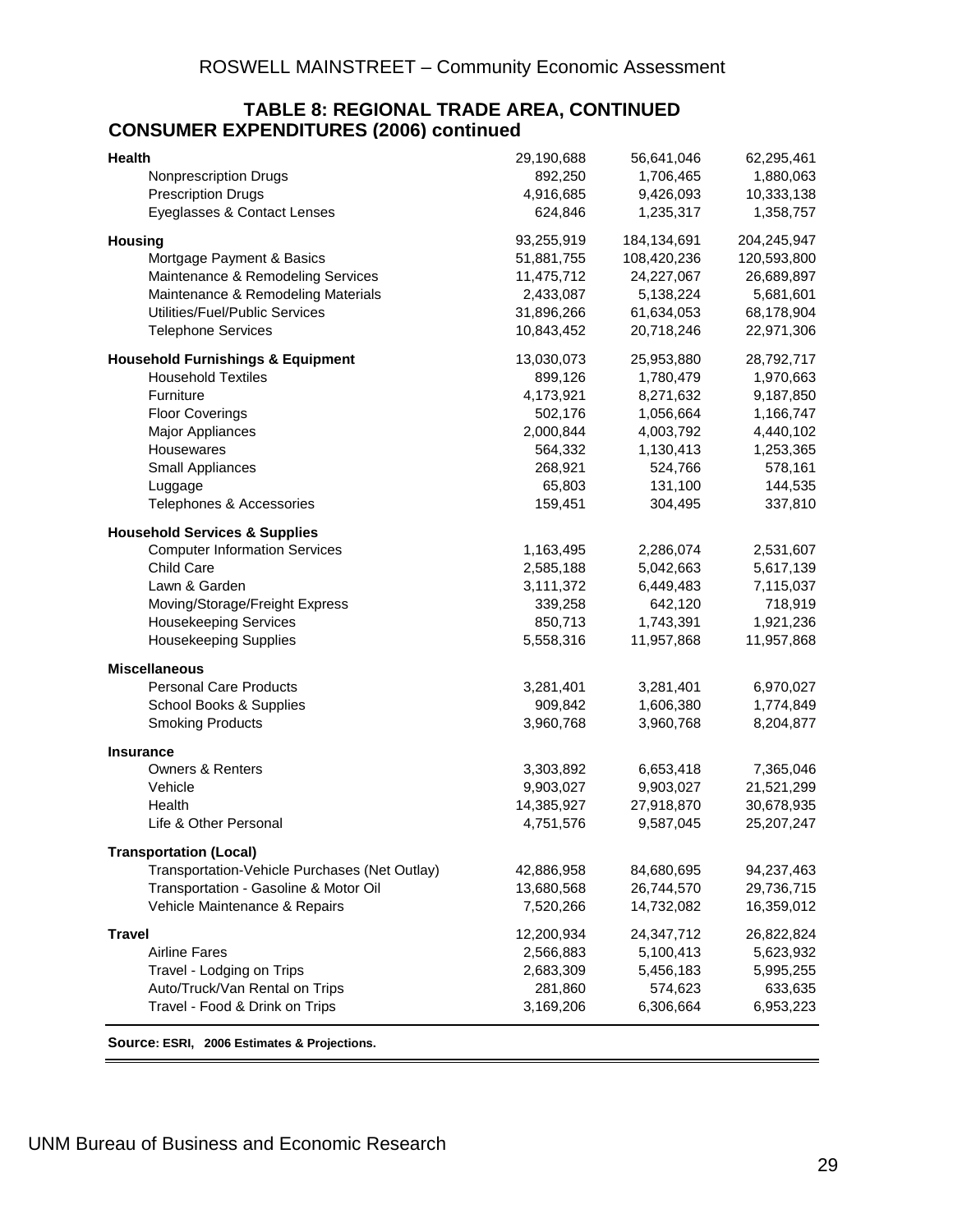#### **TABLE 9: ROSWELL BUSINESSES BY INDUSTRY, BY LOCAL GEOGRAPHY, 2005**

| <b>INDUSTRY</b>                           | MS <sup>T</sup> | <b>ROSWELL<sup>2</sup></b> | $MS\%$ | <b>COUNTY</b> | <b>TOTAL</b> |
|-------------------------------------------|-----------------|----------------------------|--------|---------------|--------------|
| Agriculture, Forestry                     | 3               | 32                         | 9%     | 52            | 87           |
| Mining                                    | 27              | 27                         | 50%    | 5             | 59           |
| <b>Utilities</b>                          | 2               | 2                          | 50%    | 8             | 12           |
| Construction                              | 15              | 103                        | 13%    | 29            | 147          |
| Manufacturing                             | 14              | 41                         | 25%    | 8             | 63           |
| Wholesale trade                           | 14              | 48                         | 23%    | 15            | 77           |
| <b>Retail Trade</b>                       | 71              | 130                        | 35%    | 23            | 224          |
| Transportation & Warehousing              | 6               | 45                         | 12%    | 23            | 74           |
| Information                               | 10              | 12                         | 45%    | 3             | 25           |
| Finance & Insurance                       | 59              | 38                         | 61%    | 8             | 105          |
| Real Estate, Rental & Leasing             | 25              | 40                         | 38%    | 5             | 70           |
| Prof, Scientific, Tech Services           | 53              | 47                         | 53%    | 13            | 113          |
| Mgt of Companies                          | 5               |                            | 83%    |               |              |
| Administrative & Support Services         | 16              | 34                         | 32%    | 11            | 61           |
| <b>Educational Services</b>               | 5               | 28                         | 15%    |               | 40           |
| <b>Health Care and Social Assistance</b>  | 41              | 116                        | 26%    | 10            | 167          |
| Arts, Entertainment and Recreation        | 5               | $\overline{7}$             | 42%    | 10            | 22           |
| <b>Accommodations &amp; Food Services</b> | 28              | 81                         | 26%    | 14            | 123          |
| <b>Other Services</b>                     | 42              | 87                         | 33%    | 28            | 157          |
| <b>Public Administration</b>              | 14              | 23                         | 38%    | 30            | 67           |
| Other                                     |                 | $\overline{7}$             |        |               |              |
| <b>TOTAL</b>                              | 455             | 949                        | 32%    | 303           | 1,707        |

1 MainStreet District.

2 Town, not including MainStreet District.

3 MainStreet District as a percentage of entire town.

4 County, not including town.

<span id="page-33-0"></span>5 County total.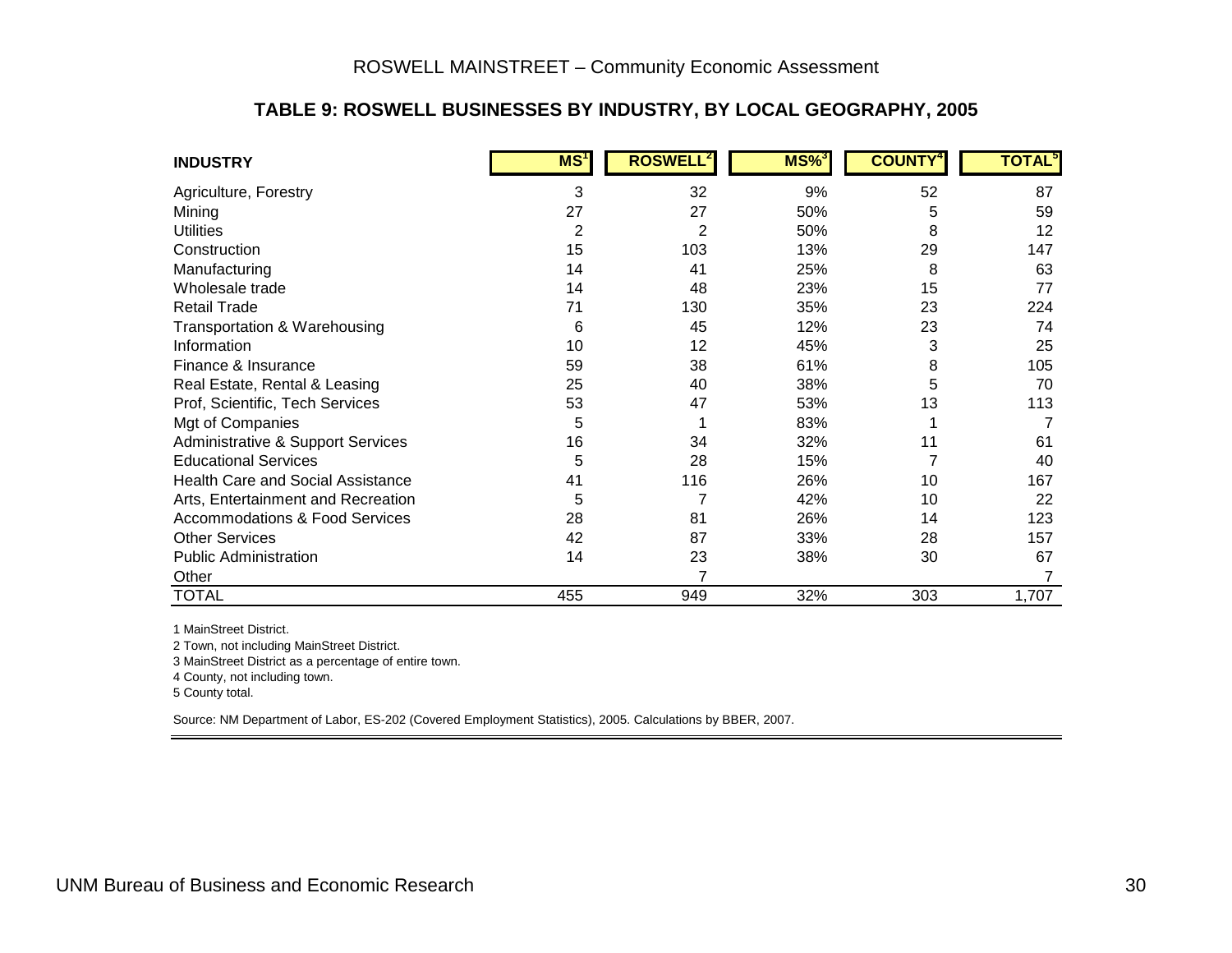#### **TABLE 10: ROSWELL EMPLOYMENT BY INDUSTRY, IN MAINSTREET AREA, 2005**

| <b>INDUSTRY</b>                              | MS <sup>T</sup> | <b>ROSWELL</b> | $MS\%$ <sup>3</sup> | <b>COUNTY</b> | <b>TOTAL</b> <sup>3</sup> |
|----------------------------------------------|-----------------|----------------|---------------------|---------------|---------------------------|
| Agriculture, Forestry                        | 20              | 481            | 4%                  | 995           | 1,496                     |
| Mining                                       | 229             | 269            | 46%                 | 28            | 526                       |
| <b>Utilities</b>                             | 40              | 5              | 90%                 | 76            | 120                       |
| Construction                                 | 149             | 930            | 14%                 | 158           | 1,237                     |
| Manufacturing                                | 56              | 1,003          | 5%                  | 77            | 1,136                     |
| Wholesale trade                              | 154             | 476            | 24%                 | 104           | 734                       |
| <b>Retail Trade</b>                          | 739             | 1,903          | 28%                 | 92            | 2,733                     |
| Transportation & Warehousing                 | 187             | 608            | 24%                 | 200           | 995                       |
| Information                                  | 91              | 151            | 38%                 | 30            | 273                       |
| Finance & Insurance                          | 442             | 121            | 78%                 | 21            | 585                       |
| Real Estate, Rental & Leasing                | 84              | 113            | 43%                 | 8             | 205                       |
| Prof, Scientific, Tech Services              | 221             | 264            | 46%                 | 37            | 523                       |
| Mgt of Companies                             | 34              | 8              | 81%                 | $\Omega$      | 43                        |
| <b>Administrative &amp; Support Services</b> | 112             | 184            | 38%                 | 29            | 325                       |
| <b>Educational Services</b>                  | 549             | 1,355          | 29%                 | 325           | 2,228                     |
| <b>Health Care and Social Assistance</b>     | 1,072           | 2,266          | 32%                 | 142           | 3,479                     |
| Arts, Entertainment and Recreation           | 29              | 119            | 19%                 | 137           | 285                       |
| <b>Accommodations &amp; Food Services</b>    | 970             | 1,520          | 39%                 | 113           | 2,604                     |
| <b>Other Services</b>                        | 204             | 313            | 39%                 | 78            | 595                       |
| <b>Public Administration</b>                 | 189             | 383            | 33%                 | 432           | 1,004                     |
| Other                                        |                 | 1              |                     |               |                           |
| <b>TOTAL</b>                                 | 5,570           | 12,471         | 31%                 | 3,083         | 21,125                    |

1 MainStreet District.

2 Town, not including MainStreet District.

3 MainStreet District as a percentage of entire town.

4 County, not including town.

<span id="page-34-0"></span>5 County total.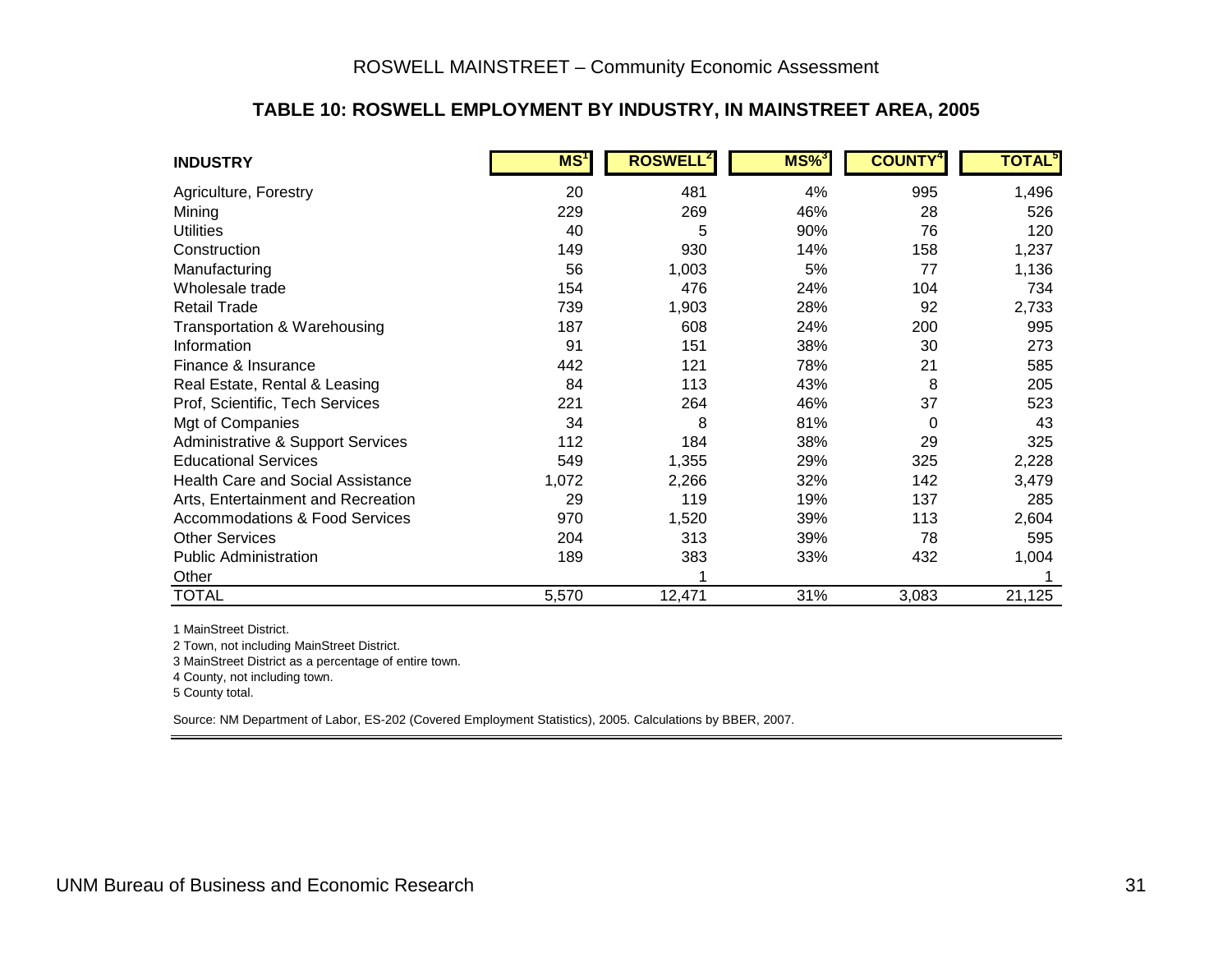#### ROSWELL MAINSTREET – Community Economic Assessment



#### **FIGURE 4: ROSWELL EMPLOYMENT BY INDUSTRY AND LOCAL GEOGRAPHY, 2005**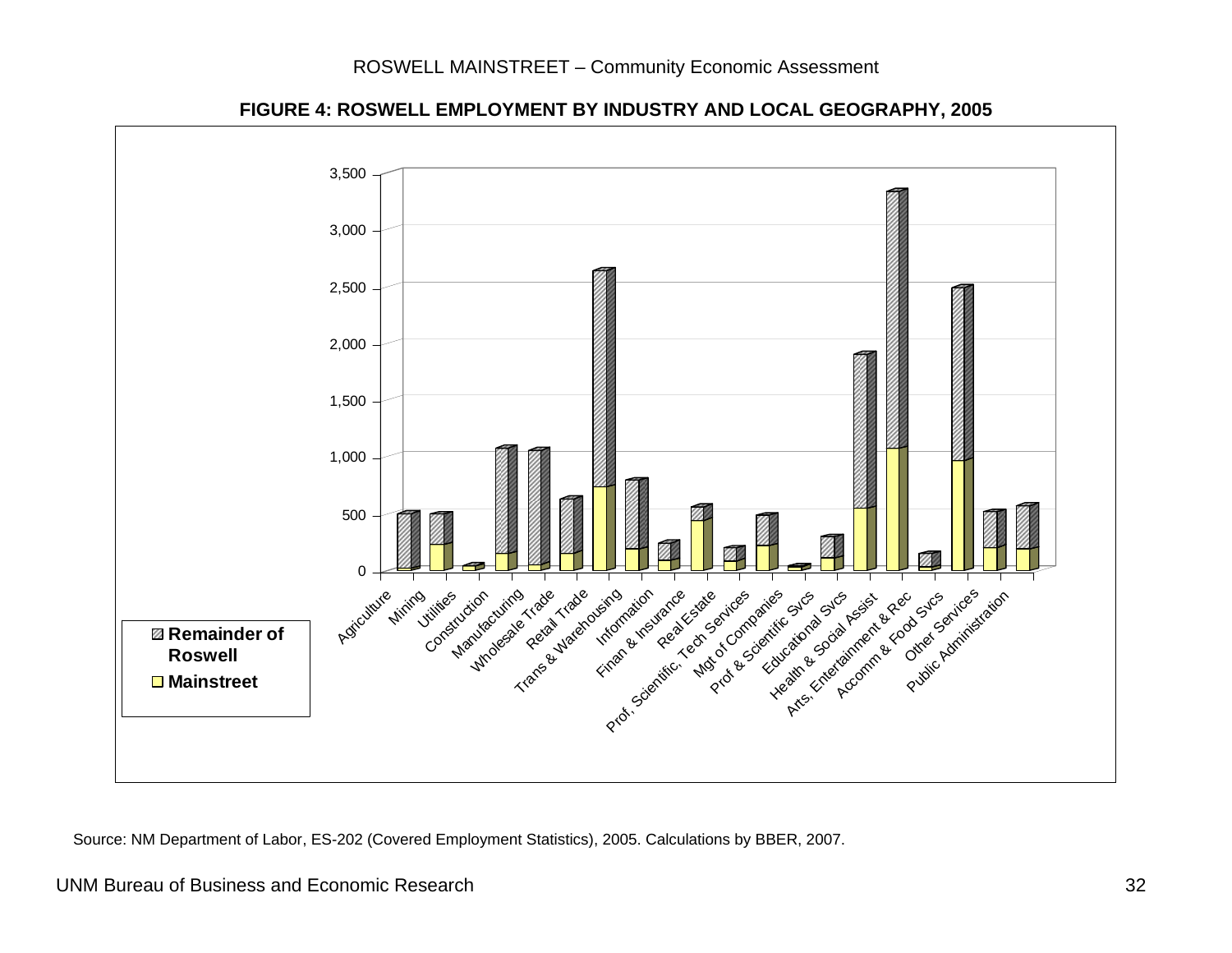<span id="page-36-0"></span>

**FIGURE 5: ROSWELL EMPLOYMENT IN MAINSTREET AREA, BY INDUSTRY, 2005**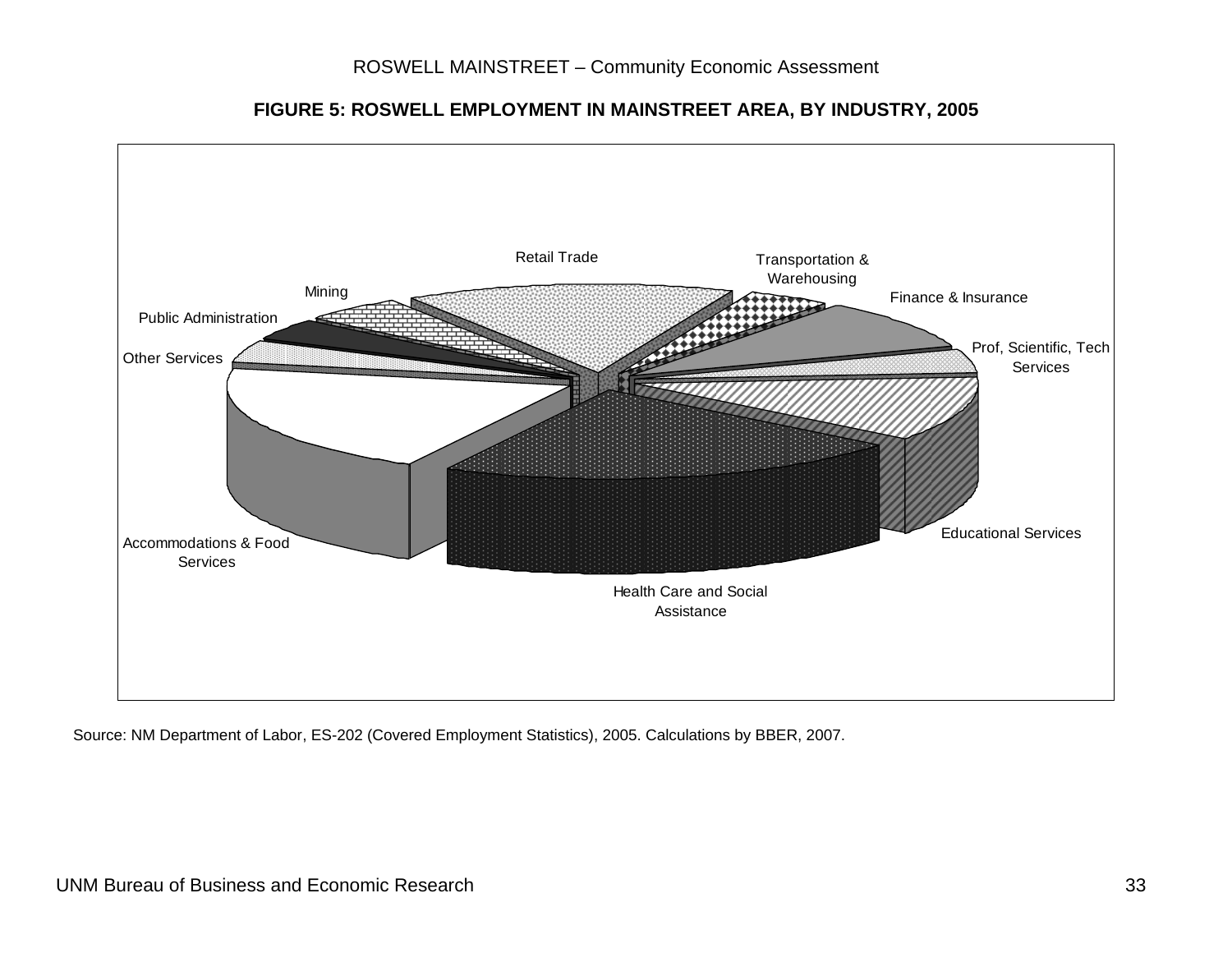#### **TABLE 11: ROSWELL AVERAGE WAGES BY INDUSTRY, IN MAINSTREET AREA, 2005**

| <b>INDUSTRY</b>                              | MS <sup>1</sup> | <b>ROSWELL</b> | <b>COUNTY</b> | <b>TOTAL</b> <sup>5</sup> |
|----------------------------------------------|-----------------|----------------|---------------|---------------------------|
| Agriculture, Forestry                        | 33,253          | 22,964         | 26,100        | 25,189                    |
| Mining                                       | 37,385          | 39,034         | 14,536        | 37,011                    |
| <b>Utilities</b>                             | 59,448          | 24,233         | 25,283        | 36,458                    |
| Construction                                 | 33,450          | 27,627         | 26,234        | 28,152                    |
| Manufacturing                                | 16,614          | 31,237         | 33,337        | 30,660                    |
| Wholesale trade                              | 21,728          | 31,539         | 29,170        | 29,149                    |
| <b>Retail Trade</b>                          | 22,896          | 19,640         | 23,136        | 20,638                    |
| Transportation & Warehousing                 | 52,224          | 24,840         | 43,675        | 33,768                    |
| Information                                  | 34,285          | 24,867         | 28,319        | 28,403                    |
| Finance & Insurance                          | 36,293          | 32,838         | 30,369        | 35,361                    |
| Real Estate, Rental & Leasing                | 23,072          | 18,386         | 8,652         | 19,926                    |
| Prof, Scientific, Tech Services              | 37,166          | 37,781         | 29,863        | 36,956                    |
| Mgt of Companies                             | 70,294          | 30,121         | 22,824        | 62,455                    |
| <b>Administrative &amp; Support Services</b> | 26,777          | 20,762         | 24,409        | 23,166                    |
| <b>Educational Services</b>                  | 31,715          | 33,046         | 32,169        | 32,591                    |
| <b>Health Care and Social Assistance</b>     | 18,687          | 34,232         | 37,808        | 29,590                    |
| Arts, Entertainment and Recreation           | 10,285          | 8,696          | 17,724        | 13,210                    |
| <b>Accommodations &amp; Food Services</b>    | 9,882           | 9,974          | 10,108        | 9,946                     |
| <b>Other Services</b>                        | 20,318          | 17,023         | 25,019        | 19,200                    |
| <b>Public Administration</b>                 | 39,182          | 39,062         | 35,486        | 37,545                    |
| Other                                        |                 | 25,880         |               | 25,880                    |
| <b>TOTAL</b>                                 | 25,337          | 26,368         | 28,857        | 26,460                    |

1 MainStreet District.

2 Town, not including MainStreet District.

3 County, not including town.

<span id="page-37-0"></span>4 County total.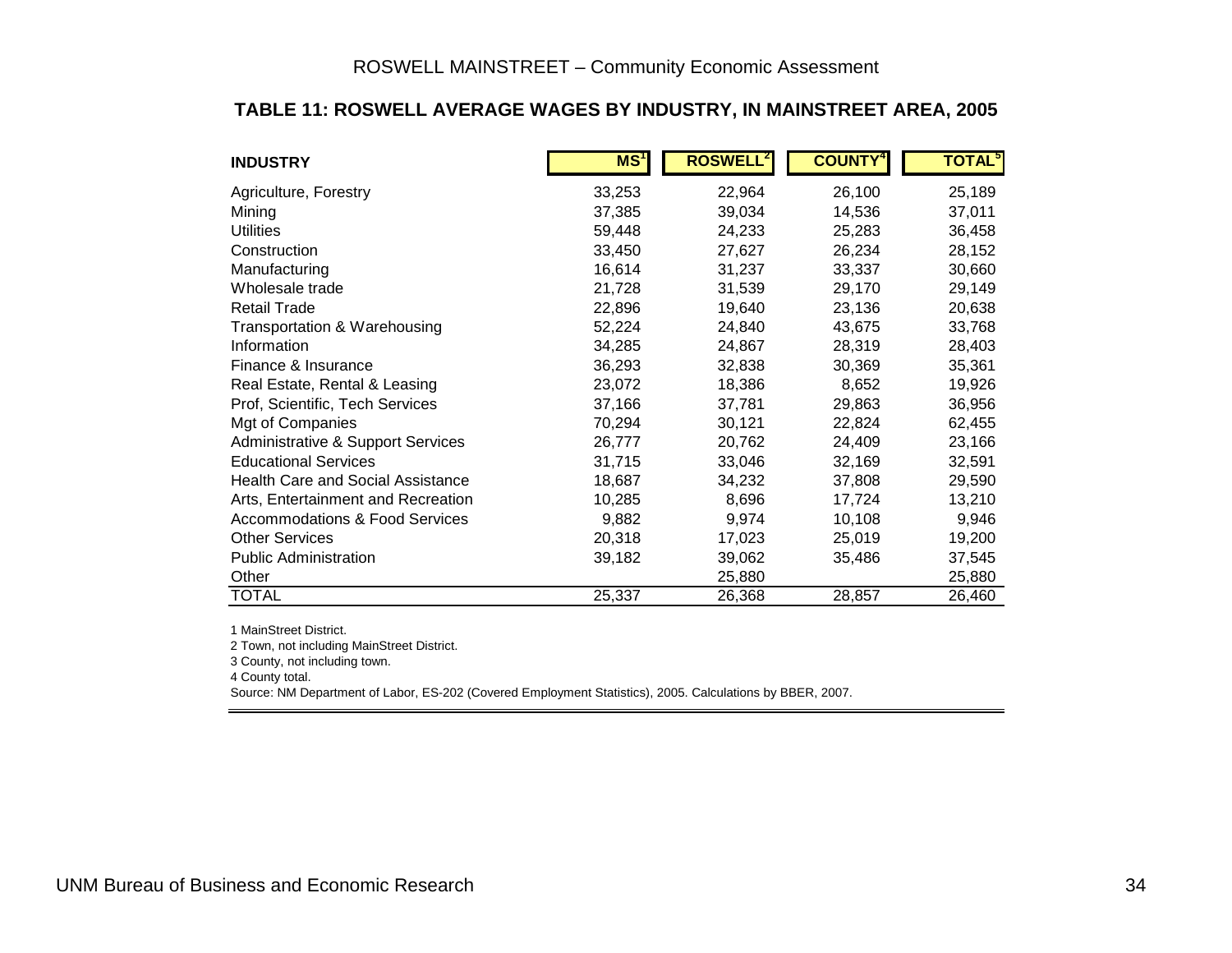#### **TABLE 12: ROSWELL EMPLOYMENT BY 3-DIGIT RETAIL & SERVICE SUBSECTOR, IN MAINSTREET AREA, 2005**

| <b>INDUSTRY</b>                                       | MS <sup>1</sup> | <b>ROSWELL<sup>2</sup></b> | $MS\%$ <sup>3</sup> | <b>COUNTY<sup>4</sup></b> | TOTAL <sup>5</sup> |
|-------------------------------------------------------|-----------------|----------------------------|---------------------|---------------------------|--------------------|
| Merchant Wholesalers, Durable Goods                   | 55              | 117                        | 32%                 | 15                        | 187                |
| Merchant Wholesalers, Nondurable Goods                | 91              | 351                        | 21%                 | 83                        | 525                |
| <b>Wholesale Electronic Markets</b>                   | 8               | 8                          | 48%                 | 6                         | 22                 |
| Motor Vehicle & Parts Dealers                         | 143             | 266                        | 35%                 | 8                         | 417                |
| Furniture & Home Furnishings Stores                   | 10              | 16                         | 38%                 |                           | 26                 |
| Electronics & Appliance Stores                        | 5               | 37                         | 11%                 |                           | 41                 |
| <b>Building Material, Garden Equipment Dealers</b>    | 63              | 177                        | 26%                 | 14                        | 254                |
| Food & Beverage Stores                                | 150             | 148                        | 50%                 | 28                        | 326                |
| <b>Health &amp; Personal Care Stores</b>              | 88              | 38                         | 70%                 |                           | 125                |
| <b>Gasoline Stations</b>                              | 95              | 144                        | 40%                 | 36                        | 275                |
| <b>Clothing &amp; Clothing Accessories Stores</b>     | 31              | 52                         | 38%                 |                           | 83                 |
| Sporting Goods, Hobby, Book, & Music Stores           | 15              | 57                         | 21%                 |                           | 73                 |
| <b>General Merchandise Stores</b>                     | 91              | 693                        | 12%                 |                           | 784                |
| <b>Miscellaneous Store Retailers</b>                  | 29              | 128                        | 18%                 | 6                         | 162                |
| <b>Nonstore Retailers</b>                             | 19              | 148                        | 11%                 |                           | 167                |
| Air Transportation                                    | 1               |                            | 100%                |                           | 1                  |
| <b>Truck Transportation</b>                           |                 | 192                        |                     | 134                       | 326                |
| <b>Transit and Ground Passenger Transport</b>         |                 | 91                         |                     | 33                        | 124                |
| Pipeline Transportation                               | 29              |                            | 100%                | 14                        | 43                 |
| <b>Support Services for Transportation</b>            | $\overline{2}$  | 278                        | 1%                  | 18                        | 298                |
| <b>Postal Service</b>                                 | 135             | 1                          | 99%                 |                           | 137                |
| <b>Couriers and Messengers</b>                        | 20              | 45                         | 31%                 | 1                         | 66                 |
| <b>Publishing Industries</b>                          | 11              | 59                         | 16%                 | 5                         | 75                 |
| Motion Picture & Sound Recording Industries           |                 | 30                         |                     |                           | 30                 |
| Broadcasting (except Internet)                        | 19              | 20                         | 49%                 |                           | 39                 |
| Telecommunications                                    | 56              | 35                         | 62%                 |                           | 91                 |
| Internet Service Providers & Data Processing Srvs     | 3               | 6                          | 35%                 | 1                         | 10                 |
| <b>Other Information Services</b>                     | $\overline{2}$  | $\overline{2}$             | 55%                 | 24                        | 28                 |
| <b>Credit Intermediation &amp; Related Activities</b> | 309             | 75                         | 81%                 | 12                        | 396                |
| Securities, Commodity Contracts & Fin Investments     | 59              | 9                          | 87%                 |                           | 67                 |
| <b>Insurance Carriers &amp; Related Activities</b>    | 72              | 38                         | 65%                 | 7                         | 117                |
| Funds, Trusts, and Other Financial Vehicles           | 3               | 0                          | 100%                | $\overline{c}$            | 5                  |
| <b>Real Estate</b>                                    | 66              | 86                         | 43%                 | 8                         | 160                |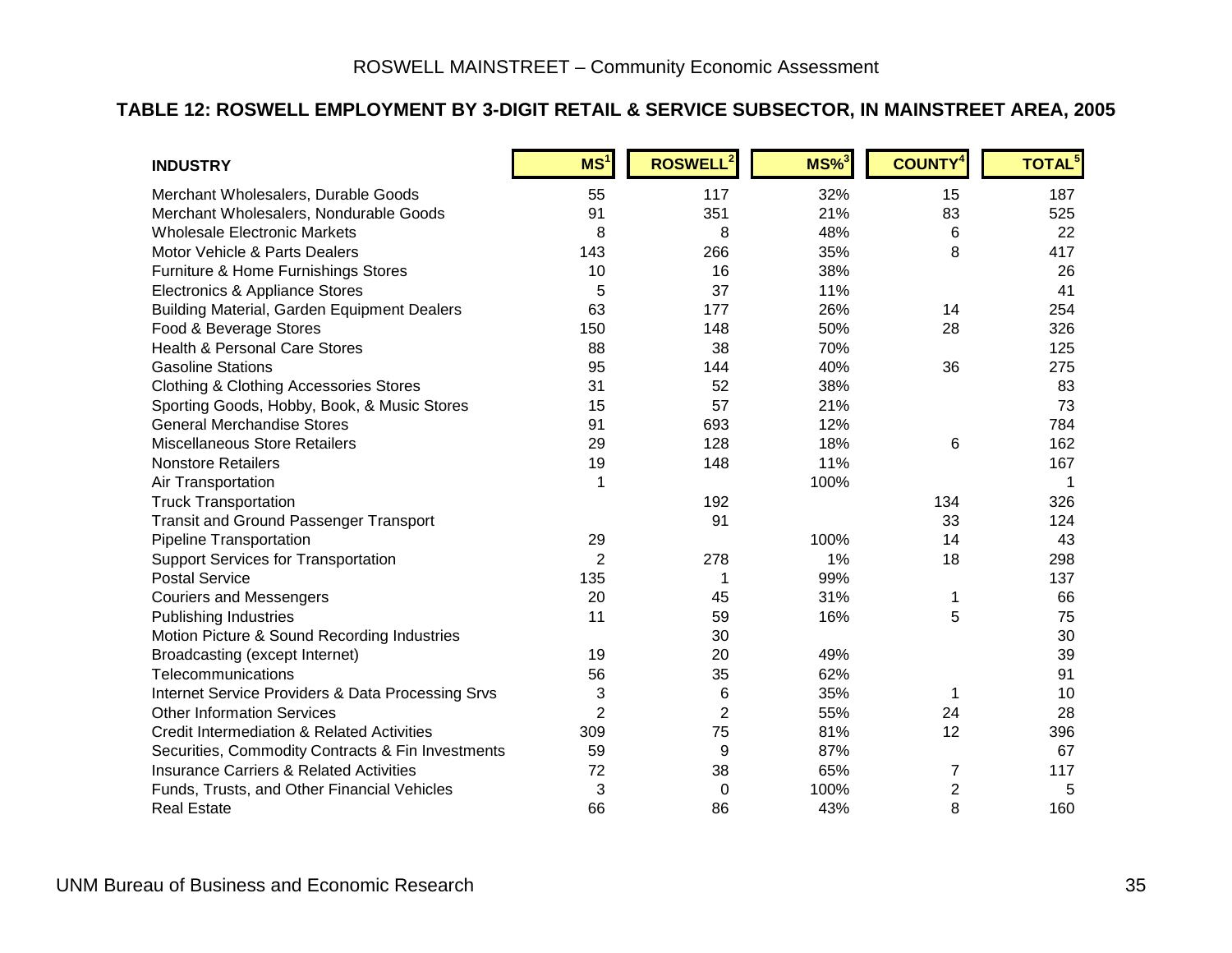#### <span id="page-39-1"></span>**TABLE 12: ROSWELL EMPLOYMENT BY 3-DIGIT RETAIL & SERVICE SUBSECTOR, IN MAINSTREET AREA, 2005, CONTINUED**

| <b>INDUSTRY</b>                                  | MS <sup>1</sup> | ROSWELL <sup>2</sup> | $MS\%$ <sup>3</sup> | <b>COUNTY</b> | <b>TOTAL<sup>5</sup></b> |
|--------------------------------------------------|-----------------|----------------------|---------------------|---------------|--------------------------|
| <b>Rental &amp; Leasing Services</b>             | 18              | 27                   | 40%                 |               | 44                       |
| Professional, Scientific, & Technical Services   | 221             | 264                  | 46%                 | 37            | 523                      |
| Management of Companies & Enterprises            | 34              | 8                    | 81%                 | 0             | 43                       |
| Administrative & Support Services                | 109             | 181                  | 38%                 | 29            | 319                      |
| Waste Management & Remediation Service           | 3               | 3                    | 56%                 |               | 6                        |
| <b>Educational Services</b>                      | 549             | 1,355                | 29%                 | 325           | 2,228                    |
| <b>Ambulatory Health Care Services</b>           | 591             | 731                  | 45%                 | 9             | 1,330                    |
| Hospitals                                        |                 | 685                  |                     |               | 685                      |
| <b>Nursing &amp; Residential Care Facilities</b> | 5               | 514                  | 1%                  | 130           | 650                      |
| Social Assistance                                | 476             | 336                  | 59%                 | 3             | 814                      |
| Performing Arts, Spectator Sports                |                 | 3                    |                     |               | 3                        |
| Museums, Historical Sites                        | 15              |                      | 100%                | 24            | 39                       |
| Amusement, Gambling & Recreation Industries      | 14              | 116                  | 11%                 | 113           | 243                      |
| Accommodation                                    |                 | 227                  |                     | 20            | 247                      |
| Food Services & Drinking Places                  | 970             | 1,294                | 43%                 | 93            | 2,357                    |
| Repair & Maintenance                             | 80              | 90                   | 47%                 | 48            | 217                      |
| Personal & Laundry Services                      | 72              | 69                   | 51%                 | 10            | 151                      |
| Religious, Grantmaking, Civic, Prof. Orgs        | 41              | 103                  | 28%                 | 3             | 147                      |
| <b>Private Households</b>                        | 12              | 51                   | 19%                 | 17            | 80                       |
| Executive, Legislative & Gov't Support           | 38              | 43                   | 47%                 | 48            | 129                      |
| Justice, Public Order, and Safety Activities     | 77              | 177                  | 30%                 | 292           | 545                      |
| Administration of Human Resource Programs        | 12              | $\overline{2}$       | 86%                 | 4             | 18                       |
| Admin of Environmental Quality Programs          |                 | 156                  |                     | 54            | 211                      |
| Admin of Housing, Urban Pln & Commmunity Dev'l   | 35              | 4                    | 90%                 |               | 40                       |
| Administration of Economic Programs              | 26              |                      | 96%                 | 25            | 52                       |
| National Security and International Affairs      |                 |                      |                     | 9             | 9                        |

1 MainStreet District.

2 Town, not including MainStreet District.

3 MainStreet District as a percentage of entire town.

4 County, not including town.

<span id="page-39-0"></span>5 County total.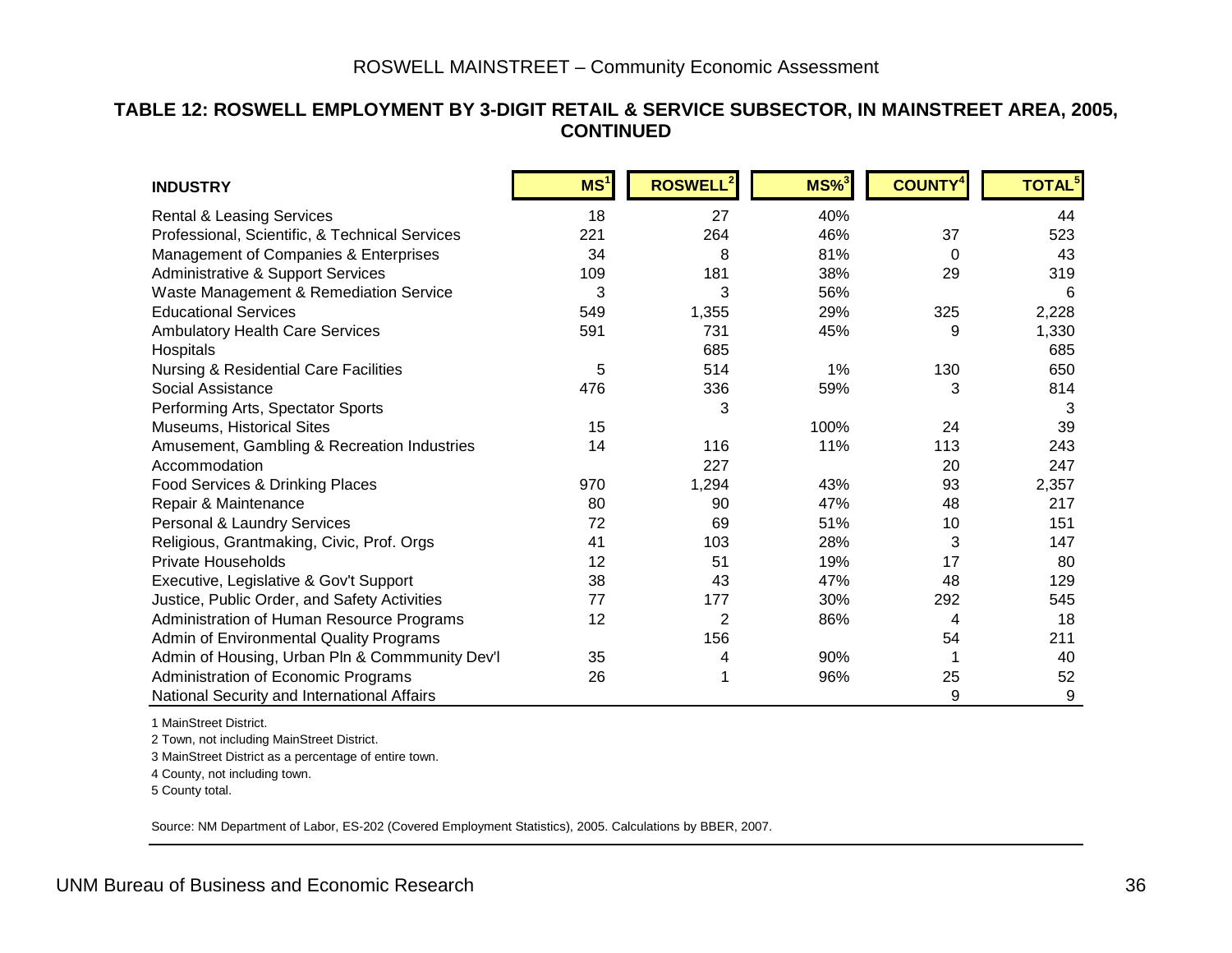#### **TABLE 13: ROSWELL AVERAGE WAGES BY 3-DIGIT RETAIL & SERVICE SUBSECTOR, IN MAINSTREET AREA, 2005**

| <b>INDUSTRY</b>                                    | MS <sup>1</sup> | <b>ROSWELL<sup>2</sup></b> | <b>COUNTY</b> <sup>3</sup> | <b>TOTAL<sup>4</sup></b> |
|----------------------------------------------------|-----------------|----------------------------|----------------------------|--------------------------|
| Merchant Wholesalers, Durable Goods                | 23,744          | 33,537                     | 28,881                     | 30,284                   |
| Merchant Wholesalers, Nondurable Goods             | 18,346          | 30,393                     | 27,617                     | 27,861                   |
| <b>Wholesale Electronic Markets</b>                | 47,641          | 51,728                     | 50,366                     | 49,944                   |
| Motor Vehicle & Parts Dealers                      | 29,677          | 29,351                     | 24,492                     | 29,372                   |
| Furniture & Home Furnishings Stores                | 12,711          | 20,003                     |                            | 17,202                   |
| Electronics & Appliance Stores                     | 9,873           | 19,235                     |                            | 18,159                   |
| <b>Building Material, Garden Equipment Dealers</b> | 20,732          | 22,704                     | 19,399                     | 22,027                   |
| Food & Beverage Stores                             | 25,503          | 15,334                     | 14,077                     | 19,904                   |
| <b>Health &amp; Personal Care Stores</b>           | 33,790          | 20,645                     |                            | 29,822                   |
| <b>Gasoline Stations</b>                           | 17,288          | 14,689                     | 22,700                     | 16,638                   |
| <b>Clothing &amp; Clothing Accessories Stores</b>  | 14,343          | 12,887                     |                            | 13,437                   |
| Sporting Goods, Hobby, Book, & Music Stores        | 10,056          | 9,483                      |                            | 9,603                    |
| <b>General Merchandise Stores</b>                  | 15,082          | 16,360                     |                            | 16,211                   |
| <b>Miscellaneous Store Retailers</b>               | 15,214          | 27,908                     | 76,868                     | 27,431                   |
| <b>Nonstore Retailers</b>                          | 18,453          | 21,957                     |                            | 21,566                   |
| Air Transportation                                 | 59,727          |                            |                            | 59,727                   |
| <b>Truck Transportation</b>                        |                 | 27,940                     | 41,633                     | 33,559                   |
| <b>Transit and Ground Passenger Transport</b>      |                 | 12,538                     | 18,638                     | 14,152                   |
| <b>Pipeline Transportation</b>                     | 57,019          |                            | 68,956                     | 60,928                   |
| <b>Support Services for Transportation</b>         | 9,141           | 26,554                     | 85,784                     | 30,032                   |
| <b>Postal Service</b>                              | 50,566          | 16,830                     |                            | 50,257                   |
| <b>Couriers and Messengers</b>                     | 60,350          | 26,008                     | 27,283                     | 36,439                   |
| <b>Publishing Industries</b>                       | 27,275          | 22,531                     | 46,754                     | 24,887                   |
| Motion Picture & Sound Recording Industries        |                 | 5,647                      |                            | 5,647                    |
| Broadcasting (except Internet)                     | 26,183          | 28,322                     |                            | 27,280                   |
| Telecommunications                                 | 37,808          | 43,622                     |                            | 40,041                   |
| Internet Service Providers & Data Processing Srvs  | 58,452          | 27,139                     | 70,586                     | 40,992                   |
| <b>Other Information Services</b>                  | 14,846          | 15,330                     | 23,002                     | 21,960                   |
| Credit Intermediation & Related Activities         | 36,178          | 28,637                     | 26,162                     | 34,451                   |
| Securities, Commodity Contracts & Fin Investments  | 51,818          | 66,271                     |                            | 53,696                   |
| <b>Insurance Carriers &amp; Related Activities</b> | 25,056          | 33,382                     | 39,324                     | 28,620                   |
| Funds, Trusts, and Other Financial Vehicles        | 9,758           |                            | 25,032                     | 16,577                   |
| <b>Real Estate</b>                                 | 24,233          | 20,574                     | 8,652                      | 21,486                   |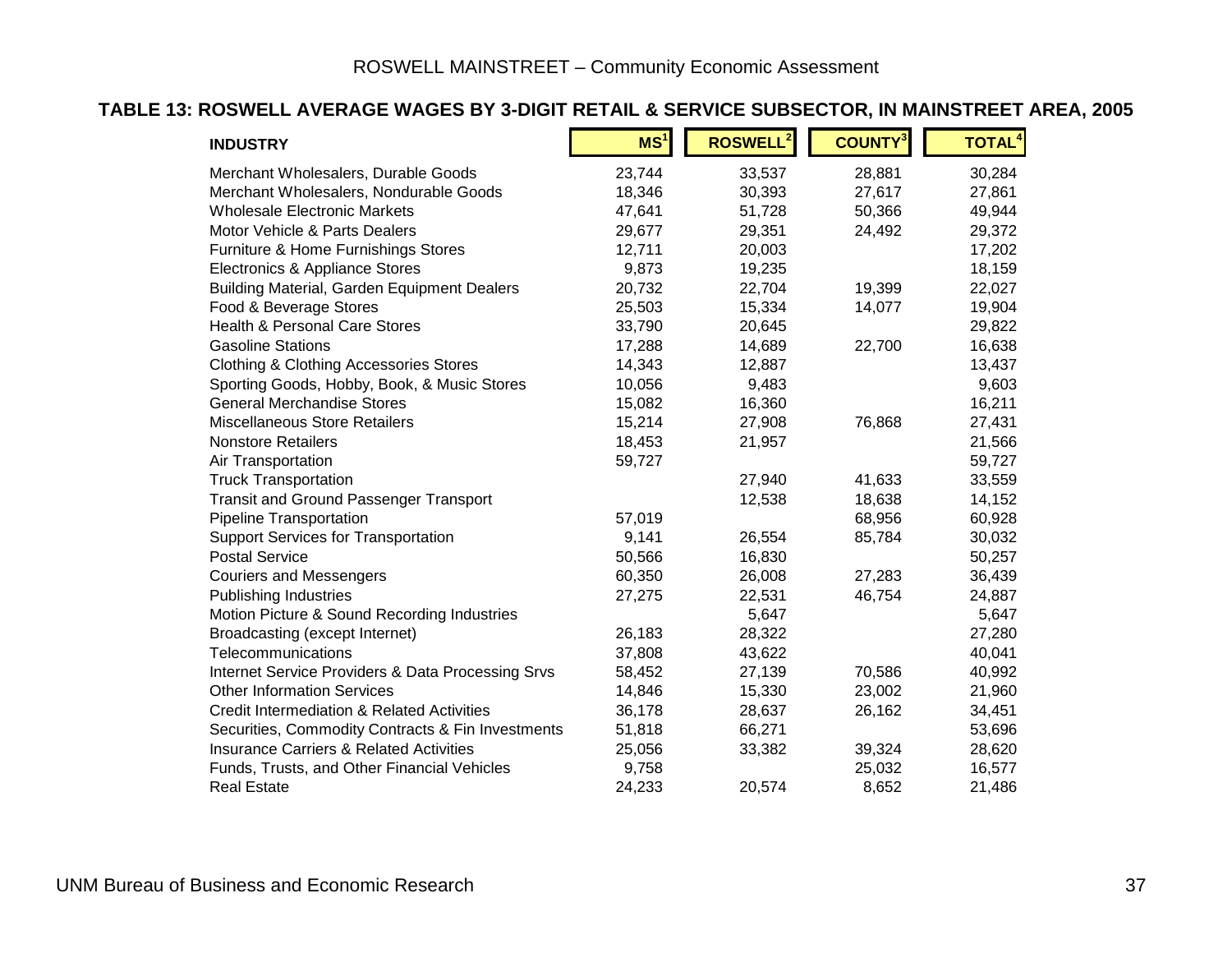#### **TABLE 13: ROSWELL AVERAGE WAGES BY 3-DIGIT RETAIL & SERVICE SUBSECTOR, IN MAINSTREET AREA, 2005, CONTINUED**

| <b>INDUSTRY</b>                                  | MS <sup>1</sup> | ROSWELL <sup>2</sup> | <b>COUNTY</b> | <b>TOTAL<sup>4</sup></b> |
|--------------------------------------------------|-----------------|----------------------|---------------|--------------------------|
| <b>Rental &amp; Leasing Services</b>             | 18,777          | 11,267               |               | 14,288                   |
| Professional, Scientific, & Technical Services   | 37,166          | 37,781               | 29,863        | 36,956                   |
| Management of Companies & Enterprises            | 70,294          | 30,121               | 22,824        | 62,455                   |
| <b>Administrative &amp; Support Services</b>     | 26,835          | 20,794               | 24,409        | 23,187                   |
| Waste Management & Remediation Service           | 24,782          | 18,474               |               | 21,999                   |
| <b>Educational Services</b>                      | 31,715          | 33,046               | 32,169        | 32,591                   |
| <b>Ambulatory Health Care Services</b>           | 18,509          | 45,089               | 32,762        | 33,206                   |
| Hospitals                                        |                 | 41,155               |               | 41,155                   |
| <b>Nursing &amp; Residential Care Facilities</b> | 12,719          | 18,915               | 38,600        | 22,811                   |
| Social Assistance                                | 18,977          | 19,920               | 16,991        | 19,359                   |
| Performing Arts, Spectator Sports                |                 | 16,154               |               | 16,154                   |
| Museums, Historical Sites                        | 13,833          |                      | 22,574        | 19,230                   |
| Amusement, Gambling & Recreation Industries      | 6,412           | 8,514                | 16,692        | 12,208                   |
| Accommodation                                    |                 | 10,527               | 13,300        | 10,753                   |
| Food Services & Drinking Places                  | 9,882           | 9,877                | 9,418         | 9,861                    |
| Repair & Maintenance                             | 21,038          | 19,807               | 30,286        | 22,574                   |
| Personal & Laundry Services                      | 19,557          | 15,969               | 22,094        | 18,076                   |
| Religious, Grantmaking, Civic, Prof. Orgs        | 21,753          | 16,331               | 18,365        | 17,868                   |
| <b>Private Households</b>                        | 15,175          | 14,953               | 13,111        | 14,587                   |
| Executive, Legislative & Gov't Support           | 37,944          | 28,379               | 25,531        | 30,165                   |
| Justice, Public Order, and Safety Activities     | 44,710          | 33,007               | 35,808        | 36,149                   |
| Administration of Human Resource Programs        | 60,299          | 30,269               | 62,648        | 57,548                   |
| Admin of Environmental Quality Programs          |                 | 49,068               | 36,358        | 45,797                   |
| Admin of Housing, Urban Pln & Commmunity Dev'l   | 22,552          | 29,718               | 25,029        | 23,334                   |
| Administration of Economic Programs              | 36,973          | 62,492               | 42,638        | 40,150                   |
| National Security and International Affairs      |                 |                      | 42,127        | 42,127                   |

1 MainStreet District.

2 Town, not including MainStreet District.

3 County, not including town.

4 County total.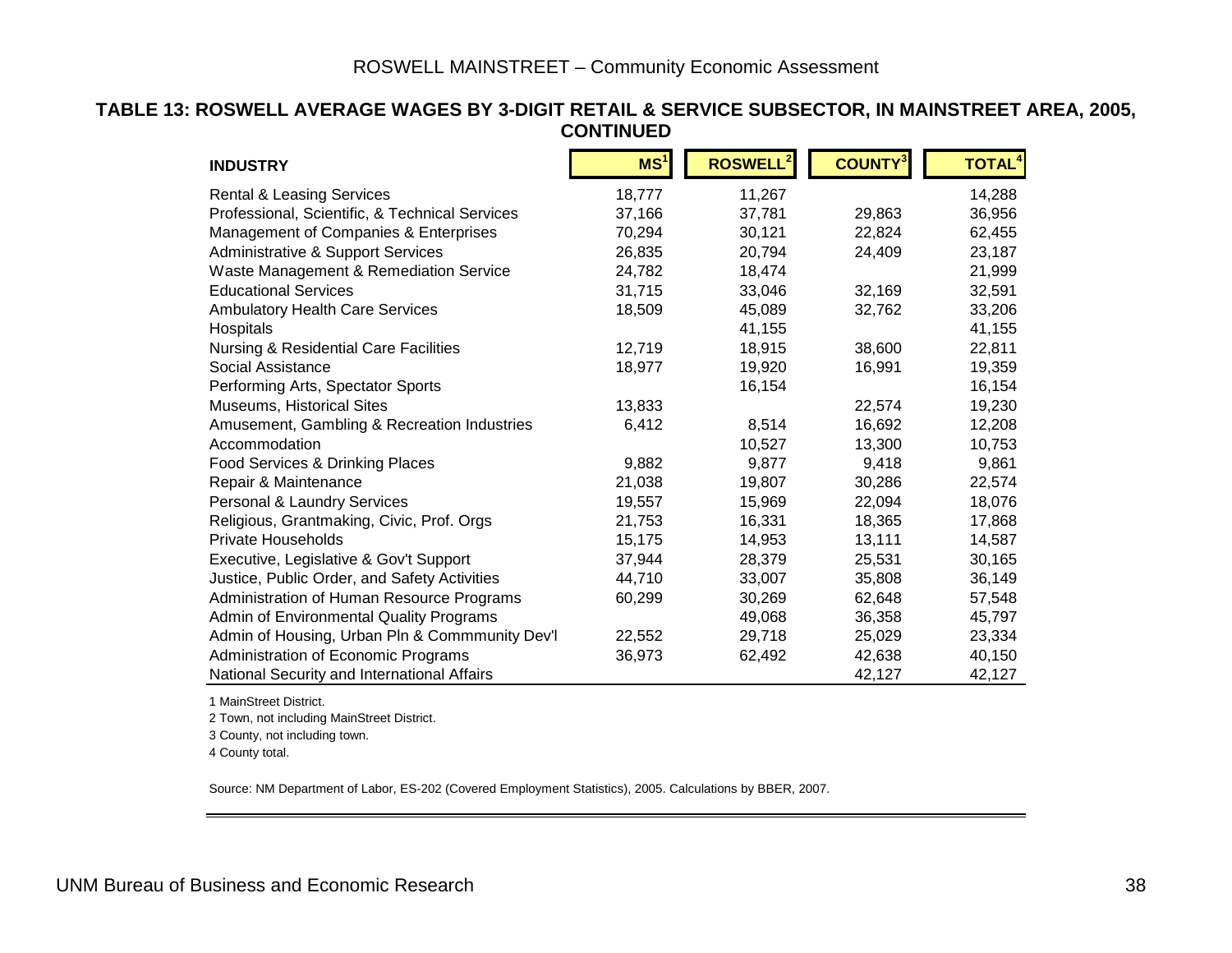#### **FIGURE 6: LOCAL TRADE AREA**

<span id="page-42-0"></span>

UNM Bureau of Business and Economic Research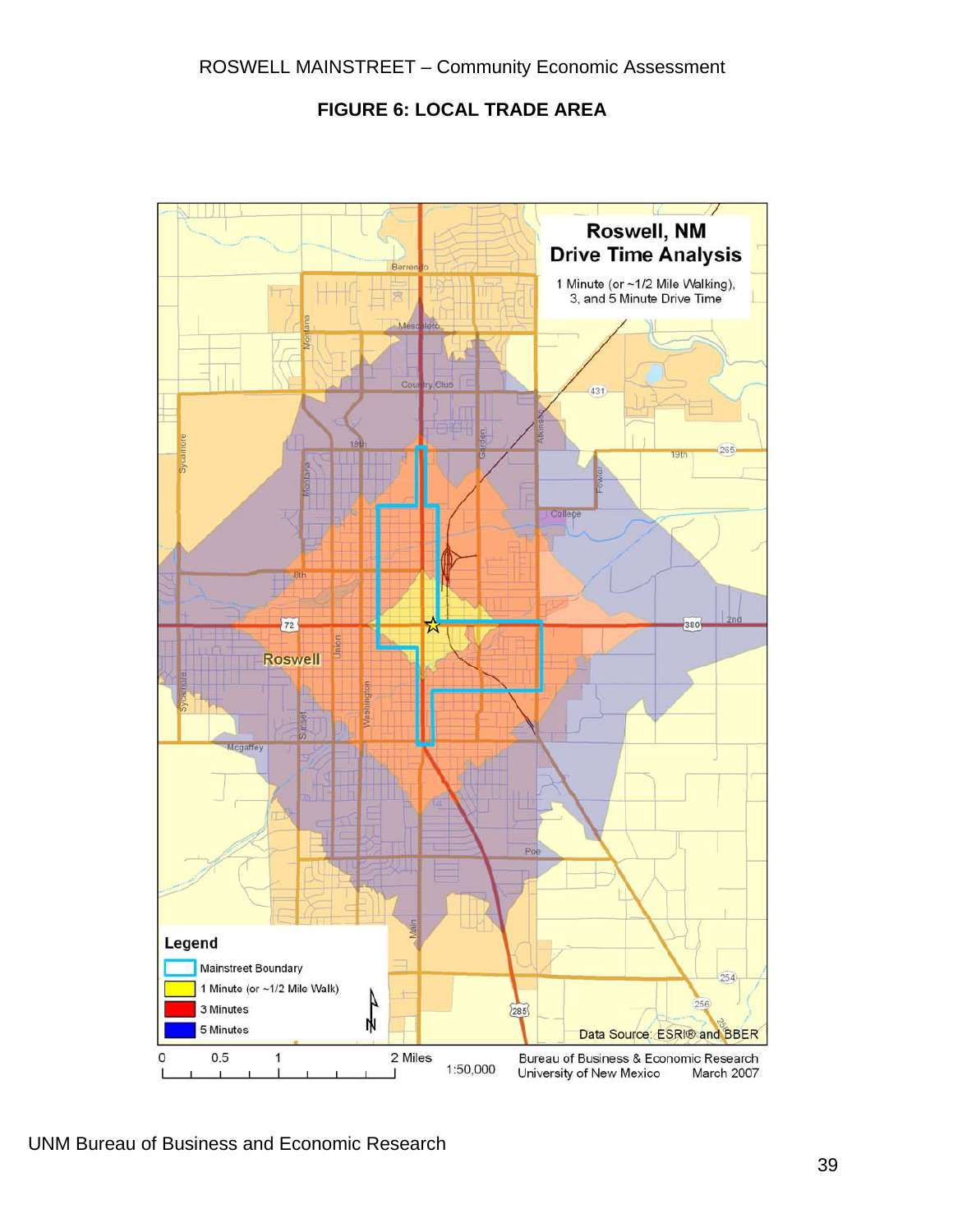#### **TABLE 14: LOCAL TRADE AREA**

### **Roswell Local Market Area**

| Center Point: 100-200 Block W 2nd St                     | <b>Drive Time (Minutes)</b> |         |         |
|----------------------------------------------------------|-----------------------------|---------|---------|
|                                                          | $0 - 1$                     | $0 - 3$ | $0 - 5$ |
| Population by Age (2006):                                |                             |         |         |
| <b>Total</b>                                             | 605                         | 13,349  | 30,961  |
| $0 - 4$                                                  | 48                          | 1,100   | 2,438   |
| $5-9$                                                    | 45                          | 956     | 2,124   |
| $10 - 14$                                                | 41                          | 961     | 2,200   |
| $15 - 19$                                                | 44                          | 1,174   | 2,405   |
| 20-29                                                    | 92                          | 2,177   | 4,784   |
| 30-39                                                    | 65                          | 1,499   | 3,415   |
| 40-49                                                    | 77                          | 1,771   | 4,030   |
| 50-64                                                    | 122                         | 2,121   | 4,958   |
| 65-85                                                    | 60                          | 1,359   | 3,758   |
| $85+$                                                    | 11                          | 231     | 849     |
| Median Age                                               | 34.4                        | 32.0    | 34.3    |
| Projected Population Growth by Age Cohort, 2006-2011 (%) |                             |         |         |
| <b>Total</b>                                             | 3.7%                        | 0.5%    | 0.1%    |
| $0 - 4$                                                  | 2%                          | $-1%$   | 1%      |
| $5-9$                                                    | 2%                          | 0%      | $0\%$   |
| $10 - 14$                                                | 0%                          | $-1%$   | $-4%$   |
| $15-19$                                                  | $-2%$                       | 3%      | $-1\%$  |
| 20-29                                                    | $-4%$                       | $-10%$  | $-6%$   |
| 30-39                                                    | 11%                         | 8%      | 6%      |
| 40-49                                                    | $-8%$                       | $-9%$   | $-8%$   |
| 50-64                                                    | 16%                         | 15%     | 13%     |
| 65-85                                                    | 7%                          | $-3%$   | $-5%$   |
| $85+$                                                    | 9%                          | 11%     | 5%      |
| Median Age (2011 Projection)                             | 35.5                        | 32.9    | 34.8    |
| <b>Households</b>                                        |                             |         |         |
| Households                                               | 236                         | 4,938   | 12,121  |
| Family Households                                        | 152                         | 3,105   | 7,687   |
| Average Houshold Size                                    | 2.55                        | 2.58    | 2.47    |
| Race                                                     |                             |         |         |
| White                                                    | 407                         | 8,508   | 20,799  |
| <b>Black</b>                                             | 10                          | 297     | 791     |
| American Indian, Eskimo, Aleut                           | 8                           | 214     | 396     |
| Asian or Pacific Islander                                | $\overline{c}$              | 121     | 239     |
| Other                                                    | 155                         | 3,644   | 7,607   |
| Two or More Races                                        | 23                          | 565     | 1,129   |
| Hispanic Origin                                          | 359                         | 7,592   | 15,961  |
| Gender                                                   |                             |         |         |
| Male                                                     | 298                         | 6,748   | 15,119  |
| Female                                                   | 307                         | 6,601   | 15,842  |

UNM Bureau of Business and Economic Research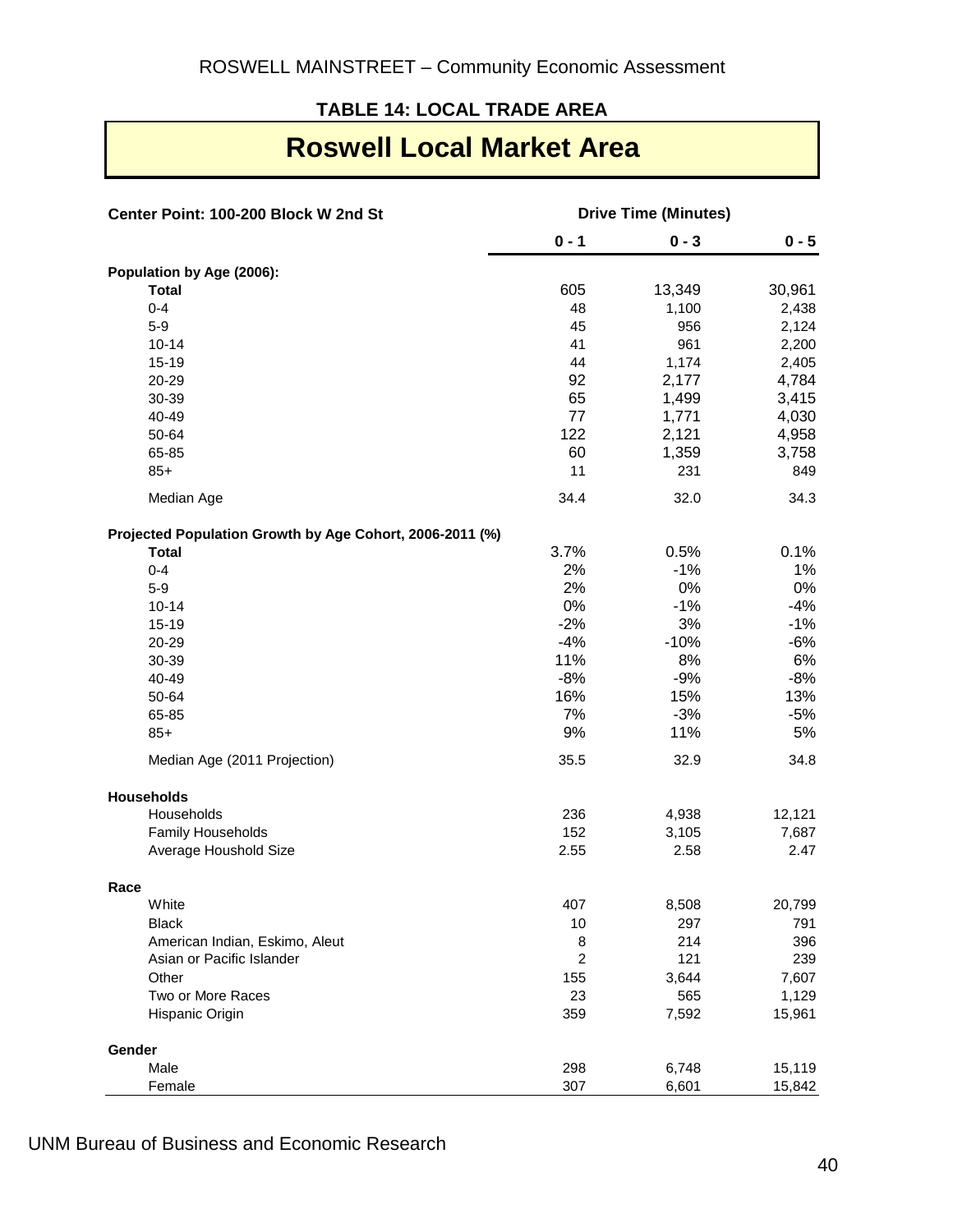| Center Point: 100-200 Block W 2nd St | <b>Drive Time (Minutes)</b> |          |          |  |
|--------------------------------------|-----------------------------|----------|----------|--|
|                                      | $0 - 1$                     | $0 - 3$  | $0 - 5$  |  |
| <b>Income</b>                        |                             |          |          |  |
| Median Household Income              | \$26,205                    | \$25,951 | \$28,984 |  |
| Median Family Income                 | \$35,000                    | \$30,713 | \$33,908 |  |
| Median Disposable Income             | \$22,372                    | \$22,520 | \$25,498 |  |
| Average Household Income             | \$38,596                    | \$37,780 | \$39,963 |  |
| Average Family Income                | \$47,092                    | \$42,193 | \$45,016 |  |
| Per Capita Income                    | \$15,215                    | \$14,822 | \$15,965 |  |
| Households by Disposable Income (1)  |                             |          |          |  |
| $<$ \$15,000                         | 33.3%                       | 31.6%    | 28.5%    |  |
| \$15,000-\$24,999                    | 20.4%                       | 22.3%    | 20.2%    |  |
| \$25,000-\$34,999                    | 13.3%                       | 16.5%    | 17.1%    |  |
| \$35,000-\$49,999                    | 13.6%                       | 13.9%    | 16.0%    |  |
| \$50,000-\$74,999                    | 10.7%                       | 9.8%     | 11.8%    |  |
| \$75,000-\$99,999                    | 6.0%                        | 3.3%     | 3.4%     |  |
| \$100,000-\$149,999                  | 2.3%                        | 1.5%     | 1.7%     |  |
| \$150,000-\$199,999                  | 0.3%                        | 0.6%     | 0.5%     |  |
| \$200,000+                           | 0.3%                        | 0.6%     | 0.7%     |  |
| <b>Households by Net Worth</b>       |                             |          |          |  |
| $<$ \$15,000                         | 48.1%                       | 44.9%    | 39.8%    |  |
| \$15,000-\$34,999                    | 8.3%                        | 9.5%     | 9.7%     |  |
| \$35,000-\$49,999                    | 5.4%                        | 5.3%     | 5.4%     |  |
| \$50,000-\$74,999                    | 5.6%                        | 6.4%     | 6.4%     |  |
| \$75,000-\$99,999                    | 7.0%                        | 6.2%     | 6.6%     |  |
| \$100,000-\$149,999                  | 7.2%                        | 6.6%     | 7.0%     |  |
| \$150,000-\$249,999                  | 7.5%                        | 7.6%     | 8.9%     |  |
| \$250,000-499,999                    | 4.9%                        | 6.4%     | 7.9%     |  |
| $500,000 +$                          | 6.1%                        | 7.2%     | 8.4%     |  |
| <b>Median Net Worth</b>              | \$18,287                    | \$23,290 | \$36,124 |  |

#### **TABLE 14: LOCAL TRADE AREA, CONTINUED**

(1) Disposable Income is total income after direct taxes.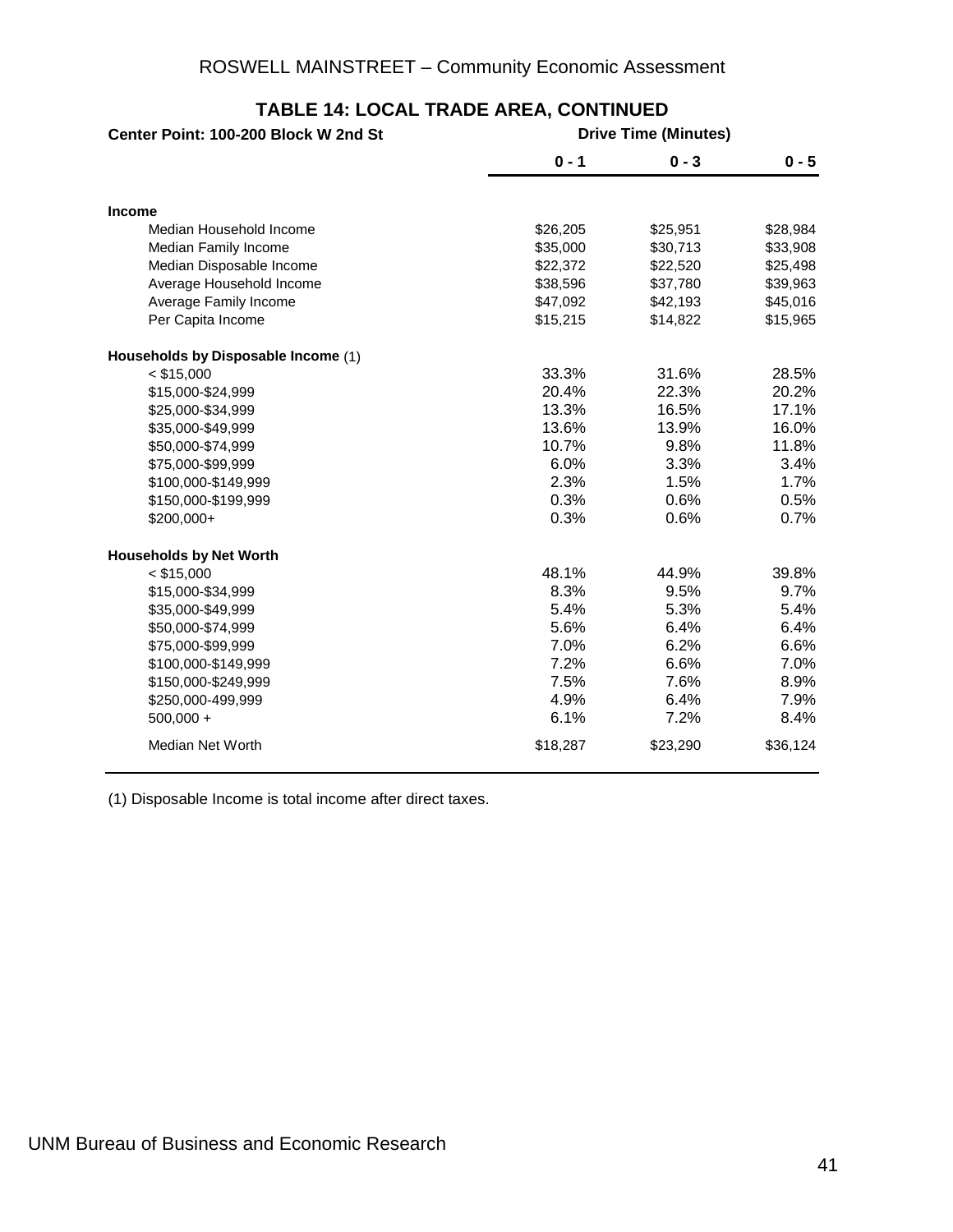#### **TABLE 14: LOCAL TRADE AREA, CONTINUED CONSUMER EXPENDITURES (2006)**

| <b>Retail Goods Total</b>                    | 3,954,001 | 28,537,850 | 36,537,152           |
|----------------------------------------------|-----------|------------|----------------------|
| <b>Apparel</b>                               | 322,698   | 1,417,449  | 2,697,010            |
| Men's Apparel                                | 60,838    | 412,290    | 515,531              |
| Women's Apparel                              | 98,741    | 98,741     | 824,428              |
| Children's Apparel                           | 58,569    | 403,280    | 509,862              |
| Infant Apparel (Under 2 Years)               | 17,283    | 119,468    | 150,380              |
| Footwear                                     | 30,793    | 30,793     | 262,613              |
| Watches & Jewelry                            | 25,860    | 165,306    | 205,411              |
| <b>Apparel Products &amp; Services</b>       | 30,614    | 187,570    | 228,785              |
|                                              |           |            |                      |
| <b>Computer</b>                              |           |            |                      |
| Computers & Hardware for Home Use            | 30,900    | 220,878    | 277,481              |
| Software & Accessories for Home Use          | 4,536     | 31,000     | 38,603               |
| <b>Entertainment/Recreation</b>              | 479,929   | 3,464,409  | 4,427,870            |
| <b>Fees &amp; Admissions</b>                 | 78,284    | 527,746    | 657,064              |
| <b>Membership Fees</b>                       | 21,538    | 147,073    | 184,301              |
| Fees for Participant Sports excluding Trips  | 15,352    | 102,978    | 128,620              |
| Admission to Movies/Theater/Opera/Ballet     | 19,467    | 130,406    | 160,320              |
| Admission to Sporting Events excluding Trips | 7,608     | 48,797     | 61,073               |
| <b>Fees for Recreational Lessons</b>         | 14,319    | 98,492     | 122,750              |
| <b>TV/Video/Sound Equipment</b>              | 176,369   | 1,704,066  | 1,334,877            |
| Community Antenna or Cable TV                | 103,836   | 1,208,491  | 899,532              |
| Color TVs                                    | 19,143    | 124,959    | 155,844              |
| VCRs/Video Cameras & DVD Players             | 5,751     | 40,665     | 51,319               |
| Video Cassettes & DVDs                       | 7,728     | 54,317     | 68,534               |
| Video Game Hardware & Software               | 5,312     | 35,014     | 43,845               |
| <b>Satellite Dishes</b>                      | 303       | 2,370      | 3,103                |
| Rental of Video Cassettes & DVDs             | 9,662     | 65,326     | 81,000               |
| Sound Equipment                              | 23,641    | 166,356    | 23,641               |
| Rental/Repair of TV/VCR/Sound Equipment      | 993       | 6,568      | 8,059                |
| Pets                                         | 68,204    | 509,124    | 664,923              |
| Toys & Games                                 | 29,247    | 209,530    | 266,976              |
| Recreational Vehicles & Fees                 | 52,666    | 456,193    | 618,764              |
| Sports/Rec/Exercise Equipment                | 23,482    | 182,468    | 235,357              |
| Photo Equipment/Supplies                     | 19,831    | 144,614    | 182,401              |
| Film Processing                              | 6,050     | 44,236     | 56,101               |
| Reading                                      | 31,846    | 226,242    | 284,524              |
| <b>Food at Home</b>                          | 885,348   | 5,696,363  | 7,220,367            |
| <b>Bakery &amp; Cereal Products</b>          | 118,872   | 824,499    | 1,045,375            |
| Meat/Poultry/Fish/Eggs                       | 221,268   | 1,543,681  | 1,958,062            |
| Dairy Products                               | 86,204    | 1,543,681  | 782,373              |
| Fruit & Vegetables                           | 138,411   | 954,246    | 1,202,679            |
| Snacks/Other Food                            | 250,650   | 1,758,061  |                      |
| Nonalcoholic Beverages                       | 69,942    | 496,449    | 2,231,878<br>632,705 |
|                                              |           |            |                      |
| <b>Food Away from Home</b>                   | 521,012   | 3,550,698  | 4,465,070            |
| <b>Alcoholic Beverages</b>                   | 93,215    | 93,215     | 845,967              |